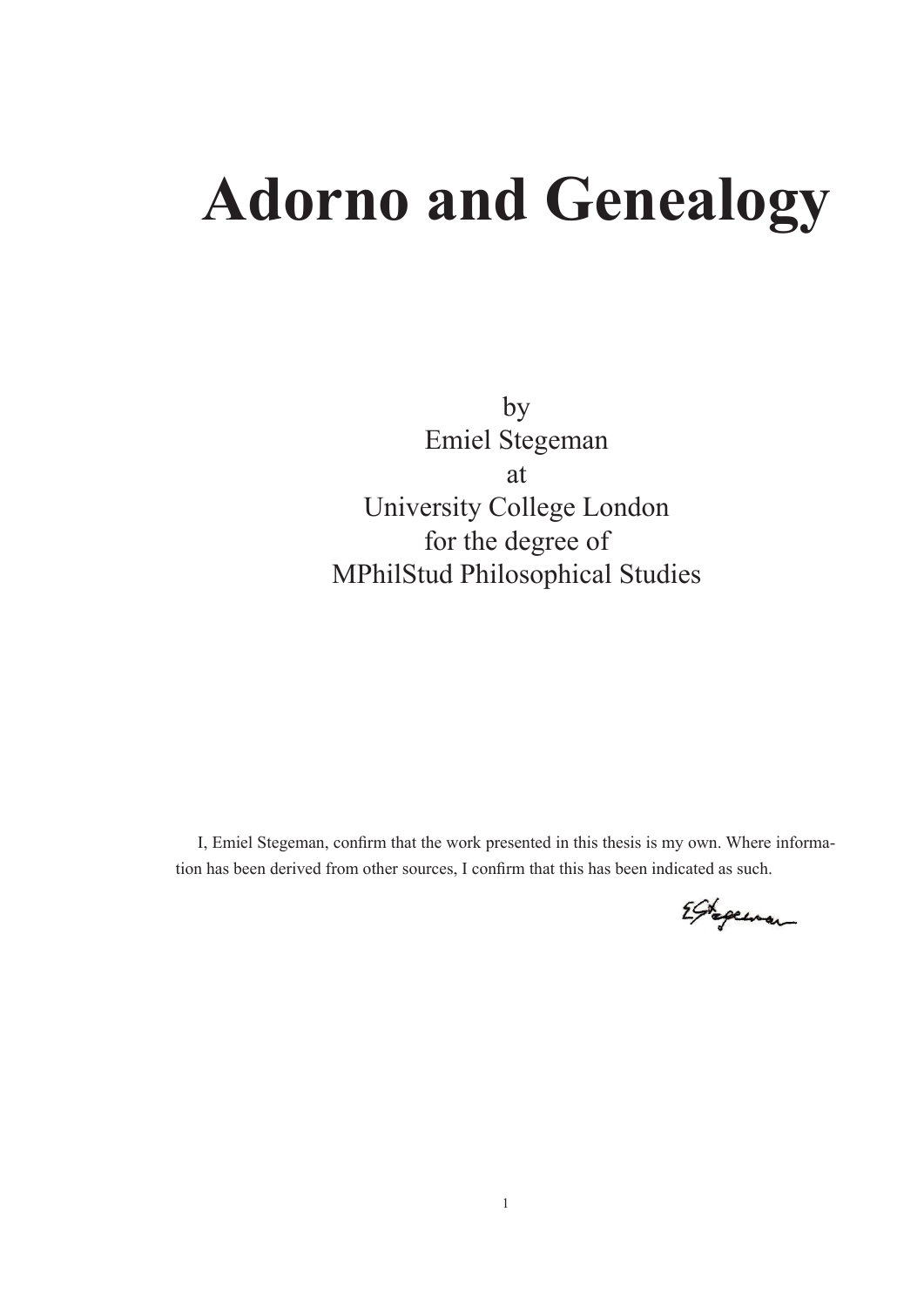# **Abstract**

The history of genealogical arguments reveals why they are not philosophically popular today. They are prone to many well-known problems such as the genetic fallacy, the tendency to go globally relativistic and the chance to undermine their own position. Nonetheless, genealogical accounts are championed by the masters of suspicion, whose use of them is vital for their projects. Theodor W. Adorno also clearly relies on them in his critique of society and its ideology. The aim of my thesis is to i) distinguish the different forms of genealogical argument, ii) reconstruct Adorno's arguments in light of these distinctions, and iii) arrive at an evaluation of the force and interconnectedness of Adorno's genealogical arguments. Specifically, I will argue in Chapter One that we ultimately cannot read Adorno in terms of our contemporary epistemological genealogies. His critique does not undermine our ideological beliefs but it gives us an indication of why they might be false. Chapter Two uses these indications to dig deeper into the historical genealogies of our concepts. There is a non-fallacious form of this genealogy that Adorno holds but its normative power is limited. Chapter Three builds on the naturalist account initiated in Chapter One, and vindicates Adorno's use of genealogical arguments by showing that his philosophy is not methodologically but still ontologically naturalistic: it might be fact-defective but not law-defective. Chapter Four details a third type of genealogy that debunks our forms of consciousness (not merely our beliefs or our concepts) according to their constitutive connection to a form of functioning. Only this functional genealogy makes sense of Adorno's immanent critique, his quasi-dialetheism, the principle of abundance and the seemingly fallacious imputation of function in history. The account of self-reflexivity given there provides an alternative to its ethical interpretation.

### Acknowledgements

I would like to thank all of the UCL Philosophy Department. Special mention goes out to my three supervisors Tom Stern, Han van Wietmarschen and, primarily, Sebastian Gardner for guiding me along my path; as well as Amia Srinivasan and Fiona Leigh for inspiration and support; and to my fellow students for two edifying and inspiring years.

To all my other supporters: I could not have done it without you.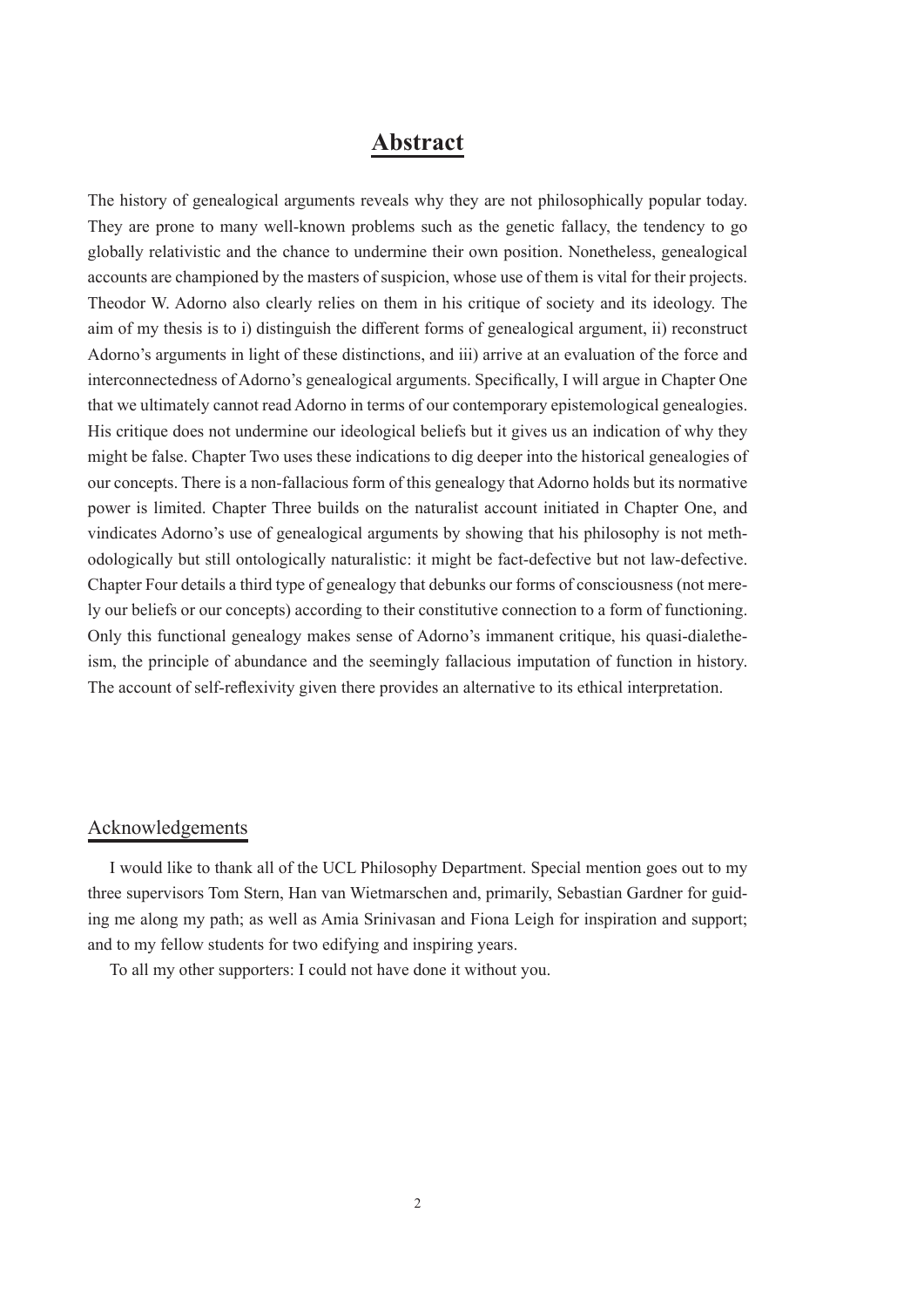|  | Table of Contents |
|--|-------------------|
|  |                   |

| <b>Abstract</b>                           | $\overline{2}$ |
|-------------------------------------------|----------------|
| <b>Acknowledgements</b>                   | 2              |
| <b>Introduction</b>                       | 5              |
| Masters of Suspicion                      | 5              |
| Methodological Notes                      | 6              |
| $1$ - Epistemology                        | 7              |
| <b>Genealogical Debunking Arguments</b>   | 7              |
| The Sociology Of Knowledge                | 8              |
| Adorno's Epistemology                     | 9              |
| Adorno's Genealogical Debunking Argument? | 11             |
| Adorno's Ideological Critique             | 13             |
| <b>Enlightenment Naturalism</b>           | 15             |
| 2 — Historical Genealogy                  | 18             |
| Conceptual Critique                       | 19             |
| Genealogy Proper?                         | 20             |
| Genesis Fetishism                         | 21             |
| <b>Illustrative Genesis</b>               | 23             |
| Conceptuality and Immanent Critique       | 26             |
| <b>Objections And Limitations</b>         | 28             |
| 3 — Genealogy and Naturalism              | 31             |
| Methodological Naturalism                 | 31             |
| Ontological Naturalism                    | 35             |
| A Problem of Priority?                    | 37             |
| <b>4</b> — Functional Genealogy           | 38             |
| <b>Functional Genealogy</b>               | 39             |
| The Constitutive Connection               | 41             |
| Micrology                                 | 43             |
| <b>Historical Questions</b>               | 44             |
| Functioning as Critique                   | 46             |
| Self-Reflexivity                          | 48             |
| Normativity                               | 49             |
| <b>Conclusion</b>                         |                |
| <b>Bibliography</b>                       |                |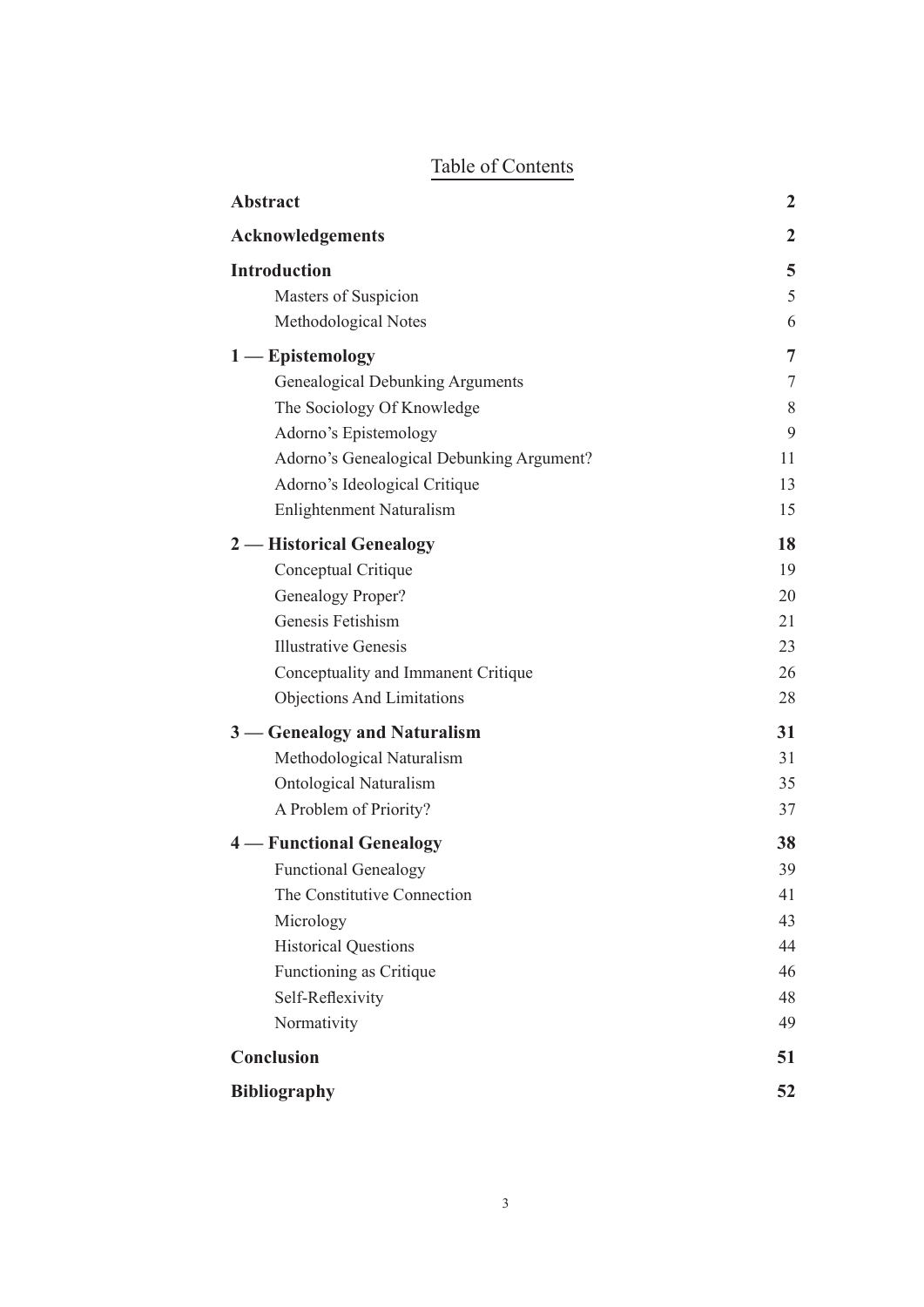# **Abbreviations**

Where possible (and as indicated) multiple translations and the original German have been consulted.

- **AoP** Adorno, Theodor W. "The Actuality of Philosophy," trans. Benjamin Snow, *Telos* 31 (1977 [1931]): 120-33.
- **AP** Adorno, Theodor W. et al. *The Authoritarian Personality* (London: Norton, 1950).
- **AS** *Aspects of Sociology*, The Frankfurt Institute for Social Research, trans. John Viertel (Boston: Beacon Press, 1972 [1956]).
- **AT** Adorno, Theodor W. *Aesthetic Theory*, ed. Gretel Adorno and Rolf Tiedemann, trans. and ed. Robert Hullot-Kentor (London: Continuum, 2002 [1970]).
- **CM** Adorno, Theodor W. *Critical Models: Interventions and Catchwords*, trans. Henry W. Pickford (New York: Columbia University Press, 1998 [1963/1969]).
- **DEa** Adorno, Theodor W. and Max Horkheimer. *Dialectic of Enlightenment*, trans. John Cumming (London: Verso, 1997 [1944]).
- **DEb** " " " " " " " " " .ed. Gunzelin Schmid Noerr, trans. Edmund Jephcott (Stanford: Stanford University Press, 2002).
- **HTS** Adorno, Theodor W. *Hegel: Three Studies*, trans. Shierry Weber Nicholsen (Cambridge, MA: MIT Press, 1993 [1963]).
- **HF** Adorno, Theodor W. *History and Freedom: Lectures 1964-1965,* trans. Rodney Livingstone, ed. Rolf Tiedemann (Cambridge: Polity Press, 2006 [2001]).
- **INH** Adorno, Theodor W. "The Idea of a Natural History," trans. Bob Hullot-Kentor, *Telos* 60 (1984 [1932]): 111-24.
- **IS** Adorno, Theodor W. *Introduction to Sociology*, trans. Edmund Jephcott, ed. Christoph Gödde (Stanford: Stanford University Press, 2000 [1993]).
- **IT** "Who's Afraid of the Ivory Tower? A Conversation with Theodor W. Adorno," in *Language Without Soil: Adorno and Late Philosophical Modernity*, ed. Gerhard Richter (New York: Fordham University Press, 2010 [1969]), 227-38.
- **IU** Mannheim, Karl. *Ideology and Utopia: An Introduction to the Sociology of Knowledge*, trans. Louis Wirth and Edward Shils (New York: Harvest, 1936).
- **LND** Adorno, Theodor W. *Lectures on Negative Dialectics: Fragments of a lecture course 1965/1966*, ed. Rolf Tiedemann, trans. Rodney Livingstone (Cambridge: Polity Press, 2008 [2003]).
- **AE** Adorno, Theodor W. *Against Epistemology: A Metacritique*, trans. Willis Domingo (Cambridge: Polity Press, 2013 [1970]).
- **MM** Adorno, Theodor W. *Minima Moralia*, trans. E. F. N. Jephcott (London: Verso, 2005 [1951]).
- **ND** Adorno, Theodor W. *Negative Dialectics*, trans. E.B. Ashton (London: Routledge, 1973 [1966]).
- **P** Adorno, Theodor W. *Prisms*, trans. Samuel and Sherry Weber (Cambridge: MIT Press, 1967).
- **PD** Adorno, Theodor W. et al. *The Positivist Dispute in German Sociology*, trans. Glyn Adey and David Frisby (London: Heinemann, 1976 [1969]).
- **PMP** Adorno, Theodor W. *Problems of Moral Philosophy*, ed. Thomas Schröder, trans. Rodney Livingstone (Stanford: Stanford University Press, 2000 [1996]).
- **S** Adorno, Theodor W. "Society," trans. Fredric Jameson, *Salmagundi* 10/11 (1969-70): 144-53.
- **SP** Adorno, Theodor W. "Sociology and Psychology I/II," trans. Irving N. Wohlfarth, *New Left Review* 46/47 (1967/1968 [1962], [online].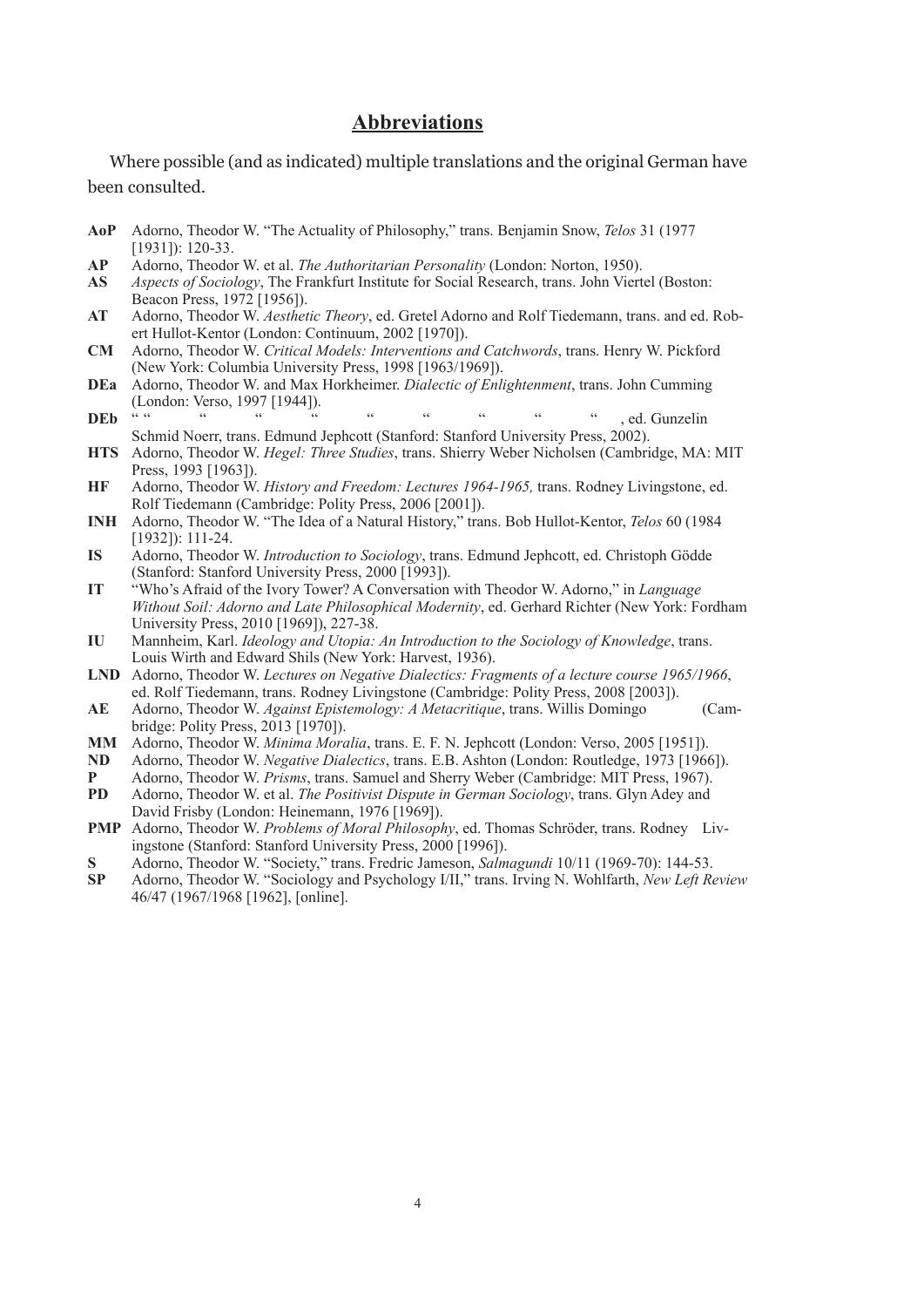# Introduction

# **Introduction**

*I*<sup>t</sup> is not at all my intention to score points off Nietzsche since, to tell the truth, of all the so-called great philosophers I owe him by far the greatest debt - more even than to Hegel. (PMP 172) *great philosophers I owe him by far the greatest debt - more even than to Hegel.* (PMP 172)

*A*<sup>ll</sup> three [Nietzsche, Marx and Freud] begin with suspicion concerning the illusions of considerations and then proceed to employ the stratagem of deciphering; all three, however, far *ll three [Nietzsche, Marx and Freud] begin with suspicion concerning the illusions of confrom being detractors of "consciousness," aim at extending it. (Ricoeur 1970, 34)* 

*What Paul Ricoeur later called the "hermeneutics of suspicion" was not Adorno's thing.* (Habermas 2003) (Habermas 2003)

The first generation of the Frankfurt School was born out of the idiosyncratic marriage of Freud and Marx. Among Theodor W. Adorno's many other influences, these two and Nietzsche hold a special place. The aim of this essay is to place Adorno in the tradition of the 'school of suspicion', as Ricoeur calls it (1970, 32). Habermas is suspicious of this move and, perhaps as a result, not nearly enough work has been done to assimilate Adorno's argument in these terms as has been done for the other three (especially Nietzsche). My approach is to start afresh in attempting to apply various such genealogical strategies to Adorno.

#### Masters of Suspicion

What unites Marx, Nietzsche and Freud is their faith in genealogical methods (or genetic or archaeological, I will use these interchangeably). They all trace back an object, concept, belief or value system to some historical origin. Genetic explanations have also been used to vindicate the value of such objects. In fact, this is the traditional motive of genealogies (Geuss 1999, 1-3). But for the masters of suspicion, and for Adorno, the result will be a shameful origin that undermines the object of critique. The immediate means of this debunking genealogy is destructive but its end (as the second epigraph indicates) is edifying and liberating. On the one hand a genealogy ought to be theoretically acceptable: it needs a rigorous, non-fallacious argument for why its object is deflated. This has been the main philosophical interest in genealogies given their tendency to fall far short of this requirement. How can we construct such an argument without committing the genetic fallacy, or its being self-stultifying, or leading to global relativism? While its theoretical acceptability is central, a genealogy should also be reflectively acceptable. When Nietzsche undermines the value of Christian morality this is not a mere philosophical exercise but is meant to change the consciousness of those who do value it. It ought to be open to the individuals whose concepts, beliefs or values are being undermined to take up the position of the shameful genealogy.<sup>1</sup> This does not require its theoretical acceptability, but it is desirable if their new-found standpoint is not itself to be undermined. What it does require is that the genealogy use premises which are open to any agent in the belief or value system it is undermining. Only if it is theoretically robust and reflectively acceptable can a genealogy hope to have a genuine edifying effect.

Brandom's pithy summary of genealogical tendencies as "the revenge of Enlightenment naturalism on Enlightenment rationalism" (m.s. 3) sets the mood for this essay. Although it must be made

<sup>1</sup> In this vein I discuss Adorno as if he writes about our society: the perspective is still largely open to us.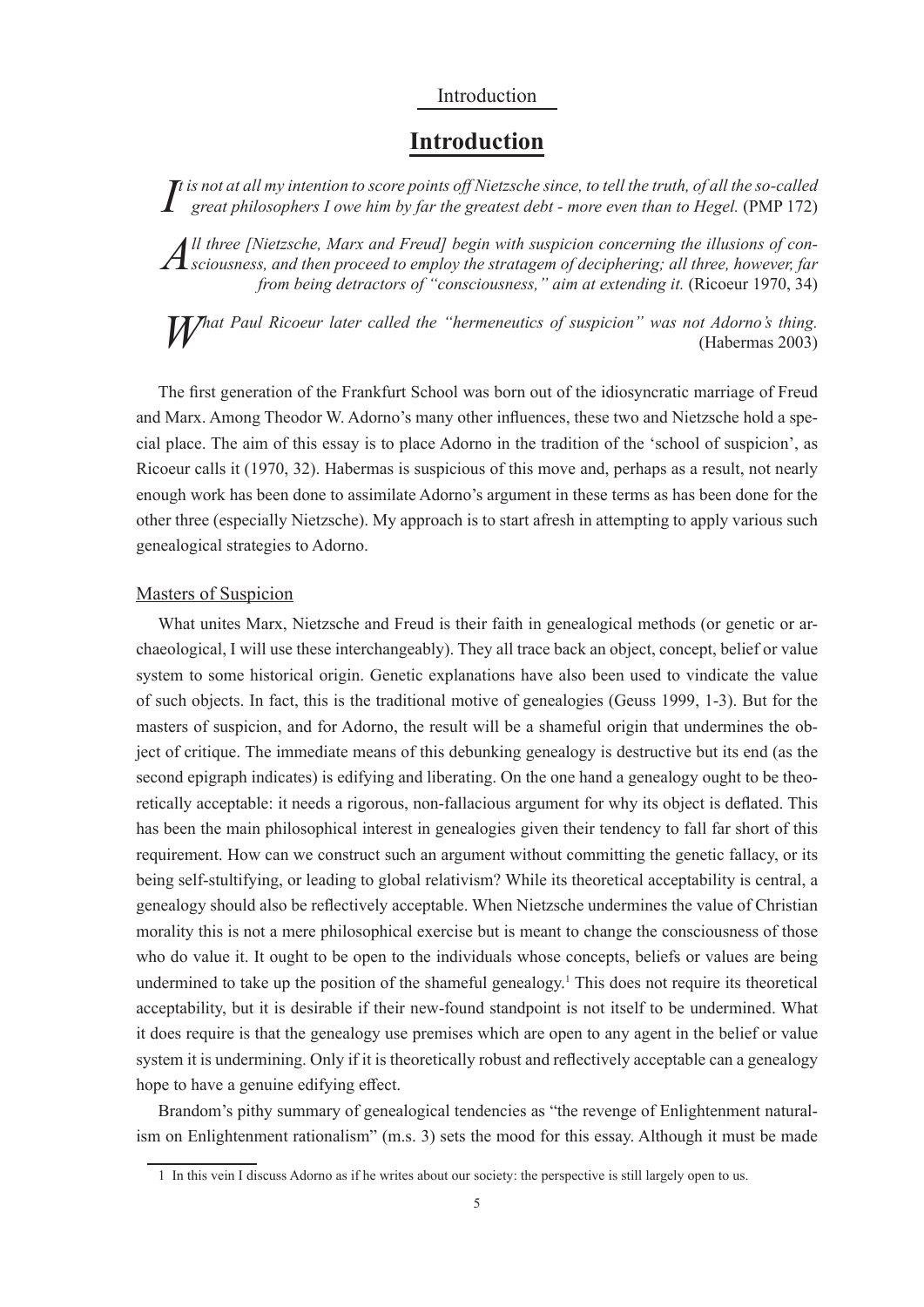# Methodological Notes

absolutely clear that Adorno is not anti-rationalist,<sup>2</sup> he does oppose the form Enlightenment reason has taken. On my interpretation, his strategy for doing so is largely naturalistic. He follows the Enlightenment naturalist programme of explanation in physical terms, continuity between nature and the human realm, and the prohibition on supernatural entities. In contemporary terms, Adorno is not a methodological naturalist but he is an ontological naturalist. This does not obviate the hermeneutical dimensions of his philosophy. Adorno does not have reductive naturalised explanations but he uses naturalistic tools throughout his genealogies. A fitting slogan is that Adorno's philosophy is naturalistic but not naturalised.<sup>3</sup>

This naturalistic element informs us about what is novel in genealogies. They must falsify something, but not in any traditional way. That way might look like this: in order to debunk a value, a belief or a concept, one ought to show that it is factually false. Described by Freud as the error view, this strategy is adopted by none of the masters of suspicion, nor by Adorno (Freud 2008, 37; Geuss 1981, 39-40). If the naturalist is to have any claim to uncovering something new, it must be something that was not directly available within the dialectic. Finding what, precisely, this entails for Adorno will fill the lion's share of this thesis, along with the secondary aim of illuminating its naturalistic aspects.

#### Methodological Notes

Genealogical themes permeate most of Adorno's corpus, at least from 1931's "The Actuality of Philosophy" (or as early as 1925 if we count his rejected first *Habilitation* on Freud) up to his death in 1969. Accordingly, I present evidence from throughout this corpus; a stratagem in line with the general consensus on the continuity of all Adorno's work. Though I see genealogy as a conceptual link between different parts of his opus, I do not claim that this is an all-encompassing study of Adorno's thought. Some areas will be touched on only briefly and some will be ignored altogether. Equally, my genealogical reading could be compatible with other (e.g. Hegelian) interpretations.

These genealogical strategies are not all equally at the surface. My project is largely reconstructive. Adorno refused for characteristically idiosyncratic reasons to write straightforward argumentative philosophy. But this does not mean there are no worthwhile claims or arguments. It does mean that any interpretation will pick together strands from throughout his work to make sense of the whole, just as he did with society. Much of this will inevitably be presented in terms unfamiliar to Adorno. But this does not undermine the exegesis if it is charitable, plausible and has explanatory value. Similarly, the strategies identified in Adorno require some creative readings of his texts. Only in one case (the genealogical debunking argument) does my reconstruction go too far as exegesis, but only to test uncharted waters in the hope that others might venture out there too.

The reconstruction of the genealogical strategies will appeal not only to their exegetical accuracy but also to their general plausibility. In most cases the latter has priority. Any final reconstructed view must first be tested for robustness: Adorno is not merely a cultural critic but primarily a philosopher. Some commentators on Adorno present versions of his views that are easily dismissed by critical scrutiny. Adorno's writing does not help his case: he sometimes actively makes the fallacious claims that his interpreters find in him. In not bringing some of these to light I do not mean to white-wash his philosophy. They can only be ignored or dismissed because he provides other, better arguments.

<sup>2</sup> e.g. "I am not opposed to reason—I simply wish to define clearly the form it has taken" (DEa 238).

<sup>3</sup> See (Reginster m.s., 75) for a similar slogan in Nietzsche.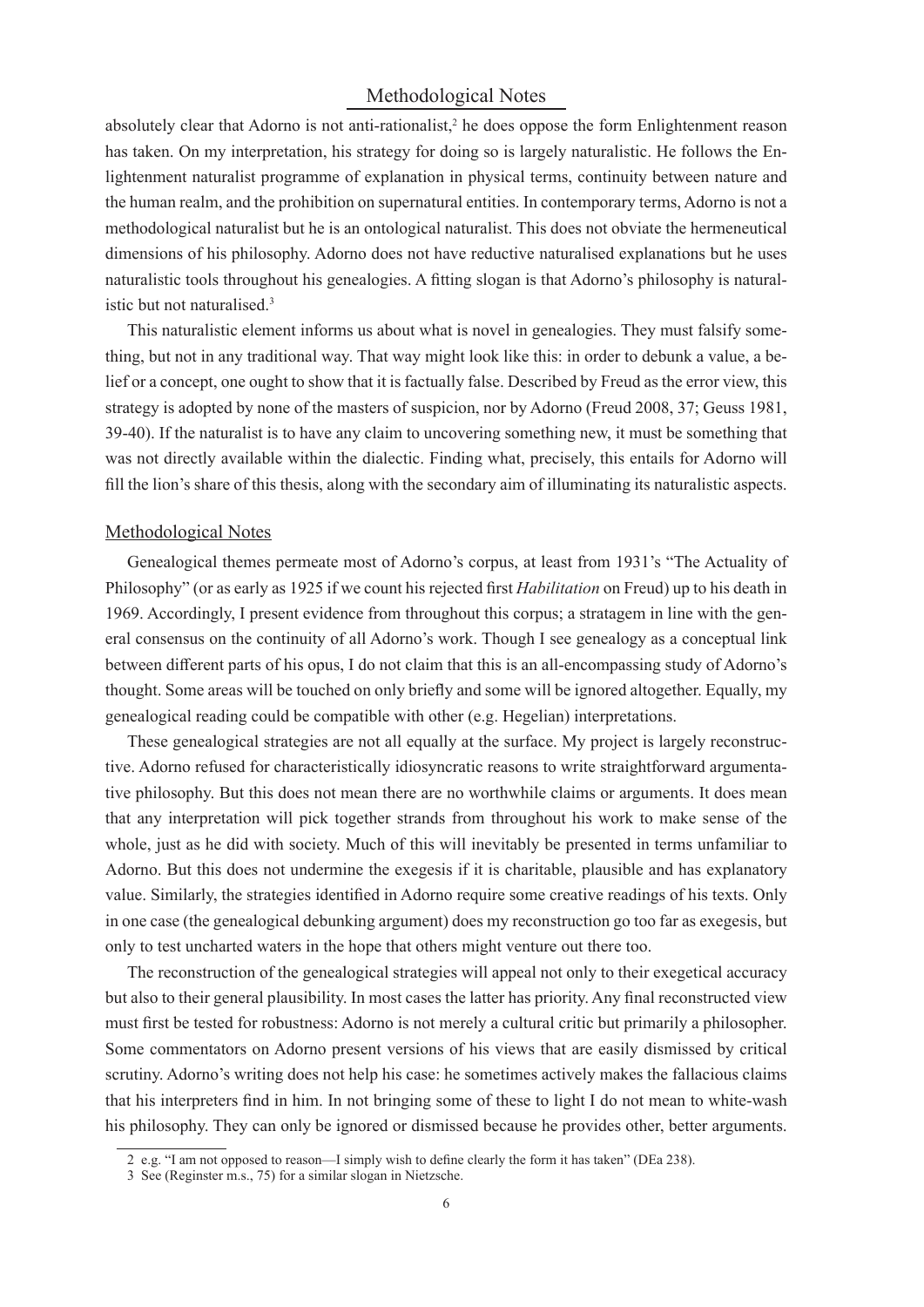# 1 — Epistemology

My overall aim is vindicatory yet critical: I think Adorno does have a credible, complex genealogical strategy but he also missteps on his way there.

# **1 — Epistemology**

*The uniqueness of the mythic process, which tends to legitimize factuality, is deception.* (DEa27) (DEa27)

*The banal cannot be true. Whatever is universally accepted by people living under false social* conditions already contains ideological monstrosity prior to any particular content, because *he banal cannot be true. Whatever is universally accepted by people living under false social it reinforces the belief that these conditions are supposedly their own. A crust of reified opinions, banality shields the* status quo *and its law.* (ODS 122)

#### Genealogical Debunking Arguments

One way of thinking about genealogies has gained traction in recent epistemology. Following the slow decline of interest in debunking among Marxists and Nietzscheans,<sup>4</sup> philosophers have started unpacking genealogical methods that are back on the rise in various sub-disciplines. The idea that the warrant of an agent's beliefs can be undermined by the revelation of the belief's genealogical contingency (i.e. that the belief itself becomes 'debunked') is now receiving due attention. The way in which epistemologists tackle this topic could help us make sense of Adorno's methodology. The general question is whether Adorno uses such an epistemological genealogical debunking argument (GDA) and, if so, what form this takes.

There is perhaps no one *locus classicus* for the work done by analytic genealogists in the past decades. Epistemologists have only recently starting taking up the litmus work of evaluating the epistemic principles to which a GDA might owe its destructiveness (e.g. Srinivasan 2015). This labour provides a conceptual framework in which to compare the diverse arguments and aims from the widespread debunking of moral realism (e.g. Street 2006), to Ladyman and Ross's genealogy of metaphysics (2007) and the nascent threat of experimental philosophy to philosophical intuitions (cf. Knobe and Nichols 2008, 2014). The discipline doing the undermining varies widely. A genealogy can be based on the revelation of cultural variation, evolutionary chance, psychological idiosyncrasy, developmental anomalies or historical contingency. But this already points to a consensus on the genealogical key, namely the contingency of our various beliefs, concepts and practices. There is a puzzle about whether and how the possibility that an agent could have acted or believed otherwise should cause a loss of credence. By the genealogists themselves, this counterfactual clause is taken to form the cornerstone of the strategy. For example, a striking (though still contested) upshot of philosophical experiments is that our intuitions would have been the exact opposite of what they are if we had been brought up in a different culture. Given that only this relatively minor fact about our lives binds us to a belief, how can we be warranted in holding onto it? The general structure of this

<sup>4</sup> According to Brian Leiter, the atrophy also occurred among the most sympathetic scholars of Marx, Nietzsche and Freud (2004).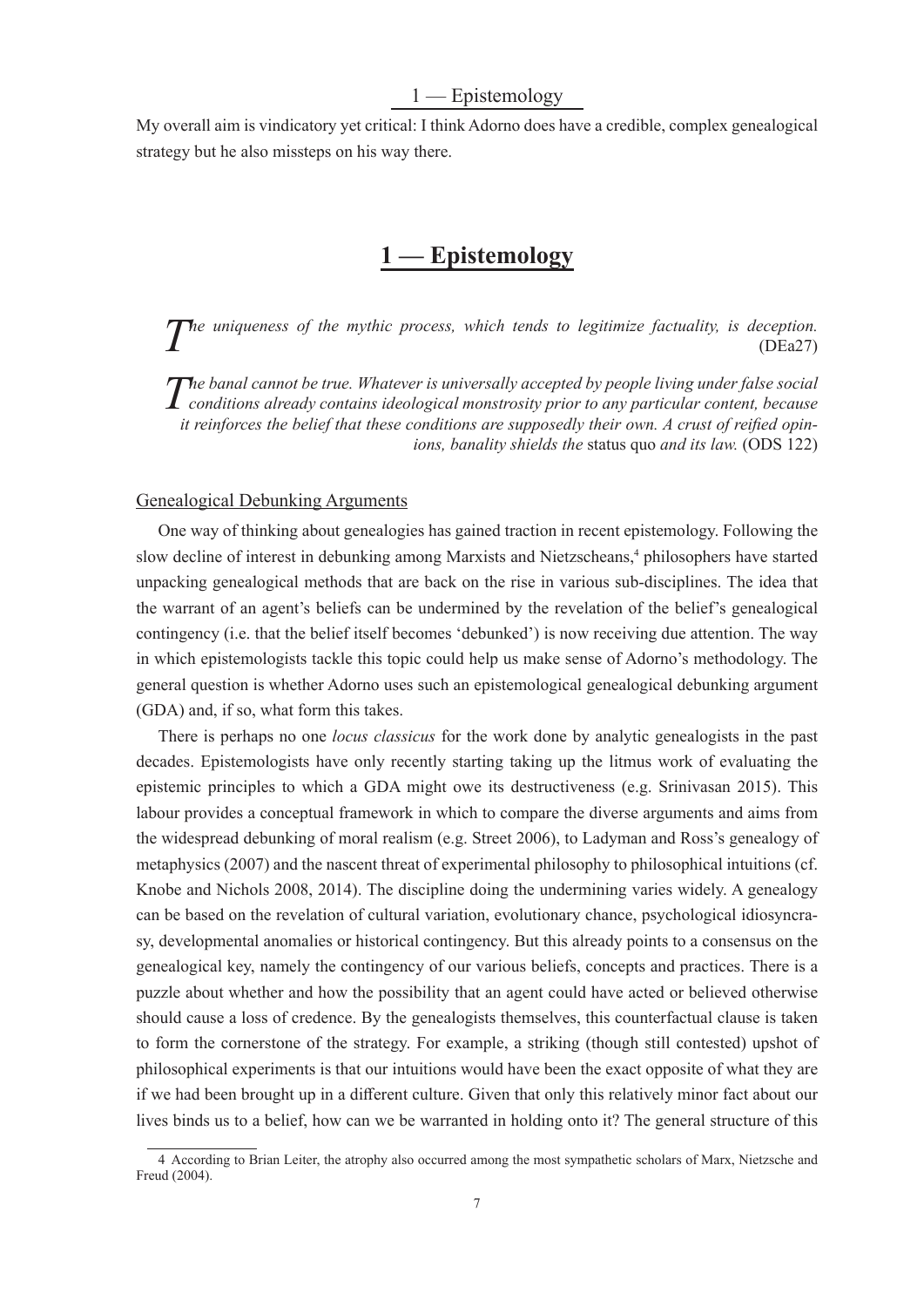debunking strategy is as follows:

(GDA) Genealogical Debunking Argument

- 1) An agent believes p
- 2) It can be shown that the agent only believes p because of a particular contingent fact x
- 3) If the agent had been subject to contingent fact y rather than x, there would be no belief in p
- 4) Therefore, the agent is not warranted in believing p

#### The Sociology Of Knowledge

Before emulating Adorno's debunking strategy in similar terms, it will help to read a contemporary of his. Before their respective emigrations, Karl Mannheim and Adorno were both active at just a stone's throw from one another in Frankfurt. To the classical Frankfurt School cohort this proximity only increased the threat of the former's sociology of knowledge, a scientific coming-to-terms with social variations in belief. Adorno is particularly concerned with Mannheim despite the fact that his programme is similar to that of earlier sociologists of knowledge like Pareto and Scheler. Though they were personally amicable, Horkheimer, Marcuse and Adorno all wrote scathingly about Mannheim (c.f. Jay 1974). The value of Mannheim's sociology of knowledge lies not only in contemporary genealogists' undiscovered debt to his early 20th century programme but also in Adorno's telling aversion to it.

Mannheim begins by outlining the cultural development of ideological critique. "Political discussion possesses a character fundamentally different from academic discussion. It seeks not only to be in the right but also to demolish the basis of its opponents' social and intellectual existence" (IU 38). The imputation of ideology turned out to be a critical tool in this debunking enterprise. One could destroy one's opponent by "unmasking" "the social-situational roots of thought" (IU 39), i.e. the basis of an agent's beliefs in contingent social facts about their life. At first, Mannheim points out, this was overwhelmingly successful. "It was stupefying for the [opponents] when it was demonstrated that their ideas were merely distorted reflections of their situation in life, anticipations of their unconscious interests" (IU 40-1). But since then two things have happened. First, "this weapon... has become the property not of one group among many but of all of them" (IU 41). It is not only the Marxist but now also the liberal, the conservative, etc. who can unmask the origins of their opponents' beliefs. The resulting outcome is epistemically catastrophic: a state of total relativism. "[I]n the measure that the various groups sought to destroy their adversaries' confidence in their thinking by this most modern intellectual weapon of radical unmasking, they also destroyed, as all positions gradually came to be subjected to analysis, man's confidence in human thought in general" (ibid).

Although he has reservations about its consequences, Mannheim affirms the validity of this genealogical argument. He describes his historical situation as dominated by the realisation that "the thought of every group is seen as arising out of its life conditions" (IU 78). This is explicitly related to warrant: "the validity of the adversary's theories is undermined by showing that they are merely a function of the generally prevailing social situation" (IU 69). From this it should be clear that Mannheim identifies a GDA: an agent believes p; it can be shown that the agent only believes p due to their social class; the agent would have believed otherwise if different facts had obtained<sup>5</sup>; therefore

<sup>5</sup> In fact, Mannheim categorises various beliefs according to the particular social classes that hold them (see AS ch.XII).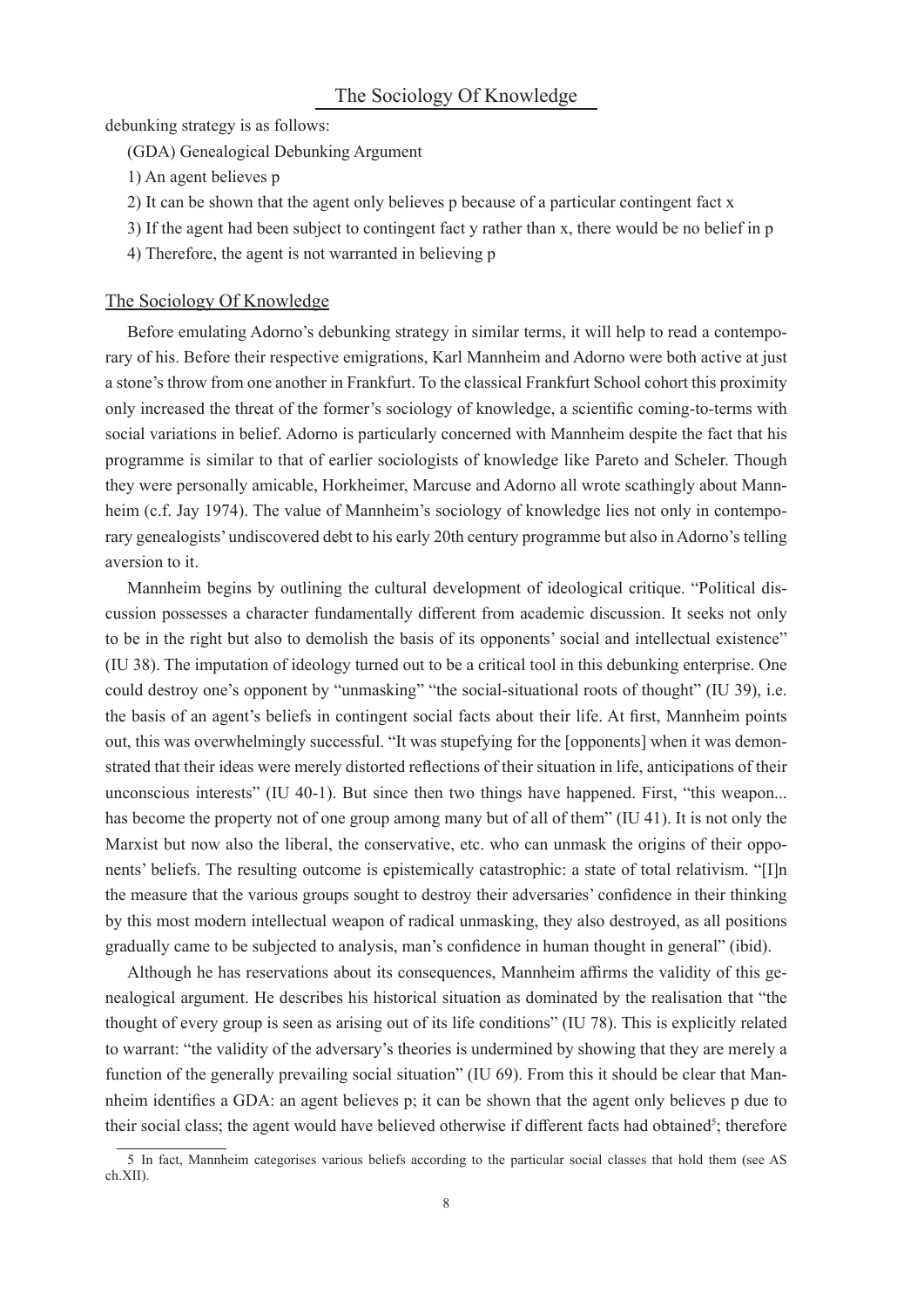the agent is not warranted in believing p.

Mannheim's work illuminates two epistemological nightmares recognised by himself, by Adorno and by our contemporary epistemologists. The first is the globality problem. While the GDA proves incredibly effective at the local level as an undermining of one's political opponent—where its efficacy is intended—it is not able to limit itself. Once it is unleashed and accepted as a valid strategy (as Mannheim does), there is no way to stop it from 'going global' and virally debunking all beliefs based on some naturalistic determinant thereof. What it means, in effect, is a situation where all belief claims are unwarranted because all belief is contingent; in other words, global scepticism or relativism prevails (c.f. CM 275-6). Our contemporary epistemologists are anxious to plug the gap that allows the local genealogy to go global (Srinivasan 2015, 327) and so is Mannheim, who realises that "it is hardly possible to avoid this general [i.e. global] formulation of the total concept of ideology" (IU 77). But first, the second problem: self-stultification. An argument is self-stultifying when an expression of the position undermines that position. A classic example is that of perspectivalism: the claim that 'there are no truths, only perspectives' is seen to be self-stultifying because by its own standards it could not itself be a true claim.<sup>6</sup> The affirmation of a GDA can similarly self-stultify: the claim that 'there are no warranted beliefs because every belief is a function of an agent's contingencies' immediately undermines itself. After all, this belief too could be traced to its own contingent roots.

Mannheim recognises that these are major problems, not merely philosophically but societally. The prospect of a state of universal relativism is not a welcome one. He sees it as a problem to be solved: how to find a stable basis for social critique. But he does not repudiate that this relativist description is accurate: there is no *rapprochement* between different ideologies which all potentially undermine one another. There is no longer an objective standpoint from which one can judge these various ideologies. The question then becomes: "which social standpoint *vis-à-vis* of history offers the best chance for reaching an optimum of truth" (IU 80)? Mannheim's eventual solution rests on the reasoning that all these ideologies are inflections of economic class. If there were to be a social group that was (relatively) classless, it could achieve this standpoint. The answer: the "socially unattached intelligentsia" (IU 155). In one stroke, the invocation of the intelligentsia relieves Mannheim of the spectres of global relativism and self-stultification. The latter because of the lack of a causally efficient naturalistic determinant of belief (economic class) and the former because the buck stops with the intelligentsia, who can be relied on to provide an Archimedean standpoint.

Mannheim's solution has been mocked as, among other things, "a cry of desperation" (Wolff 2011; cf. Williams 2014, 299) and rightfully so. As far as ideological critique goes, Mannheim's *deus ex machina* is all the more suspect for being precisely the kind of thing that an academic would say. But it is not the case that every GDA is equally self-undermining.

## Adorno's Epistemology

A cognisant reader will have foreseen my next move, which will be to establish a GDA-type strategy in Adorno. Aside from the exegetical problem over whether this is how one ought to read Adorno at all, the reader will be more likely to worry about whether he even speaks the same language as our

<sup>6</sup> Although c.f. Moore 1997, 106).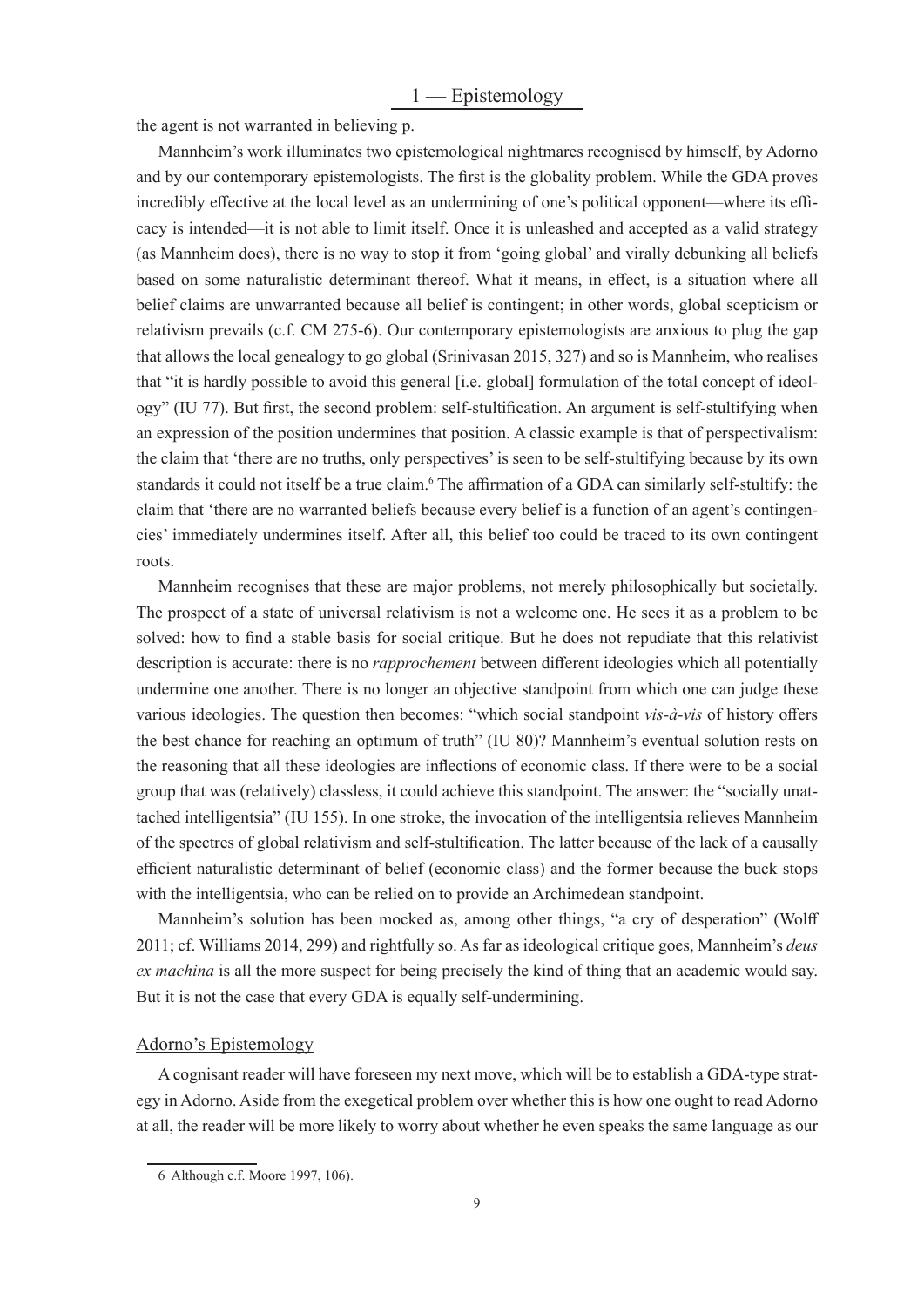# Adorno's Epistemology

epistemologists. Not only does Adorno engage in epistemology,<sup>7</sup> but he does so in a way compatible with the epistemological formulation of the GDA. In order to do this, he must provide an analysis of a knowledge claim and what it consists in, which he does most clearly in the essay "Opinion Delusion Society". This may not be immediately clear given its focus on various forms of pseudo-knowledge and delusional opinions rather than beliefs and warrant conditions.

One of Adorno's first arguments is that there is no real difference between healthy and delusional opinions. "[S]o-called pathological opinion, the deformations due to prejudice, superstition, rumor, and collective delusion that permeate history, particularly the history of mass movements, cannot at all be separated from the concept of opinion *per se*" (CM 106). This leaves us with the concept of an opinion as a basic structure whose classification as healthy or delusional requires some further analysis. What is lacking from opinion as such—some additional condition such as warrant—is the same in all cases. But does Adorno equate opinions to beliefs as the basic units of knowledge claims? First we must remind ourselves that there is no German equivalent for 'belief'. This is not to say that *Meinung* is one of the usual translations, but we must allow some leniency in the terms and focus on the concepts. All Adorno really needs to do is provide something structurally analogous to what we would think of as a knowledge claim, regardless of his terminology.

Adorno defines opinion as "the positing, no matter how qualified, of a subjective consciousness restricted in its truth content" (CM 106). Let us break this down. First, it is a claim or statement ("positing") of some mental content. Second, it does not, as yet, have any claim to be more than what it is as bare unqualified or unwarranted expression of mental content. This constitutes, thirdly, its alethic contingency: if the content is to be true, this must be external to the mental content itself. These three definitional requirements approximate our pragmatic use of 'belief'. The argument is verified by Adorno's odd description of a case of testimonial belief that has caused someone to be of the "opinion [that] the faculty building is seven stories high" (CM 106). This shows that in practice, what Adorno understands by 'opinion' is not axiological in the way that its English usage often indicates. 'Belief' would be a perfectly acceptable translation of this mental state.

This will not suffice just yet. The reader was promised an analysis of the constituents of a knowledge claim. Although Adorno's definition hinted at some additional elements beyond mere opinion or belief, this does not prove he thinks there is such a thing as warranted belief. This is suggested by his claim that "verified opinion" is an "empty promise only rarely fulfilled" (CM 109). But this pessimism is directly mainly at "the usual epistemological theory" that holds that all beliefs are empirically verifiable. Adorno does have a conception of justified belief as knowledge: "the means by which opinion *[i.e. belief]* can become knowledge is the relation of thought to its object" (CM 109).

There is one possible objection to this traditional conception of epistemology in Adorno according to which he in fact has a naturalised epistemology. As he and Horkheimer put it, "we had set ourselves nothing less than the discovery of why mankind, instead of entering into a truly human condition, is sinking into a new kind of barbarism" (DEa ix). This barbarism, crucially, is not merely its domination and lack of freedom but equally its ignorance and lack of rationality. In trying to understand why humanity is in this epistemic state and how this could be ameliorated, Adorno's project resembles that of naturalised epistemology, whose aim "is to understand the epistemic quality of hu-

<sup>7</sup> Geuss rejects the interpretation of Adorno as having a positivist conception of knowledge (OE 122) but I do not claim that Adorno thinks in purely propositional terms.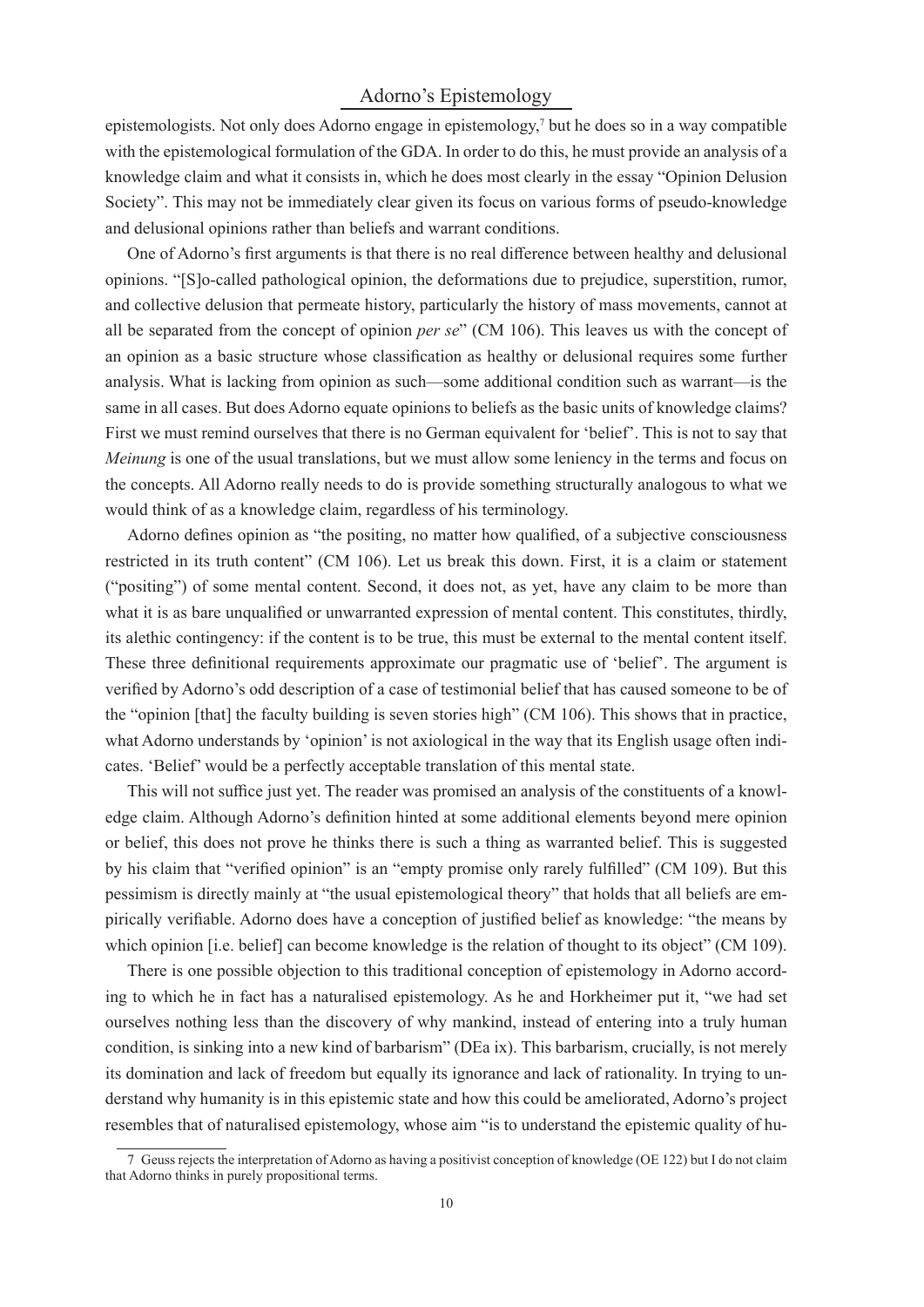# 1 — Epistemology

man cognitive performance, and to specify strategies through whose use human beings can improve their cognitive states" (Kitcher 1992, 74-5). Both critical theory and naturalised epistemology ask: Why not look at actual cognitive processes themselves? As Quine put it, "[w]hy not settle for psychology?" (1969, 75-6). For Adorno too, "it would be impossible to understand how people passively accept a state of unchanging destructive irrationality...without psychology" (CM 270). The naturalist concern, as Jaegwon Kim puts it, is to specify a causal relation between input and output of cognitive content (1988, 390). Equally, it matters to Adorno both that and how "[t]he lying words of the radio announcer become firmly imprinted on the brain" (DEa 221).

Although I uphold a naturalistic interpretation of Adorno and would extend this to his epistemology, the standard conception of epistemology is still dominant. His conception of warranted belief is fleshed out with an affirmation of the external addition to mental content of a warrant condition: "[t]he moment called cathexis [the investment of mental energy in an object -ES] in psychology...is not extrinsic to thought, not merely psychological, but rather the condition of its truth" (ODS 109).<sup>8</sup> Ultimately, the naturalised interpretation must be false. Adorno's epistemology is naturalistic, not naturalised. Both rely on some scientific discipline in order to explain the geneses of beliefs. The difference is that the former is compatible with an analysis of knowledge in terms of its primary constituents of belief and warrant while the latter "surrender[s]...the epistemological burden to psychology" (Quine ibid).

#### Adorno's Genealogical Debunking Argument?

We now have the structures in place through which we could impose a GDA on Adorno. Although it fails as strategy and as exegesis, making the case for it will illuminate what we are to learn from the Mannheim-Adorno dispute and will set us on the path toward a non-epistemological interpretation of Adorno's genealogical method.

Adorno and Mannheim disagree over the concept of ideology itself. As we have seen, Mannheim adopts the general political usage of the term whereby there are many ideologies in competition with one another. These ideologies are traced to their particular socio-economic origin. Mannheim traces all these ideologies back to the particular form of social organisation that causes class divisions. Adorno too identifies the general societal level as the determinant of beliefs but he skips the intermediate step: there is only one ideological determinant of a belief.<sup>9</sup> It is a monolithic, general feature that supervenes on the organisation of society. "It is idle to search for what might have been a cause within a monolithic society. Only that society itself remains the cause" (ND 267). So Adorno still, like Mannheim, identifies a contingent determinant of our beliefs. This is often phrased in terms of power, most plausibly not some political power imbalance between classes but the generic power of the universal over the particular: the social whole over individual humans. This is not as extravagant as it sounds. All it claims is that persons by default believe the general or average societal belief. On the weakest interpretation of the claim it is only that these default beliefs "are impressed on the individual as the only natural, respectable and rational ones" (DEa 28).

Given this theory about the ideological influence on belief, the general Mannheimian structure

<sup>8</sup> Adorno does not always differentiate between the warrant and truth of a belief but this is no great obstacle.

<sup>9</sup> This is compatible with my account in Chapter Four that there can be multiple forms of consciousness within this single ideological structure.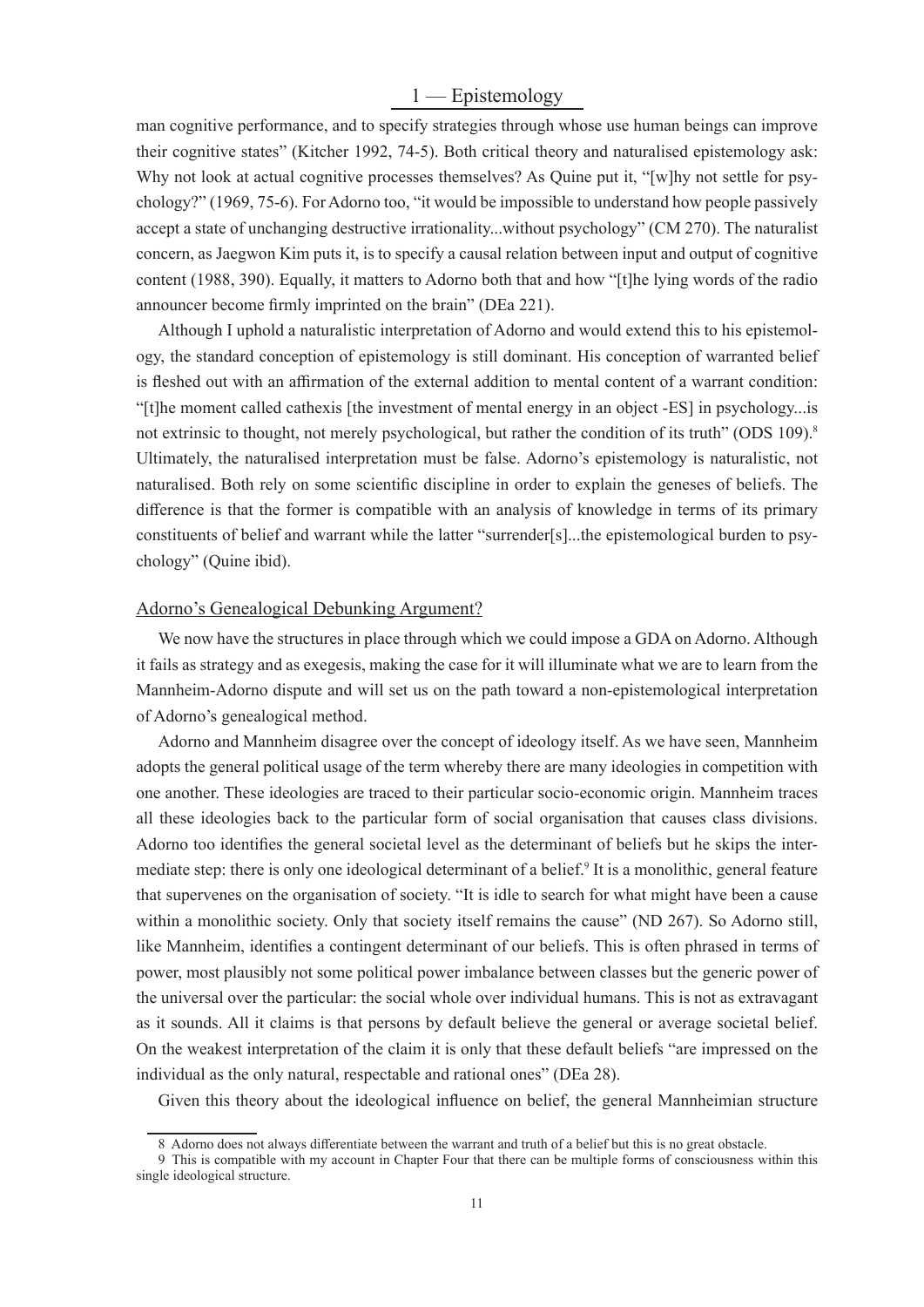#### Adorno's Genealogical Debunking Argument?

is still open to Adorno. We can see ideological critique as a debunking strategy that destroys a belief's warrant. There are two ways of conceptualising this. The first takes seriously Adorno's warrant condition, which can only come in terms of an appropriate relation to the object of cognition. Let us call this the Reliabilist interpretation: a person S's belief p is warranted only insofar as it was formed through or is constituted by a reliable relation to the object.

(A) Reliabilism

5) A belief is warranted when it is based on a reliable belief-forming process

6) Such a process would remain stable regardless of social circumstances

7) If a person's social circumstance is the major determinant of their beliefs then those beliefs are insensitive to reliable processes

8) Beliefs are unwarranted when we have reason to suspect that they are insensitive to a reliable process

This is not an implausible theory about warrant, but it is also open to standard epistemological falsification: there is nothing philosophically interesting to it from a genealogical perspective. The second conception is more recognisable as ideological critique. It can let itself be informed by the more sophisticated Reliabilism but this is not necessary. Ideological critique has sceptics not because it fails as an argument (the formalisation is relatively uncontroversial). Rather, sceptics reject ideological critique over the difficulty of finding decisive evidence for its first premise. This would amount to showing that beliefs are generally held only or primarily due to power relations, upon which it would follow that these beliefs are unwarranted. Formally:

(B) Vulgar Ideological Critique

9) Power relations have caused "the masses" to believe p

10) Beliefs caused by domination are ones that would be different contingent upon there being a different dominating power or causal history

- 11) Beliefs caused by domination are unwarranted
- 12) All beliefs under late capitalism are unwarranted

This second version does more justice to Adorno's views on ideology as a monolithic determinant of belief.

But there are three reasons why Adorno cannot be giving a GDA of this form. First, note that (B) implies the second conclusion (12): global relativism. (Reliabilism in fact reaches a similar second conclusion implying global relativism: if all beliefs are ideologically determined, as Adorno implies, then there can be no such thing as a reliable epistemic process.) Adorno criticises Mannheim exactly for this relativist conclusion. "[Mannheim's] universal expansion [of the concept of ideology to encompass all social standpoints, -ES] empties the critical concept of ideology of its significance. Since...all truths are supposedly mere opinions, the idea of truth gives way to opinion" (CM 115). In other words, all knowledge claims come to be seen as mere (i.e. unwarranted) beliefs. This is "ideology...diluted...to universal relativism" (P 30).<sup>10</sup>

When Mannheim reaches this same conclusion, he responds with his *deus ex machina* of the free-floating intelligentsia. Adorno's second argument is that according to the logic of the GDA, the intelligentsia has no superior standpoint and must be equally undermined because it too has particu-

<sup>10</sup> This undermines Habermas's claim that Horkheimer and Adorno "surrendered themselves to an uninhibited scepticism" (1987, 129).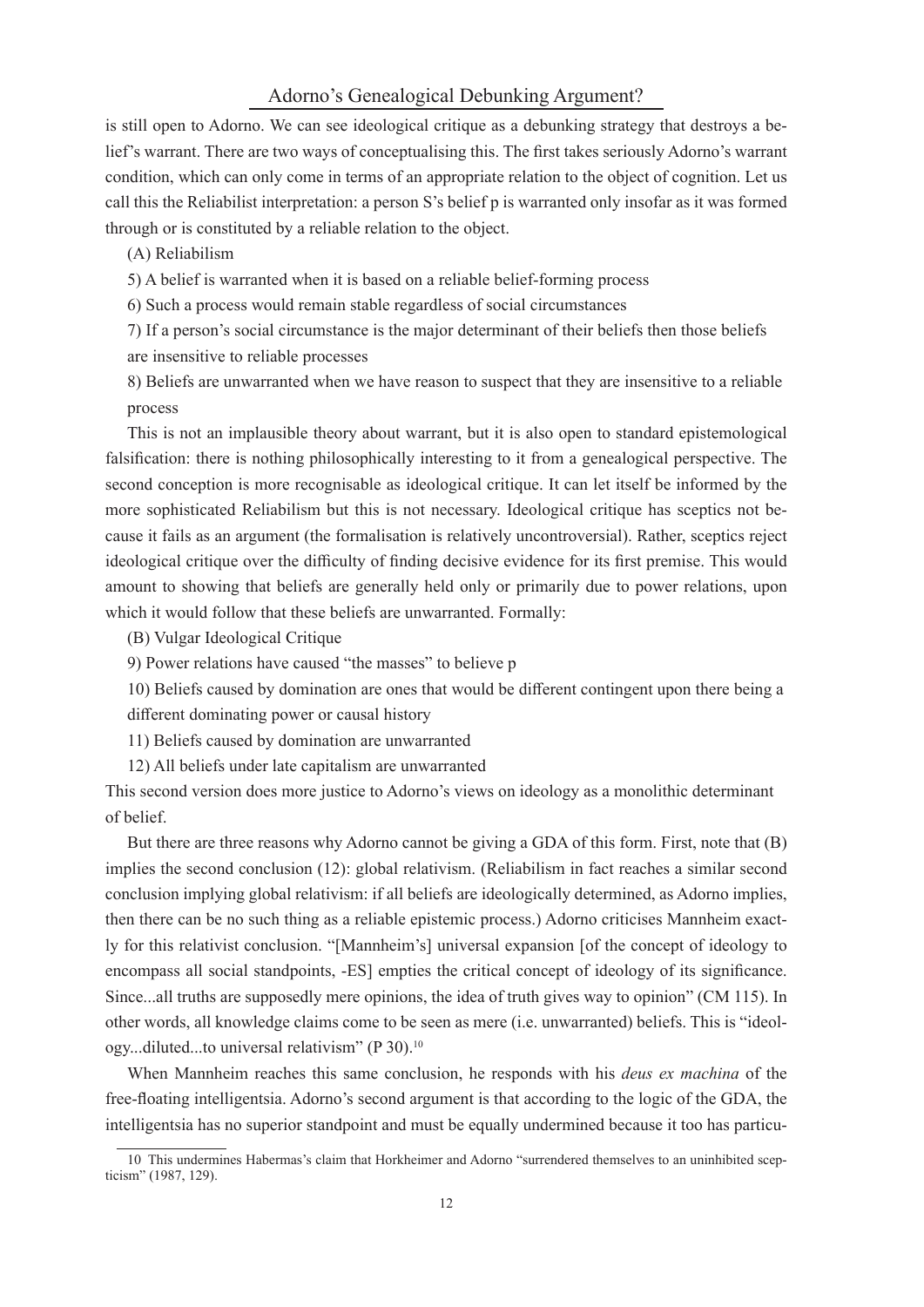# 1 — Epistemology

lar social interests (CM 117; P 48). So any such position must face up to the real globality problem that all claims to knowledge are debunked, including those of the intelligentsia.<sup>11</sup>

Lastly, it is not the case that Adorno thinks of a belief as debunked just by being shown its contingent genealogy. The fact that a belief is caused in a certain way is no guarantee of its falsehood. This is true even when the particular genealogy betrays private interests, which a vulgar interpretation (like the one given above) might see as reason for suspicion. Did Adorno not just indicate that a belief's being traced to ideology makes it unwarranted? No, "[t]he insight into the fact that thinking is mediated by objectivity does not negate thinking" (ND 181). In this opinion Adorno respects the constraints of the genetic fallacy. It must have been clear to Adorno by 1936, thanks to his epiphanic reading of Alfred Sohn-Rethel, that "[v]ery little of value to a materialist can, as a rule, be gained from tracing ideas...to their genetical condition. If the ideas are accidental themselves, their genetical basis is accidental too" (Sohn-Rethel 1978, 196; cf. Abromeit 2011, 383-4). In other words, a belief can have some contingent ideological origin without this undermining its validity.

What this implies for Adorno's (hypothetical) account of warrant is unclear, given how underdeveloped this remains here. He might think GDAs fail to undermine warrant conditions; that these are more robust. Or he could think that warrant is deflated but that this does not suffice for undermining a belief altogether. A claim might well be true despite the particular belief in it being unwarranted. Given that Adorno pursues the falsity of the ideological beliefs, this interpretation is more likely. But the upshot is the same in both cases: Adorno does not (nor can he) pursue a GDA strategy. If the use Adorno makes of "ideology" and ideological critique throughout his writings does not add up to a GDA based on the contingency of ideological beliefs, we may have reached a dead end. What, then, is the point of ideological critique?

#### Adorno's Ideological Critique

First, Adorno does obey the jurisdiction of the genetic fallacy as shown above. It cannot be the case that the mere revelation of a belief's genealogy undermines it. But that does not mean that tracing a belief's origins is futile (which would commit half of Adorno's work to the dustbin). There is a particular value to the revelation of a belief's social, economic, material, hegemonic or psychological origins. "[T]he dominant opinion...is not due simply to people's inadequate knowledge but rather is imposed upon them by the overall structure of society and hence by relations of domination. How widespread these beliefs are provides an *initial index of falsity*" (CM 121, emphasis added).<sup>12</sup> Adorno confirms that beliefs are determined by the domination (or dominant influence) of society over individuals. But he stops short of calling these beliefs false. Now, it is clear in many—if not all—cases that Adorno thinks these beliefs are falsified in some other way. Rather than call them false outright, Adorno thinks of the ideological origin of a belief as revealing the likelihood or at least possibility of its being false. This *index falsi* [indication of that which is false] (ND 317; LND 23)<sup>13</sup> is not the end point at which we can make a judgment about a belief's truth value. It is rather the beginning of an inquiry into a belief's truth or falsity; a heuristic that can guide our choice for which beliefs to further

<sup>11</sup> Adorno does not explicitly claim that this GDA is self-stultifying, but he does refer to "[t]he difficulty of accepting Nietzsche's grandiose anticipation of the self-destruction of truth" (CM 115).

<sup>12</sup> Habermas appears to get this right (1987, 116).

<sup>13</sup> Adorno may have borrowed the phrase from Bloch rather than directly from Spinoza or Marx. His contemporary rephrases Spinoza's statement as "Verum nondum index sui, sed sufficienter iam index falsi [The truth is not yet an indicator of itself, but is already sufficient to indicate that which is false]" (Bloch 1998, 343).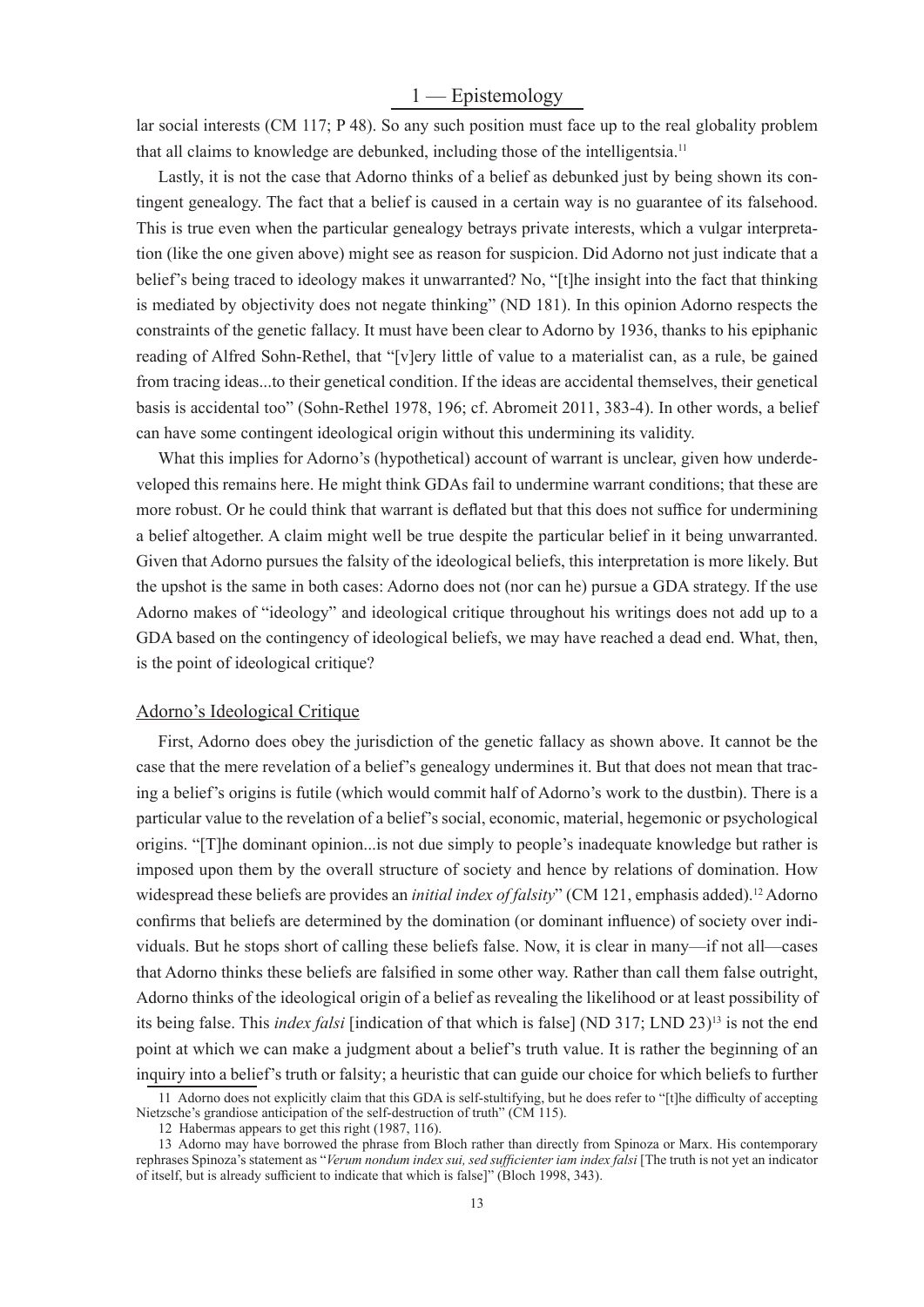# Adorno's Ideological Critique

investigate. Such investigations can be costly and are likely to go awry when their object is picked merely at random. They have a greater chance of success when we have reason to believe that there is something to be uncovered.

So what makes something an index of falsity? Is it the content of the ideology? It could, for example, contain claims of a type which we know to be suspect. Mannheim's invocation of the intelligentsia as *deus ex machina* signals the kind of claim one would make only because one is in that social position oneself. This case might be an *index falsi* not by virtue of the content but rather its source. Proclaimed by anyone else, the content would be an *index falsi* only if we could suspect the intelligentsia of playing a dominant role in society, a ruling class. Adorno thinks it is distinctively not the content of a statement that commits it to suspicion. "Ideology lies in the substruction of something primary, the content of which hardly matters" (ND 40). This might seem to revert to the claim that ideological belief is false due to its genesis, not due to its content. But the emphasis is on the indication of falsity, not falsity itself. To claim without pause that the genesis or content of a belief entails its falsity begs the question of why it is an indication of falsity. Chapters Two and Four will attempt to answer the question of why the *index falsi* can, after further investigation, be confirmed as false.

For now, we need to see that what makes something an *index falsi* is not the content of a proposition but rather its function. In short, what makes a belief suspect is its obfuscatory function. The belief serves to obscure some additional meaning or is part of a general veiling intention. Ideology is "a fraud about [some fact]" (CM 260). This explains the use of "substruction" in the preceding quote: ideology is what underlies or supports the primary object that it disguises. Is this a circular explanation? We might say that a claim is only shown to be obfuscatory when we examine what it obfuscates. So the critique does not get off the ground. Against this I will claim that there are particular strategies that are known to be suspect.

Another way to answer the circularity worry about obfuscation is to look at the latter's *telos*. The function of obfuscation is to stabilise and legitimise a *status quo*. Adorno frequently implies that this legitimising function is a necessary condition of ideology. Beliefs are not ideological as such; it is only when "...stabilized as transcendence, [that] they become ideology" (ND 40). This stabilisation need not entail some intentional agent with an awareness of the added benefit that this stabilisation will bring. It definitely does not imply this of individual agents who hold the belief. After all, the point of the obfuscation is that the true meaning of a statement is hidden also from the agent making the claim, who would oppose the statement if they were aware of its real meaning (ND 311).

There are two ways of making this kind of claim. First, Adorno attributes to society, his version of Hegel's *Geist*, beliefs that characterise the overall mindset of a population. They need not be held by all individuals, but without their conscious or unconscious belief by a large subset of the total population they cannot come to predominate. Adorno might have this object in mind as the intentional agent behind the stabilisation. If such a total subject can have beliefs it could have intentions regarding which of these to express and which to hide. Such cunning reason might thus obscure from all individual sub-agents what the function of their belief really is.

A likelier explanation omits intention altogether. This is the functional explanation championed by G.A. Cohen, which is "conveyed by statements like 'The function of *x* is to *ϕ*'" (2001, 263). This fits our claim that the function of obfuscation is to stabilise a *status quo*. How does this explain the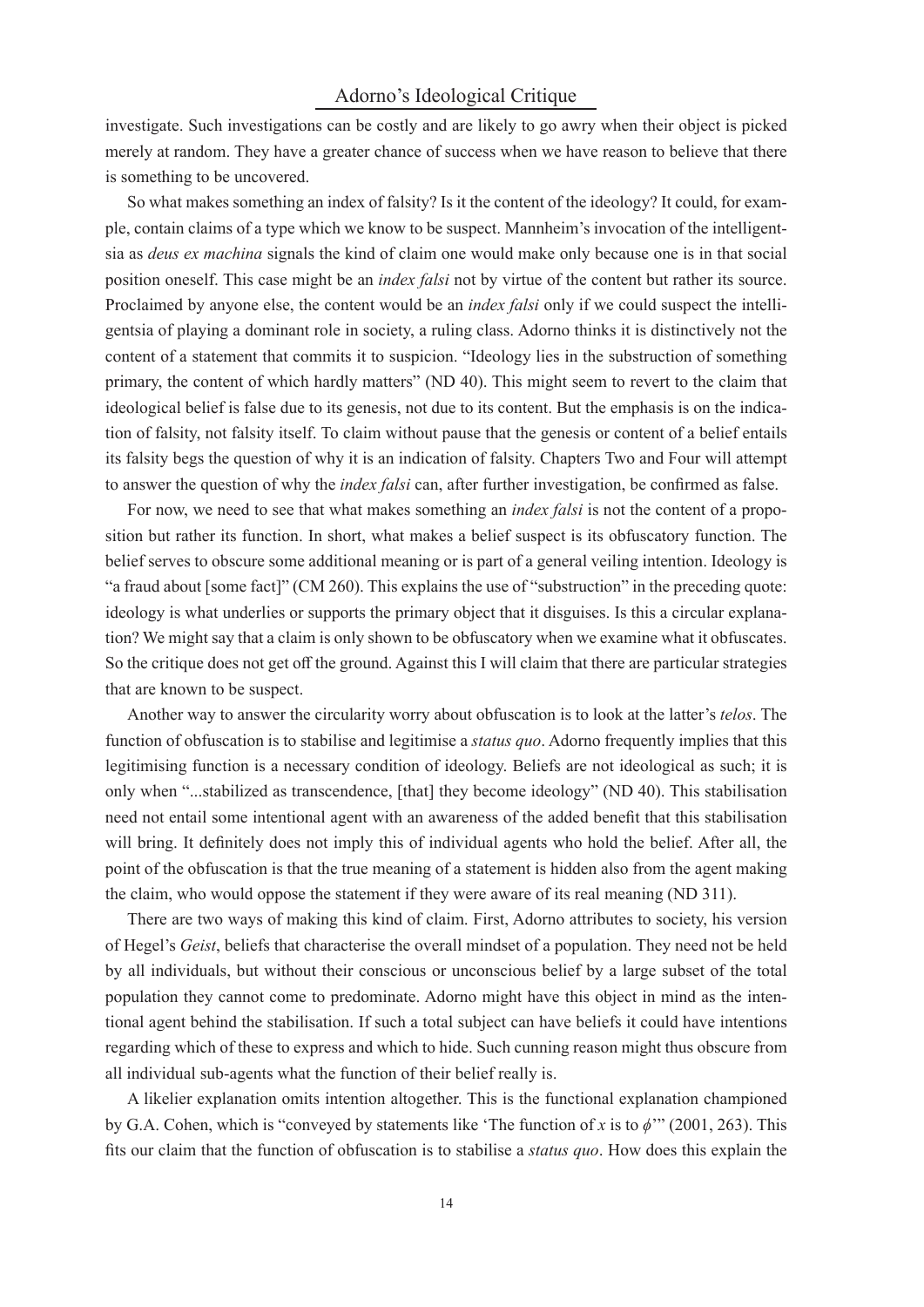# 1 — Epistemology

*explanandum* event of an obfuscatory belief? "[A] functional explanation is a consequence explanation in which the occurrence of the *explanandum* event...is functional for something or other" (ibid), in other words that it brings about another condition. In this case that other condition is that society remains the way it is; that operates as before. A successful functional explanation will allow us to conclude that "the cause occurred because of its propensity to have that effect" (idem, 281). Adorno certainly thinks he can point to an event which "serves the antagonistic condition" (ND 344-5). He also suggests that this is the case for "subjective illusions": "it is only through the principle of individual self-preservation...that the whole will function" (ND 312). So his argument about the *telos* of distorting beliefs can be grounded in a functional explanation, to the effect that these beliefs occur precisely because they maintain a *status quo*.

To buttress the claim that ideology legitimises a *status quo* by its masking function, Adorno sometimes invokes additional layers of obfuscation. This has the function of stabilising a *status quo* against possible objections. This is why "the notion of culture as ideology" (which is only nominally critical of this society) "has a suspicious tendency to become itself ideology" (MM §22). The critique of a civilisation as ideology becomes an obfuscation of substantive insight into what makes this civilisation ideological. This is how "the spell...itself, becomes imperceptible" (MM §131). The less overt markers of ideological veiling are present, the less chance of awareness and insight into these markers, the better society functions at sustaining itself.

Adorno's *oeuvre* is riddled with the identification of strategies of obfuscatory legitimisation. Rather than list them all, I will identify what I take to be the general structure of these strategies. Though perhaps not intended as such, Adorno provides an overarching explanatory concept in *Negative Dialectics*. This is "phenomenality...the appearance that the substance is present here and now" (ND 16). An obfuscatory strategy is one that gives the impression that the real meaning, substance or essence of an object is available at the surface level, thus obscuring the need for further investigation. It is the denial of the possibility of latent content and an essentialisation of manifest content. One way this can be made to work is by presenting the manifest content as unquestionably or obviously true, e.g. as 'Being-in-itself', 'authentic', 'banal' (as in this chapter's epigraph), 'common sense', 'immediate' or 'natural'. Some of these (such as common sense) are conceptually weaker. Others present more robust obstacles in terms of philosophical acuity: 'Being-in-Itself' comes loaded with the rigour of a philosophical system. But structurally they are the same. They deny that there could be anything more to a claim than its surface content, which is taken for granted. So it is the latent meaning that will need to be uncovered by a genealogy.

#### Enlightenment Naturalism

One baffling aspect of the *Dialectic of Enlightenment* is what Horkheimer and Adorno mean by the relation between enlightenment, Enlightenment and myth. And how do these themes connect to the topics discussed so far? They are not merely an application of the theory of ideology but rather tell us how to think about it and critical theory's metaphilosophical outlook.

One of the starting points is that Enlightenment and mythology are entwined: there is no clear segregation between our 18th century cultural-scientific achievements and pre-Enlightened worldviews. This does not mean that we cannot disambiguate the two societal tendencies as they manifest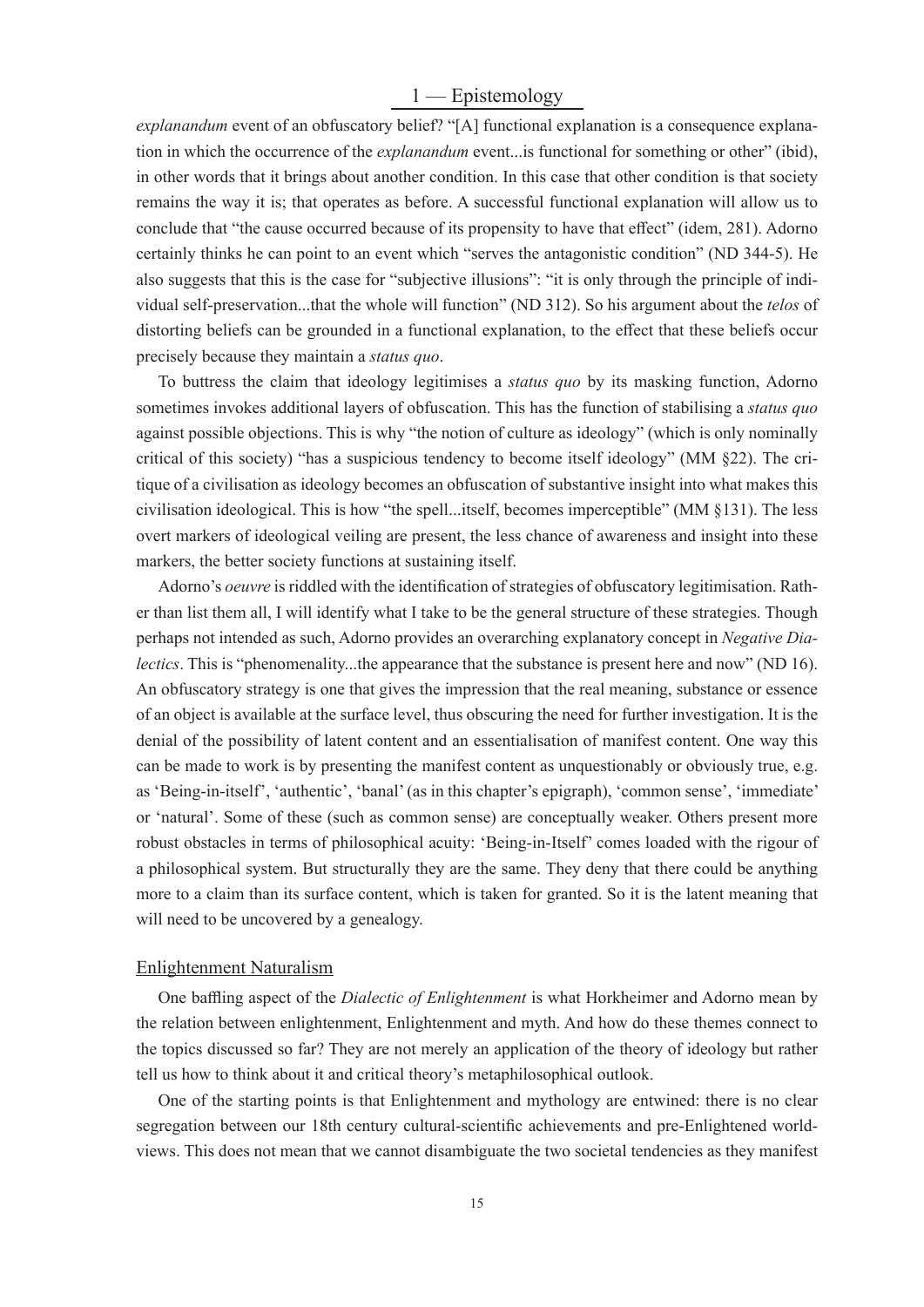# Enlightenment Naturalism

themselves in, for example, Newtonian physics and forms of anthropomorphic animism. The distinction may not always be immediately apparent in their inception but retrospectively we can identify what belongs to our regulative worldview. We identify ourselves with the era of Enlightenment and its advancement towards a rational and naturalistic understanding of the world. That we live in a demythologised, disenchanted world is not a choice for us but a presupposition, a heritage. But these advancements do not legitimise our self-representation as fully Enlightened. The Enlightenment did not finally bury the dialectic between mythological and non-mythological worldviews. This is the point of the introduction of enlightenment as a concept (as opposed to the extended century marking the Enlightenment). The dialectic inherent in the concept of enlightenment (between mythology and demythologization) has a long history in Europe. It can be traced back at least to Homeric times and unfolds throughout mediaeval and Renaissance times. As such, enlightenment and mythology are processes or tendencies. The Enlightenment is only a moment in that unfolding dialectic. And it is not an unambiguous moment.

The Enlightenment did not deliver the decisive blow after which it would be impossible to return to pre-Enlightened (in this case also pre-enlightened) times. Myth still survives "amongst an only seemingly demythologized mankind" (ND 309). The point of revealing the perennial dialectic of enlightenment is a vindication of the claim that enlightenment and myth are intertwined, and that the latter persists today. The demythologising purpose of the Enlightenment has, despite itself, recoiled into a new mythology. The upshot is that our "disenchanted and conserved spirit takes the form of myth" (ND 305). This only limited escape from supernaturalism is an uncomfortable fact given that we think of ourselves as enlightened but, as mentioned, the uncovering of this particular delusion is not the point of this narrative (at least for my purposes). It is true, think Horkheimer and Adorno, that our self-conception as enlightened and demythologised obscures the fact that we really still live in mythical times. But the crucial point is that the mythological worldviews that we in fact hold veil the way the world really is. If we take this as a mere example of obfuscation at work, it is of the double kind: our belief that we hold a demythologised worldview obscures the fact that we in fact have a mythical one, which in turn obscures our actual relation to the world (among which the fact that our worldview is not enlightened). Our *Weltanschauung* is not truth-conducive. Not about what it itself really is nor about the external world.

So it is not (merely) that our supernaturalism is an example of ideology. Rather, our current enthrallment to ideology is a form of supernaturalism. Ideological critique is a corrective to this. Any uncovering of ideology is part of a strategy of demythologisation just as "Xenophanes...strove to demythologize the forces of nature" by revealing the contingent human genesis story of the gods (CM 7). So why are ideologies supernaturalist *Weltanschauungen*? They essentially share an obfuscatory function. The first way this is done is through a type of wish fulfilment. We need to be clear, however, about what wish fulfilment in the appropriate Freudian sense entails. When Freud analyses a dream, he reveals a relation between its manifest and latent content. His famous claim that "a dream is the fulfilment of a wish" (Freud 1953, 121) could be interpreted propositionally. For example, Freud lists the famous cases in which people dream seemingly without fulfilling a wish; their manifest content being so disconnected or opaque as to make any discovery of a latent content pointless. Then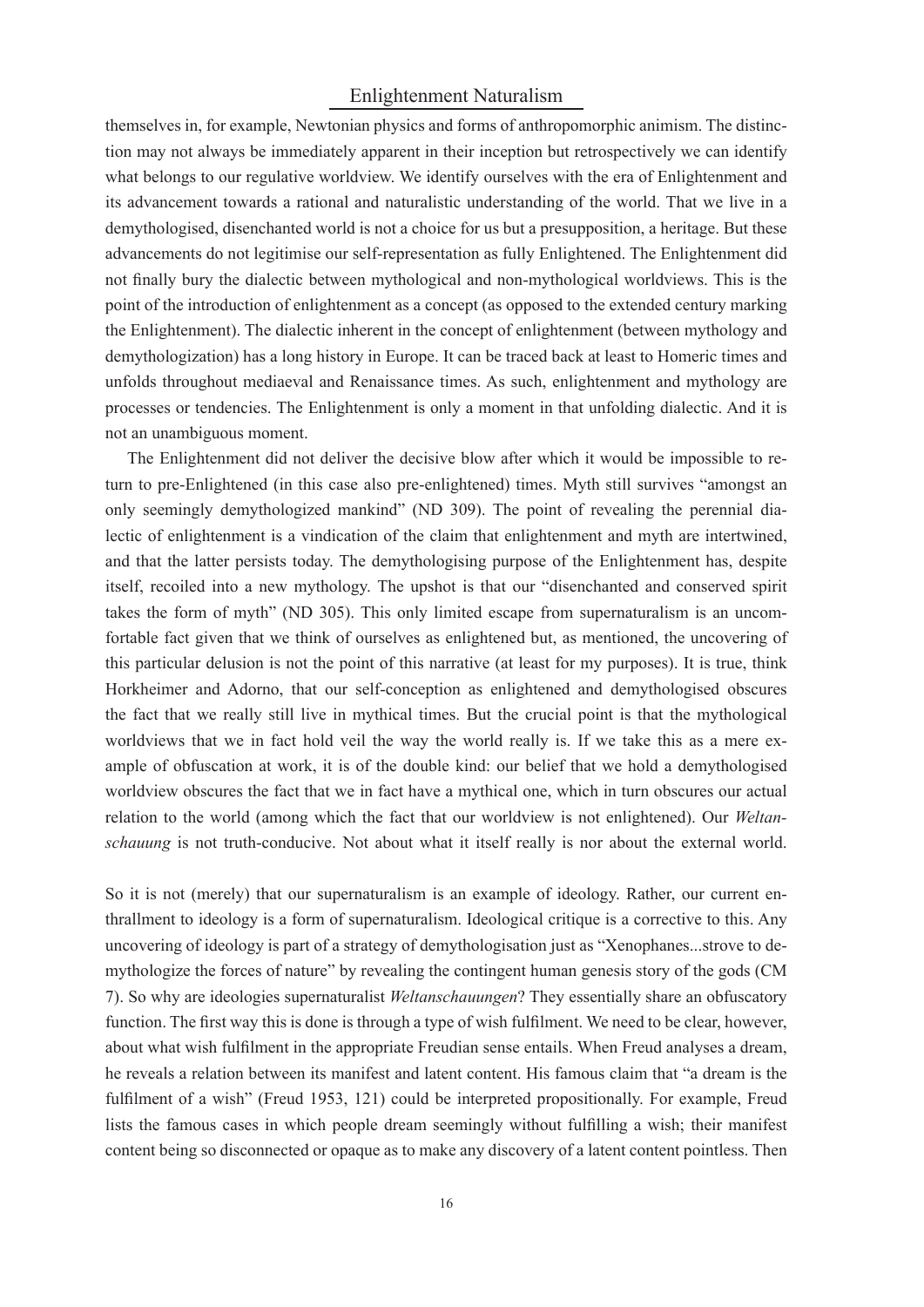# 1 — Epistemology

the elaboration follows: their wishes fulfilled the desire to disprove Freud's theory (which they had very recently become aware of). On the propositional reading, what is to be fulfilled is the wish that Freud be proven wrong; that a counterexample exists to his theory of dream interpretation. But this is absurd. First, it is *prima facie* implausible to ascribe such elaborate propositional content to the unconscious, the motor of mental life.<sup>14</sup> But, second, the reason why this reading is false is because it misconstrues the relation between manifest and latent content. They are not connected propositionally but rather on the level of affect according to the work that the unconscious does in transferring latent to manifest content. So the wish is a wish to be in a certain affective or emotional state (the sense of intellectual victory over Freud) and does not have propositional content. According to the pleasure principle, mental life is structured toward mental comfort (or the lack of discomfort) and a wish is part of the general tendency to bring oneself into this comfort zone. This is why, acording to Adorno, it deviates from the truth (MM §37).

The ideological interpretation of wish fulfilment operates similarly. It is not wish fulfilment in the circular, propositional sense that we have certain beliefs merely because we wish to have these beliefs. Rather, it is the naturalistic, affective interpretation according to which we wish to be in a stable, comfortable state of believing ourselves to have knowledge about the world. This is the interpretation in the *Dialectic* of the genesis of our need for understanding. "Dualization...originates in human fear, the expression of which becomes explanation" (DEa 15).<sup>15</sup> So our dualistic ideological beliefs are the result of a particular wish: for stable, categorised, systematic knowledge. "Unity is the slogan from Parmenides to Russell" (DEa 8).

The second obscuring function is partly downstream from wish fulfilment. It consists of a general veiling of the way the world actually is by a more appealing *Weltanschauung*. Our cognition is a form of myth like anthropomorphism, "the projection onto nature of the subjective" (DEa 6). This is not a consequence of the world itself but has its source in our rationalisations. This is why "[t]he wish must not be father to the thought" (DEa 57). It is no coincidence that Adorno describes the predominance of the universal over the particular (or 'ideology', simply put) as 'the spell', invoking magical causation. Both myth and ideology bar cognitive access to the world through some interfering element.

Adorno's drive to demythologise manifests itself as a form of Enlightenment Naturalism: 1) the rejection of supernatural entities entails that 2) we must therefore account for everything in physical terms, and 3) that this is equally true for the human as it is for the animal realm. For (1) the most common objects are theological entities like deities and souls but our ideological concepts are equally misleading subjective projections. Sometimes these are factually inaccurate but more often the point is that they are or purport to be beyond investigation, especially natural methods. Adorno's affirmation of (2) is expressed in his materialism. Together with (3) we can already see it at work to some extent in Adorno's explanations based on psychological drives (fear, desire, wish). The rejection of myth is also a rejection of the denial of nature in human beings (DEa 54, 245). So Adorno's project is both a rejection of the non-natural terms of explanation of ideology and a naturalistic explanation of how that ideology came (or could have come) to be held. For example,

<sup>14</sup> Though perhaps not impossible given the arithmetic power he ascribes to the unconscious in the Determinism chapter of *The Psychopathology of Everyday Life*.

<sup>15</sup> We must think here of all historical dualisms as detailed already by Hegel in the *Phenomenology* but also its current grip manifested, for example, by our concepts of subject and object, theory and praxis.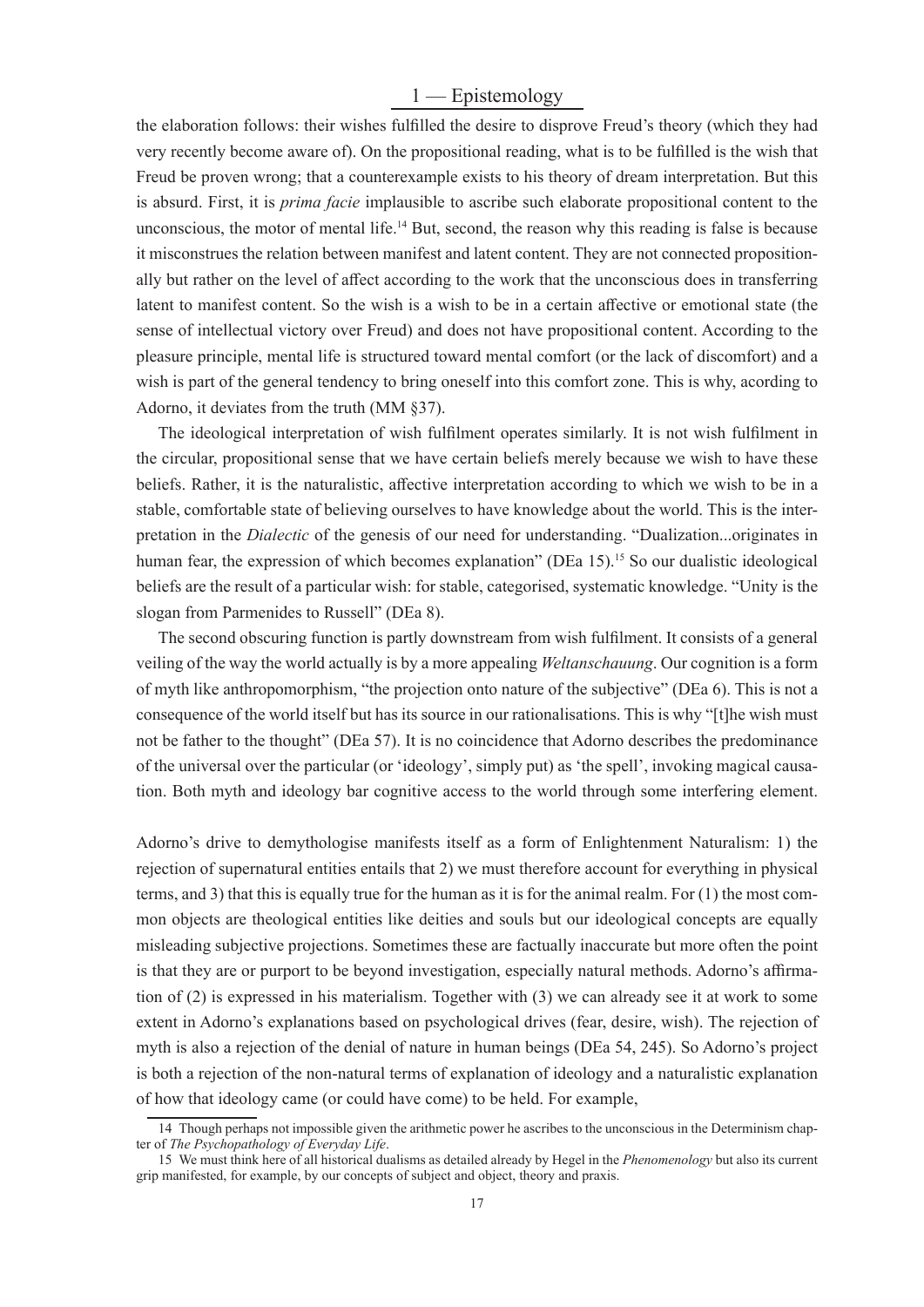### Enlightenment Naturalism

An appealing shorthand of critical theory is the thesis that ratio has turned into rationalisation; or reason into instrumental rationality ( $MM \$  $37$ ). Based on this, we might conclude that the solution is to turn away from Enlightenment rationalism and into Enlightenment naturalism. This simplistic claim carries quite a high burden of proof but is also demonstrably wrong as a summary of the Frankfurt school: the point is precisely not to throw out the "baby with the bath water"<sup>16</sup> but to find what forms of reason still provide a way forward. Adorno seeks "the redemption of the hopes of the past" (DEa xv). The truth is more nuanced. There is certainly an element of Enlightenment naturalism to critical theory but this is not total. For example, Adorno claims that "the only kind of thinking sufficiently hard to shatter myths is ultimately self-destructive" (DEa 4). This is a puzzling claim. If ideological critique is a necessary demythologising, why does Adorno criticise it? Here is one suggestion. As in epistemology, Adorno offers a naturalising—but not naturalised—view. That is, naturalist critique is the limit; we ought not delude ourselves into thinking we can now offer a fully demythologised (or naturalised) worldview. This is in line with his considered position that a negation of a negation does not a new positive make (e.g. ND 158). Even though "demythologization recoils into the *mythus*," it is only the claim to have removed the contradiction inherent in the concept of enlightenment (the pretense to full enlightenment) that condemns such a demythologisation (ND  $402$ ).<sup>17</sup> As with the self-destructiveness quote, the context is important: self-reflection. Only when demythologisation unreflexively pursues its naturalising goal does it recoil (like the Enlightenment itself) by virtue of its denial of the mythological elements inherent in any enlightenment project. A moderate naturalistic critique and self-consciousness about the dialectic of enlightenment explain Adorno's thinking here.

# **2 — Historical Genealogy**

Supplemental rationality. - All things that live long are gradually so saturated with reason that  $S$  their origin in unreasion thereby becomes improbable. Does not almost every precise history *upplemental rationality. - All things that live long are gradually so saturated with reason that of an origination impress our feelings as paradoxical and wantonly offensive? Does the good historian not, at bottom, constantly contradict?* (Nietzsche, *Daybreak* §1)

*W* e need no epistemological critique to make us pursue constellations; the search for them is forced upon us by the real course of history. (ND 166) *forced upon us by the real course of history.* (ND 166)

Chapter One left us with an epistemological explanation for the contingent origins of our beliefs as a route to their debunking. Although this failed—largely on its own merit but especially as exegesis—Adorno's use of ideology does have an important role to play in the reconstructed argument. By indicating their potential falsehood, ideological critique naturalistically undermines the self-evidence of our beliefs. One of the obfuscatory methods identified in ideology was the denial of history. In

<sup>16</sup> The title of one aphorism in *Minima Moralia*.

<sup>17</sup> This might explain why Adorno thinks logical positivism "forsakes the anti-mythological impulse of philosophy" (CM 10).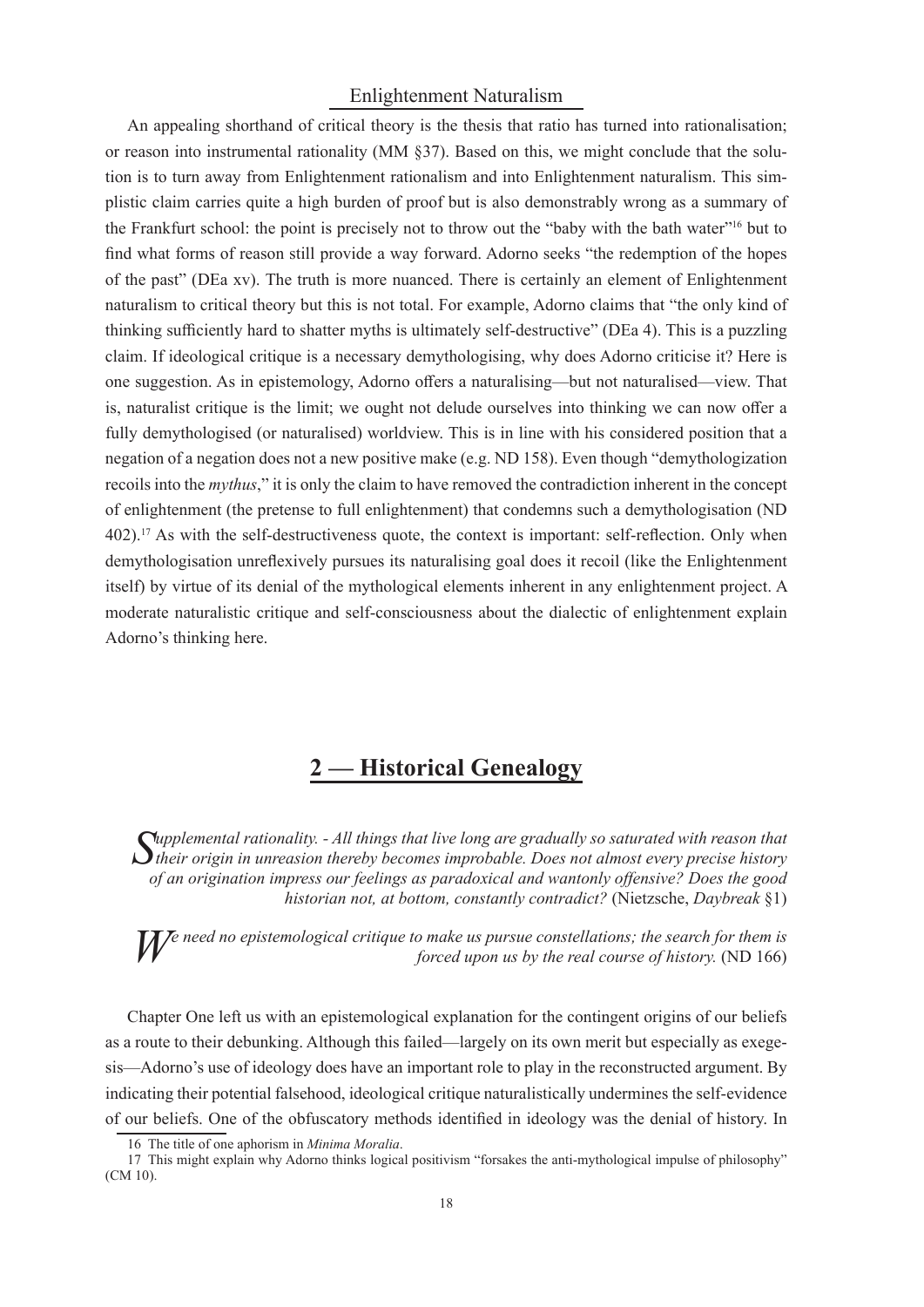# 2 — Historical Genealogy

order to go beyond mere indication of falsehood, we will have to turn to a study of this denied history. But as this leaves open a field of argumentative options, this chapter will start to explore what it could and should be taken to mean.

#### Conceptual Critique

There is one at least nominally historical view that can be discounted almost immediately. This is the view that their historical contingencies make our concepts unreliable. Its argument shares the structure of the GDA. Our concepts have come to be: had we lived in other times, we would have operated with different concepts. We have no deep justification for using the concepts that we do. They are contingent to our historical time and place. Therefore, our warranted use of them rather than others is *prima facie* undermined. This view does not merit much charity. "Nothing but a childish relativism would deny the validity of formal logic and mathematics and treat them as ephemeral because they have come to be" (ND 40). It shares all the flaws and none of the sophisticated epistemological underpinnings of the GDA. Its employment retrieves all the familiar problems of self-undermining global genealogy from Chapter One. At the same time, concepts are not interchangeable with beliefs. So an analysis in terms of warrant conditions will not be straightforward, especially given that our concepts have other use conditions such as appropriateness and usefulness.

This naïve view is helpless. But it does bring our attention to the question of what is to be undermined. Aside from a change in the method of the argument, the object of a historical genealogy is a concept. There are important differences between concepts and beliefs. A belief could be: 'we live in a free society'. Every substantive word in that sentence denotes a concept (all of which Adorno submits to genealogical inspection). Which 'we' does the living and what social ontological foundation does this require? What does the concept of 'living' mean today? According to what understanding of 'freedom' are we free? Does this in fact depend on some account of free will? What in fact constitutes our 'society' and how is it related to the aforementioned 'we'? These are not yet genealogical questions but they do show the redirection from belief investigation to conceptual archaeology.

This indicates that, like language, concepts are not private. They are shared, social objects. When I use a concept I cannot reconfigure its rules or meaning *ad hoc*.<sup>18</sup> Their social nature opens a range of possibilities for the genealogist. While our holding a belief might be socially determined, this is genetically as far back as it needs to go.<sup>19</sup> When transmitted, a belief starts anew in terms of warrant conditions. Of a concept we can ask more interesting questions because it remains relatively stable. So we can examine a concept through the usage of our forebears, and theirs, and theirs. Even the concept of genealogy can be subject to genealogical investigation (see AS, ch. XII). In other words, concepts can be traced historically (hence "The Concept of Enlightenment"). And this, the genealogist supposes, has implications (whether vindicatory or shameful) for its meaning. This will be true not merely for one individual but all its users and, especially, for the concept itself. So conceptual critique is much more powerful and wide-ranging than its epistemological sibling.

But conceptual critique does not exclude epistemological undermining. The conclusion of a genealogy might be that a concept ought to be given up. One way or another, this entails that belief in

<sup>18</sup> For Adorno's version of the private language argument, see MM §141.

<sup>19</sup> We can ask why this belief is imposed on an individual. For example, because it is a belief held by the ruling class. Why is the belief held byt the ruling class? Because it promotes their self-interest. But the first step—that a belief is held because it is in some sense socially determined that it should be—is sufficient for an ideological undermining.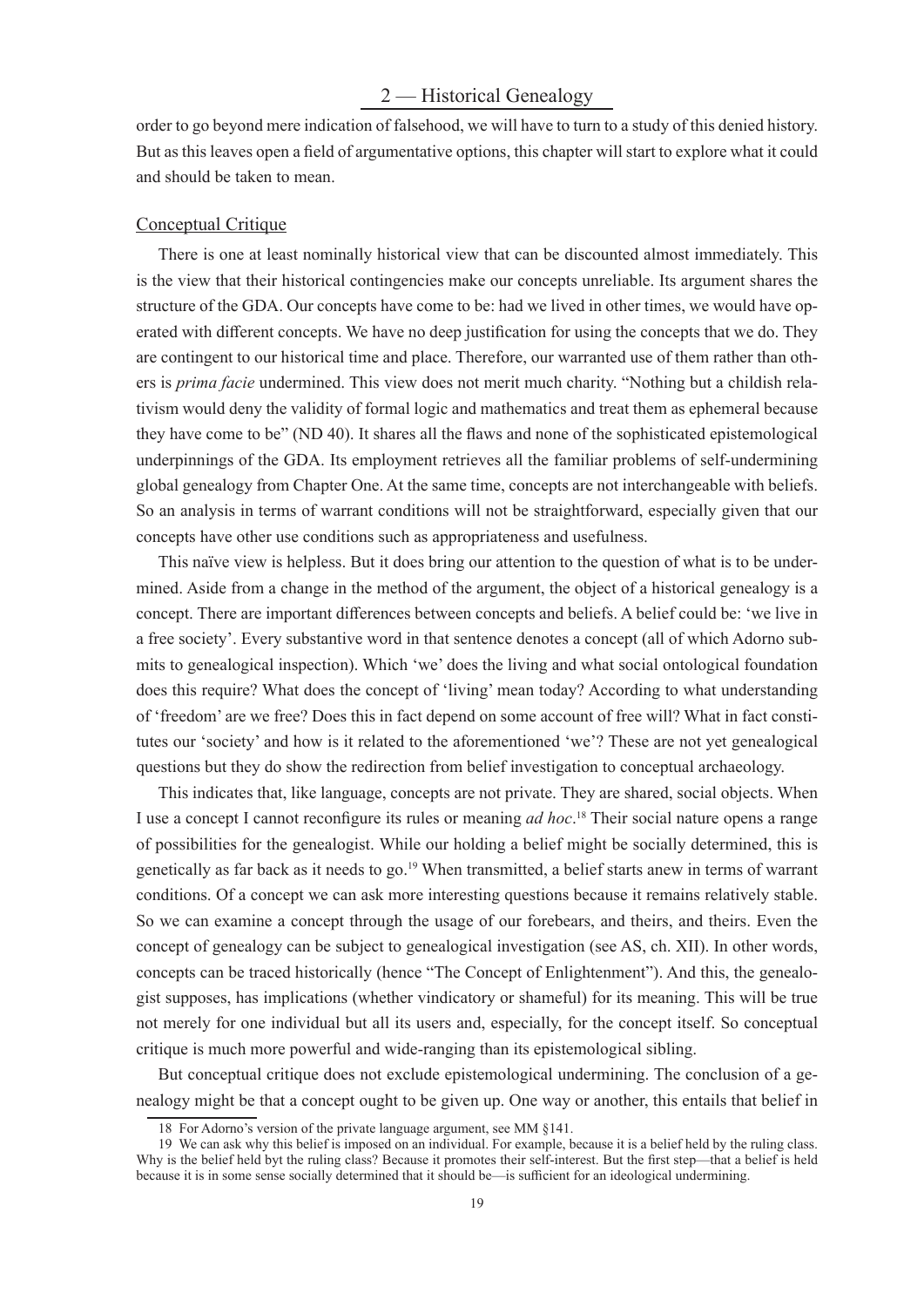# Genealogy Proper?

the concept ought to be given up. For example, if we accept that concepts are in place largely due to the fact that there is an overwhelming belief in their validity then the mass loss of credence will also cause the concept itself to recede or adapt. Alternatively, a genealogy can uncover some hidden aspect of a concept that causes us to have to reject it based on some other views we hold (that this revealed aspect is intolerable or contradicts our beliefs about the concept itself). So while a belief is ultimately individual (one debunks not belief itself but every individual belief that p), a concept is primarily social, carrying implications for many agents.

To engage in a genealogy of concepts is not the same as examining our conceptuality. Adorno does both. A lot of his writings are motivated by the desire to change the way concepts are applied. This is currently dominated by what Adorno calls identity thinking, the classical Kantian view of conceptuality that reason is a faculty for deducing the particular from the universal. Adorno claims that such a view of "[r]epresentation gives way to universal fungibility" (DEb 7). Particulars are defined according to their relation to a universal (that is seen as more stable because of its scale [DEb] 182]) and thereby lose their individuality: they become interchangeable. These 'simple concepts' ought to be replaced by 'complex concepts', as Bernstein calls them (2001). This is a claim about our form of judgment; how concepts are applied. By giving this form of judgment a name (identity thinking), Adorno is able to trace it back to some past use or origin. So he does also give a genealogy of our conceptuality. But this is not the only way to investigate our form of judgment, nor does it exhaust the objects of conceptual genealogy.

#### Genealogy Proper?

This account of concepts as the object of a debunking leads us to a second, equally naïve sibling of the GDA. If concepts remain in use throughout generations and their rules are not private then our understanding of a concept could be wrong. Compare it to a case of word usage: I can be shown that a word did not mean what I thought it meant, thus undermining my use of the word. This is the general idea behind conceptual critique: the revelation that a concept long in use (in fact precisely because it has been long in use) has elements relevant to its meaning that were unknown. As with the word, this is not a new meaning now being imposed but it was always the case that the concept had this other meaning. On the current naïve view, being shown this aspect of concepts could count as a debunking argument: we now know that, given their long history of usage, our concepts are likely to contain elements unfamiliar to us and perhaps even unacknowledgeable by us. This is again like the GDA, the possibility of conceptual confusion being an analogue of (historical) contingency. For a concept to be contingent it must be the case that its obtaining had the same chance as that of any other concept; in this case the obtaining of the meaning of a concept is called into question by the possibility that all concepts could really have another meaning. But from the mere possibility that a concept could mean something we think it does not, a debunking does not follow. This is true even in case all our concepts are under suspicion. Compare the word usage case: the mere fact that the words I use could mean something that I'm unaware of does not undermine my use of them. Even in an epistemically unreliable state (e.g. I am a second-language speaker), where I am more likely to be wrong, this general debunking effect still does not hold.

In chapter one we encountered how the bare fact of a contingency does not constitute a debunk-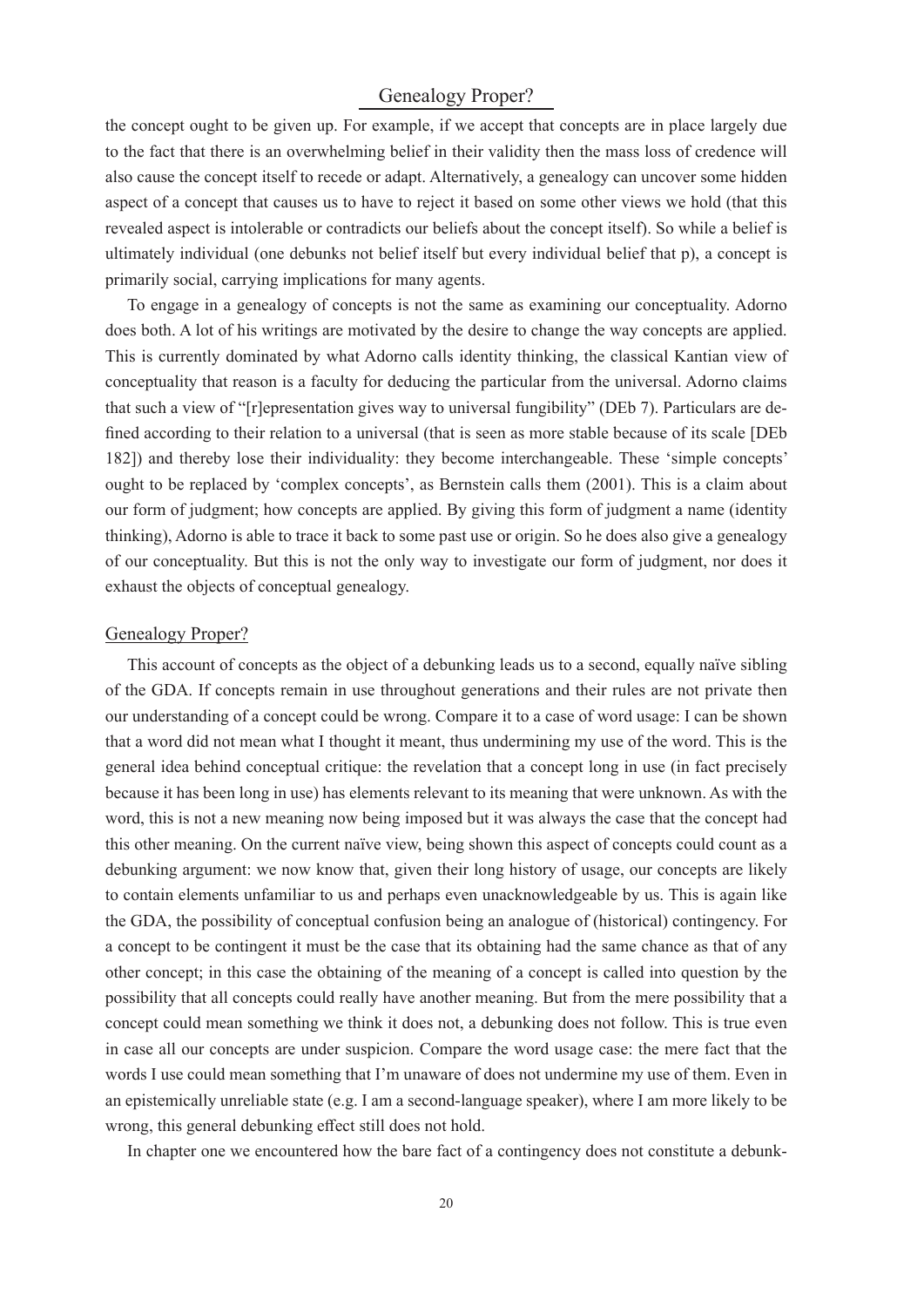# 2 — Historical Genealogy

ing, although it can be an index of falsehood. Now we are in a better position to see why—especially in the case of conceptual critique—the contingent debunking argument is flawed. It is able to recognise where the falsehood lies. But instead of entering into the investigation that would provide the hidden meaning of a concept, it then diverts into relativism. It stops at the suggestion that this hidden meaning could be there. A proper historical genealogy, on the other hand, uncovers "the precipitate of history in concepts" (MM §82): how they arose and evolved. This is how genealogists redeem the claim that there is a substance or essence hidden by the (ideological) veil. What undermines concepts is not merely that they have come to be but "that they have come to be under certain conditions" (ND 52).

It is interesting to note in this context that the denial of history is precisely one of the ideological structures of phenomenality that Adorno criticises. By being made to seem natural, permanent, or perennial, concepts are denied a history (MM §149). But Adorno thinks (like Nietzsche) that the truth is essentially historical. Ideology thus disguises what would lead to an investigation into the real nature of a concept (its historicity) and the primary road for identifying what is really the case is to embark on this historical examination. The upshot is that if we are to validate our suspicion about various ideologies, this will require us to look at the actual history as a way of finding out the truth. A correct interpretation of the facts is what is hidden by ideological obfuscation. Calling something "ideological" is thus not the end of the story but only the beginning.

If ideological critique outlines the reasons to suspect the putative self-evidence of various beliefs, genealogical critique takes the next step by "provid[ing] a historical dissolution of self-evident identities" (Geuss 2005, 157). This does not obviate the need for or use of Adorno's ideological critique. First, recall the costly nature of a genealogical critique: which ones of all our concepts require scrutiny? Ideological critique cuts down the costs by telling the genealogist where to start digging. Second, a genealogist already aware of the outcome of a genealogical critique—"I shall now tell you what I was after down there....I descended into the depths, I tunnelled into the foundations" (Nietzsche, *Daybreak*, Preface §2)—has even more reason to be suspicious of the ideologies that function to cover up the buried meaning. This is the more likely sense in which Adorno uses ideological critique. He does not always show that he is warranted in using it as such (i.e. he does not show us every genealogy undergone for the use of a particular piece of ideological critique) but he does display a tremendous confidence in his suspicion, as if the genealogical work is already done.

If Adorno wants his historical genealogy to reveal that concept and beliefs are not self-evident, he will have to show the opposite. That is, he will have to show that we have no reason to take our concepts to be self-evident because these are not straightforward. Rather than being consistent and granting an uncontroversial meaning, he will show that our concepts are contradictory. They are not what they appear to be. The genealogist, as Nietzsche says, contradicts.

#### Genesis Fetishism

Now we are in a position to see what the structure of Adorno's historical genealogy might be, based on the *telos* of contradiction. All of these are specifically concerned with the origins. This focus is not illegitimate, given Adorno's detailed analysis of the Odysseus and Oedipus origin stories. But the arguments in this section will misfire for their fetishisation of the genesis: the idea that undermin-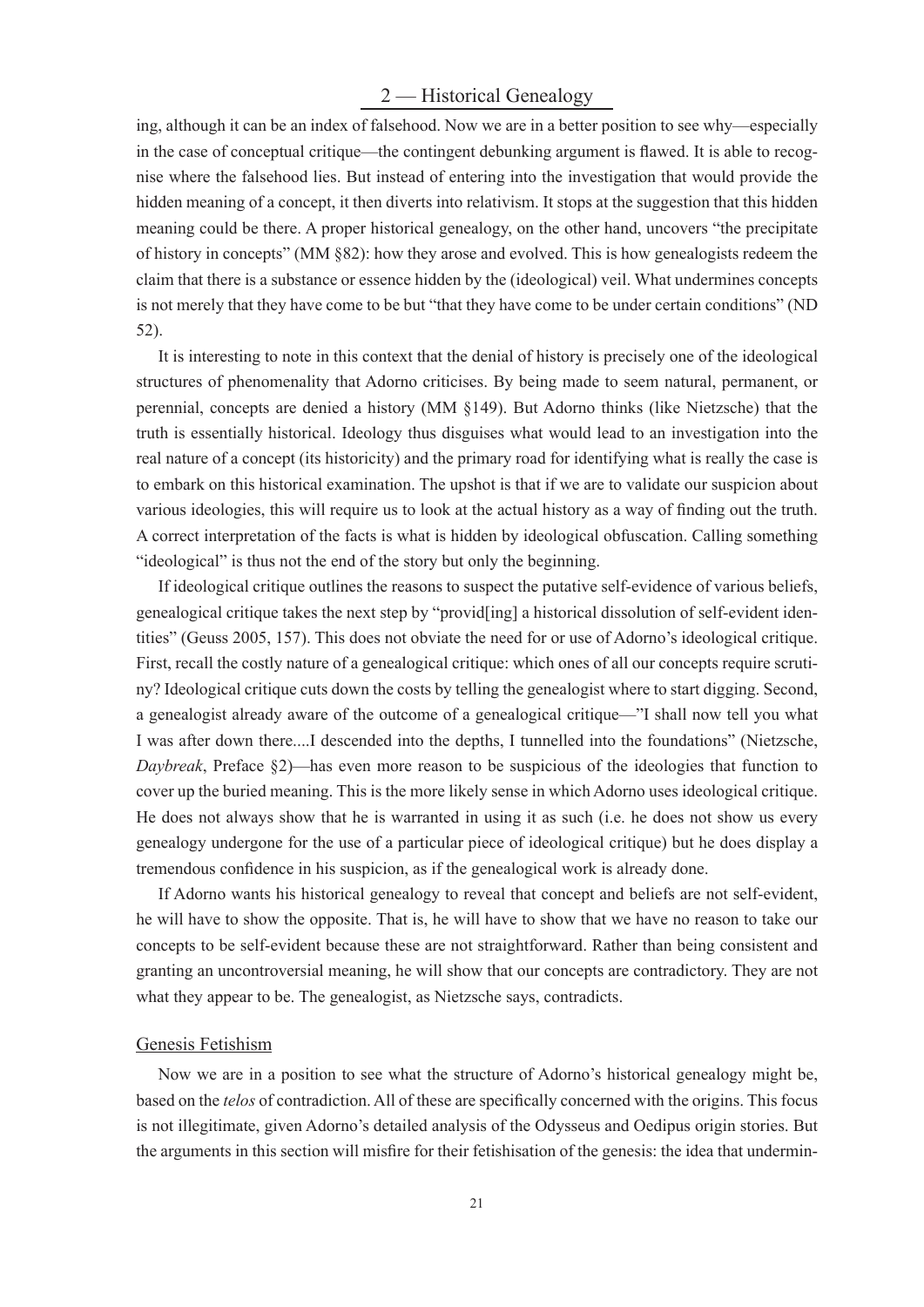# Genesis Fetishism

ing information about a genesis itself undermines that concept *tout court*.

The worst category of arguments are those that take the uncovering of a specified genesis as a sufficient condition for undermining. Within these we might encounter the return of the naïve view that some concept has contingent origins. Now at least this insufficient condition can be supplemented by other conditions specific to the genesis reveals. One such condition could be that this origin rests on an intellectual error (Foster 2000, 42), which would contradict the presupposition of correctness. If there was a mere error to be found what would be the need for genealogy? Genealogy is supposed to do something more than normal philosophical critique of cognitive falsehood. To really go underground would involve finding something hidden, of which an intellectual mistake would be a bad example. A more appropriate object, therefore would not be factive but affective. This could come in the form of a social circumstance: "domination in the conceptual sphere...is raised up on the basis of actual domination" (DEa 14).<sup>20</sup> In this form, the argument can amount to no more than vulgar ideological critique. It would need to be established how all concepts under conditions of domination are exclusively caused thereby in order to undermine them. And the argument is more ambiguous when the obviously negative "domination" is replaced by something more innocuous like the division of labour (DEa 35). In what sense is a concept called into question by its reliance on the separation of mental from menial labour?

A more plausible form of the argument invokes a naturalistic drive. For example, Horkheimer and Adorno think that "dualization...which first makes possible both myth and science, originates in human fear, the expression of which becomes explanation" (DEa 15, 16-7). But surely the concept of explanation cannot be undermined by this? Otherwise what should we take Adorno to be doing? His use of *Deutung* (roughly, elucidation) may be significantly different or at least have no similar origins to 'explanation'. But Adorno must also do more than *Deutung*. Adorno might still be intending to undermine the concept of explanation. But this adds an additional worry: Adorno's affirmative use of *Deutung* illustrates that even for concepts that might be totally genealogically debunked ('explanation'), undebunked sibling concepts (*Deutung*) exist. If that is the case, why should we suppose that our originally fear-driven concept of 'explanation' still takes the same form today? We might instead have adopted another sibling concept ('schmexplanation') that is safe from the debunking of 'explanation' like *Deutung* is.

This genesis fetishism is easy prey for the genetic fallacy. The bare fact of a naturalistic drive in the origin of a concept (as the best current interpretation has it) does not undermine that concept in the past or present. This is something Adorno had been aware of since 1931: "the truth content of a problem is in principle different from the historical and psychological conditions out of which it grows" (AoP 128). It is clear that origins are of non-negligible interest to Horkheimer and Adorno, but why? Does the origin have a particularly strong impact on the continuing meaning of a concept? In any case, it is clear that the uncovered origin cannot be a sufficient condition for its undermining. The invocation of debunking elements at the origin of a concept implies that a faulty origin is at least a necessary condition for genealogical critique. But the genealogist will need to supply a closer connection between the concept and the undermining element, as well as convincing reason why an origin should be considered faulty. As with the intellectual error, it is possible that this original drive

<sup>20</sup> This is also Habermas's interpretation of the argument: that there was reification at the "beginning of hominization" (1984, 366).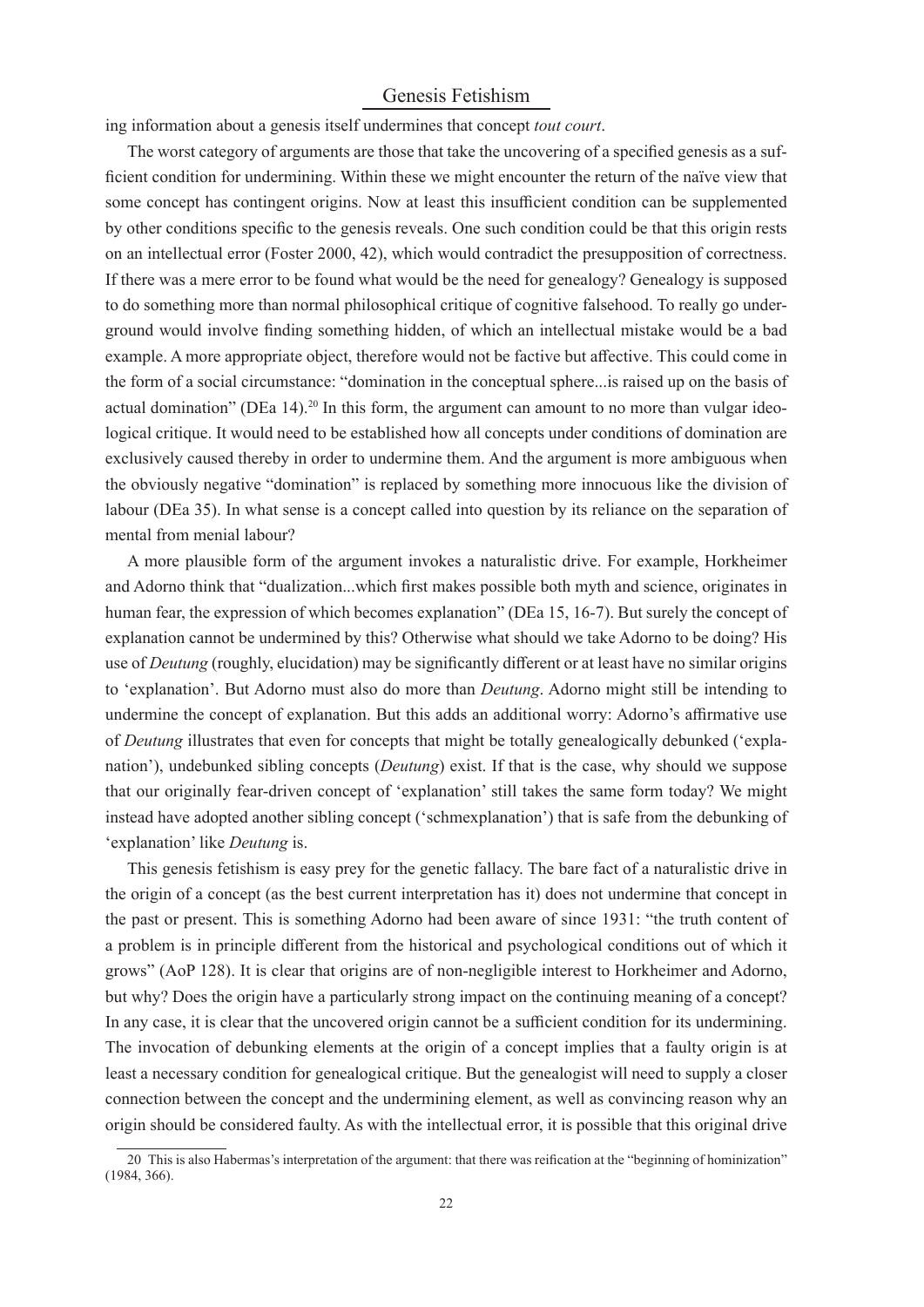# 2 — Historical Genealogy

is no longer present and has been excised since the concept's moment of birth. This is exactly what has happened in the case of art: "[artworks] are not to be called to account for the disgrace of their ancient dependency on magic, their servitude to kings and amusement, as if this were art's original sin, for art retroactively annihilated that from which it emerged" (AT 3). The genealogist needs to show that the affective element is still at work today if it is to do any undermining of the concept. Only this revelation of a non-contingent link between the concept and its undermining genesis has any foothold as conceptual critique.

One way of doing this is to show that the undermining element is not just a part of the origin but is carried through with the concept. This may sound vague but all it requires is that the affect-concept relation found at its origin is also found at current instantiations of the concept. (It does not need any additional explanation specifying whether the affect or the concept is primary or causal, or whether one supervenes on the other, and we will see why shortly.) The *Dialectic of Enlightenment* does make such claims. It identifies the Enlightenment with "mythic fear turned radical" due to the fact that it wants to dominate all natural objects (DEa 16). By doing so it rids itself of all natural elements that could constitute fear in the subject. This is a rather roundabout way of inferring the presence of fear. A more direct psychological explanation is provided by the claim that the fixation of agents on some mythic past causes dread to radiate "from the age-old occurrence to make every event its mere repetition" (DEa 27). It is not clear what to make of either of these. A *locus classicus* that we might appeal to in order to explain the debunking effect of this permeated genesis is Nietzsche's *On the Genealogy of Morality*. A plausible interpretation of his argument is not just that "Christianity arises from hatred, envy, resentment, and feelings of weakness and inadequacy" (Geuss 1981, 44) but that these affects will always (or at least typically) accompany Christianity. This could be what Horkheimer and Adorno are after. But there is an important difference: the affects Nietzsche invokes are effective precisely because they are the opposite of what the Christian's motivations are claimed to be based on. The meaning of hatred undermines that of love. The Christian can therefore not admit to hateful motivations. From the claims surveyed so far, Adorno cannot appeal to the same debunking argument. Fear is a perfectly acceptable basis for a drive to explanation; it does not contradict it. A scientist's discovery of the immanent self-immolation of the planet due to the destructive tendencies of mankind is not undermined by their experience of motivations of fear (e.g. at the fact that this may be true) on top of curiosity. We could instead appeal to the hypothesis that a strong affect is likely to distort judgment, perhaps by fulfilling an agent's wishes rather than relying on sound reasoning. This may indicate a higher cause of error but it is still no direct contradiction of the typical motivations of 'explanation'. As argued in Chapter One, the imputation of wishful thinking can only be an index of falsehood and not its confirmation as such (see Geuss 1981, 43).

#### Illustrative Genesis

So far it has been taken for granted that there is something about the origin itself that Adorno is investigating and that the origin is at least a constitutive part of the debunking process. This is not *prima facie* exegetically implausible given Adorno's return to Odysseus and the origin of myth and enlightenment (and if not for Odysseus it would have been Oedipus [Schmidt 1998, 831]). But to talk of an origin as the beginning is misleading. Firstly because of Adorno's dialectical understanding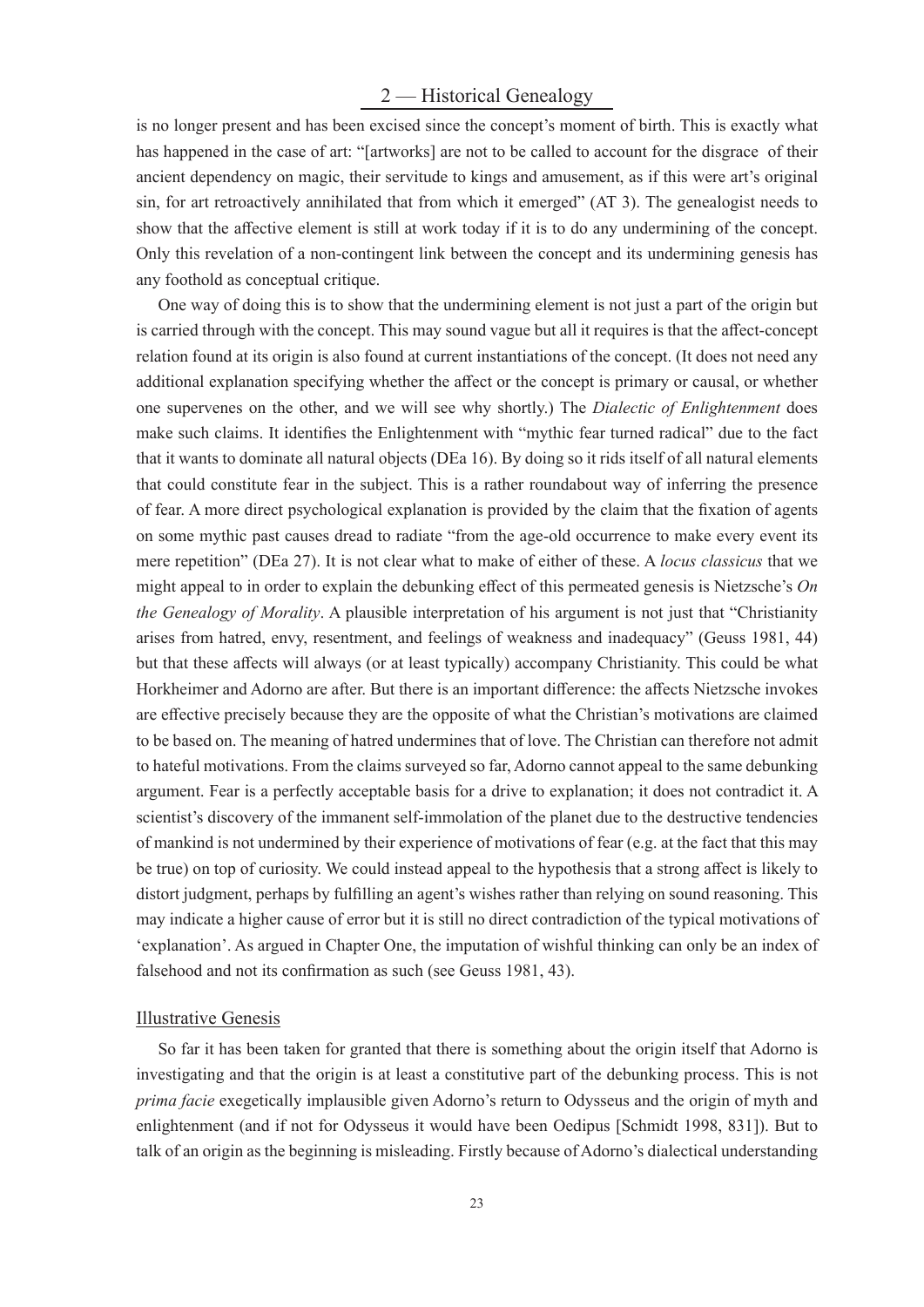# Illustrative Genesis

of enlightenment and myth: we cannot trace each to their individual beginning because they never were truly separate. To speak of their "origin" is to speak of the same causal influence (e.g. fear) somewhere along its history. Therefore, secondly, it is even more unlikely that Adorno thinks of this causal event as the origin of myth and/or enlightenment. Adorno simply recognises that one can only go so far back before historical questions become too speculative. As Geuss puts it, "an 'origin' is a relative stopping point picked out for one or another reason, but 'behind' which there will stand a history" (1999, 26 fn.11). Homer is about as far back as one can go for a written source in Western cultural history but there is no claim that this is the absolute beginning. So Habermas' criticism of Nietzsche—that he appeals to the 'myth of origins', that the older is earlier and more aboriginal— (which he could have extended to Horkheimer and Adorno) misses the point. An origin is not an aboriginal point that is as close as possible to the beginning of a concept. The origin story (e.g. a fictional state of nature) does not take place in the Pleistocene (Williams 2002, 27-30). Thus there is no genesis fetishisation in this genealogical argument. An 'origin' or 'genesis' is 1) not the aboriginal starting point, 2) is not a supreme determinant for the meaning of a concept, and 3) is not exclusively what we should look to for the debunking element.

The more insight we possess into an origin the less significant does the origin appear: while what is nearest to us, what is around us and in us, gradually begins to display colours and The more insight we possess into an origin the less significant does the origin appear; *while beauties and enigmas and riches of significance of which earlier mankind had not an inkling. Formerly, thinkers prowled around angrily like captive animals, watching the bars of their cages and leaping against them in order to smash them down: and* happy *seemed he who through a gap in them believed he saw something of what was outside, of what was distant and beyond.* (Nietzsche, *Daybreak* §44)

The discovery of the origin of a concept has thus far been viewed as leading immediately to its undermining. But Nietzsche suggests that the genesis of a concept is not relevant as the object of critique so much as it is to the understanding of a concept itself. Rather than leaping against the cage of genesis we ought to look through the bars at the view it offers of our contemporary times and concepts. That hypothesis grounds the most plausible interpretation of Adorno's historical genealogy. This is why it is valuable that Nietzsche opened up the possibility of tracing a concept "back to the beginning of traditional history" (DEa 44). Not because this origin is itself to be criticised. Nor does it have some special aboriginal status: "*traditional history*" suggests that we have only gone some limited distance back. But rather because it illuminates our own society.

One of the things Adorno will vindicate (against the phenomenalist view) is that our concepts do in fact have a history. Our current concepts are not some new creation (whether of the past 20 or 200 years) diff ering from whatever came before, but are essentially a continuation of what seemed to precede them: "the newest ideologies are a mere reprise of the oldest" (DEb 42). Adorno's own thoughts on history are unsystematic and vague. The best we can do without spilling too much ink is to look at his influences in this area. Many take not Nietzsche but Hegel as their guide to reading what Adorno does in his historical texts. This is justified but as with so many things Adornian we must find a balance among various elements. With regard to history, Adorno seems to take up the impossible position between Hegel and Nietzsche; between the teleological development of a progressive history and its purely contingent remoulding by a succession of wills, respectively. Finding some such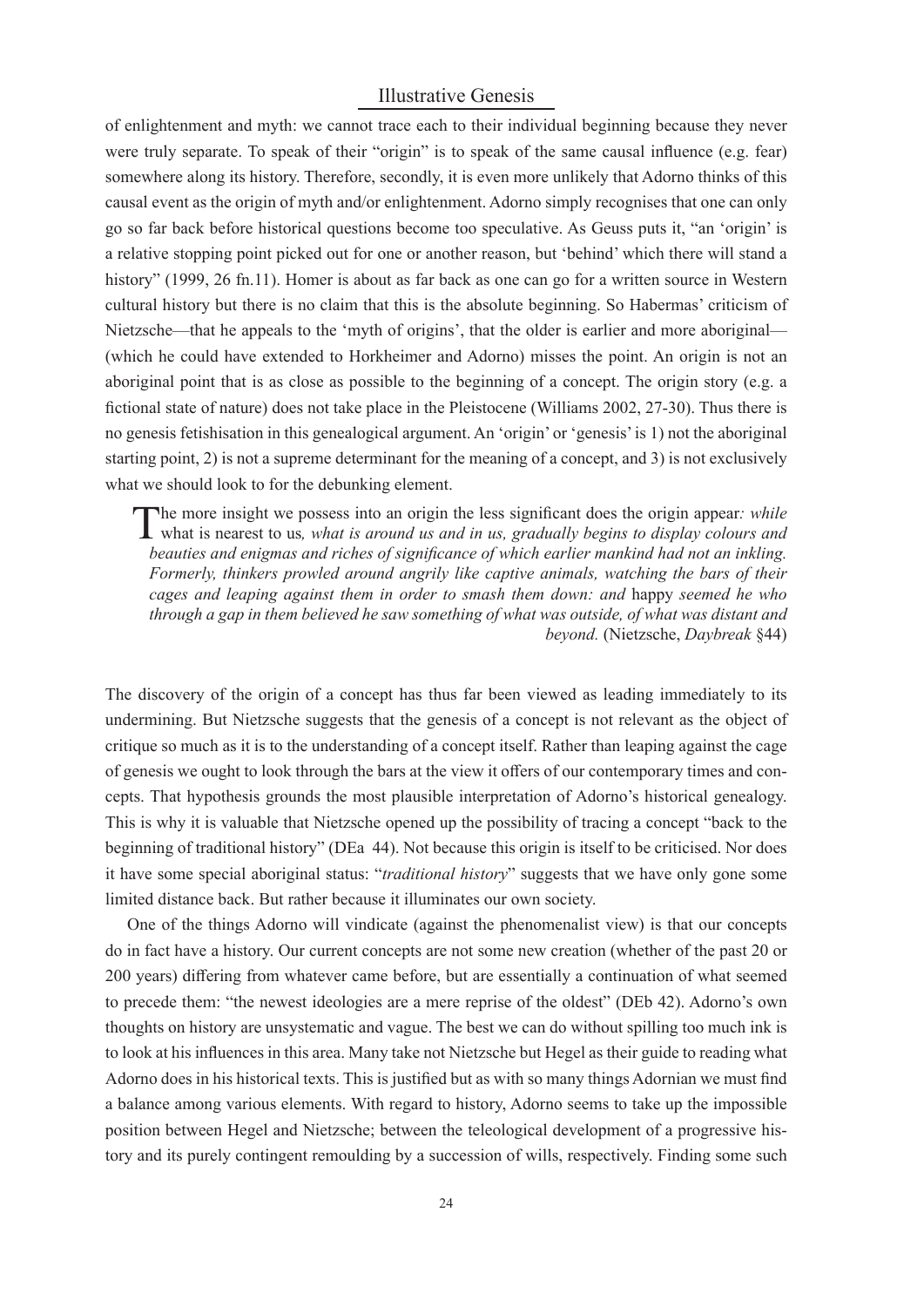# 2 — Historical Genealogy

balance will prove particularly useful here. The first lesson is that there is one thing the Hegelian and the Nietzschean can agree on, which is that concepts persist. Both think that we can still identify in our current concepts where they came from and that these earlier formulations get only slowly reworked throughout history. Nietzsche does not think that St. Paul or anyone else created something *ex nihilo* when they made their contributions to the meaning of Christianity. Similarly for Hegel, an *Aufhebung* necessarily carries elements of the preceding thesis and its antithesis. The revelation of the truth of what the ideology denies—that our concepts are historical—is already a significant step but not yet sufficient to undermine it. The different modal claims of the Nietzschean and Hegelian both inform Adorno's position.

Adorno's historical genealogy imputes the falsehood of a concept by what is normally called immanent criticism, the exposing of contradictions. It is usually thought that this method in Adorno is Hegelian. To some extent it can be seen that way: our current concepts contain within them certain contradictions or inadequacies that must be overcome. The Hegelian presupposes that the current contradictions are, to some extent, new. Every sublation brings with it a new antithesis and therefore a new contradiction. To some extent Adorno does hold this progressive picture of history but there is one major *caveat*: there has been progress within spirit but not progress of spirit. He affirms that there is progress but only in a technological, means-directed sense; for example, from the slingshot to the atomic bomb (LHF 12). There is no similar progress from "savagery to humanitarianism" (ND 320): spirit itself is still static. What does this mean? While we can see some progress at work in technology, spirit itself still carries the same contradictions that have never been smoothed over. Both savagery and humanitarianism have been within it from the start and are still with it now; as are myth and enlightenment. This in fact supports the Hegelian aspect: it is because of this discrepancy in the two forms of progress that we find ourselves in a new contradiction today. But he leaves the Hegelian camp when he loses faith in the teleological progress of history: Adorno is not confident that our current stage of history can be overcome.

This is where the Nietzschean historical picture gains the upper hand. By examining in particular the early history of a concept (as both Nietzsche and Adorno do), the genealogist wants to show something about our current concept. This concept can, in its long history, have many influences (Jesus and Paul; perennial enlightenment and European Enlightenment) but we should expect to see a strong residue of this particular genesis. This is not a case of the genetic fallacy. Adorno does not think that a contradiction he finds in Homer thereby debunks our current concept. This is to misinterpret the role of history. To Adorno, doing history is a species of micrology: the study of specific elements in society that tell us something about the whole even if they seemed insignificant. They grant us cognitive access more readily than grand objects such as the economy, which is more likely to be ideologically veiled. As such, the study of history grants special access to what is otherwise hidden. By passing for a distantiation from our situation, history allows a deeper perception of it. The Odysseus chapter is a parable for our own concept of enlightenment. This presupposes that we are still lodged with the same contradictions as the ones found in Homer. Adorno will need to show that the same contradictions are still present today, and this is the primary purpose of micrology. If he did not find the actual contradictions in society and in history, Adorno's dialectic would just be question-begging. Although the Hegelian in Adorno finds a new form of contradiction today, what is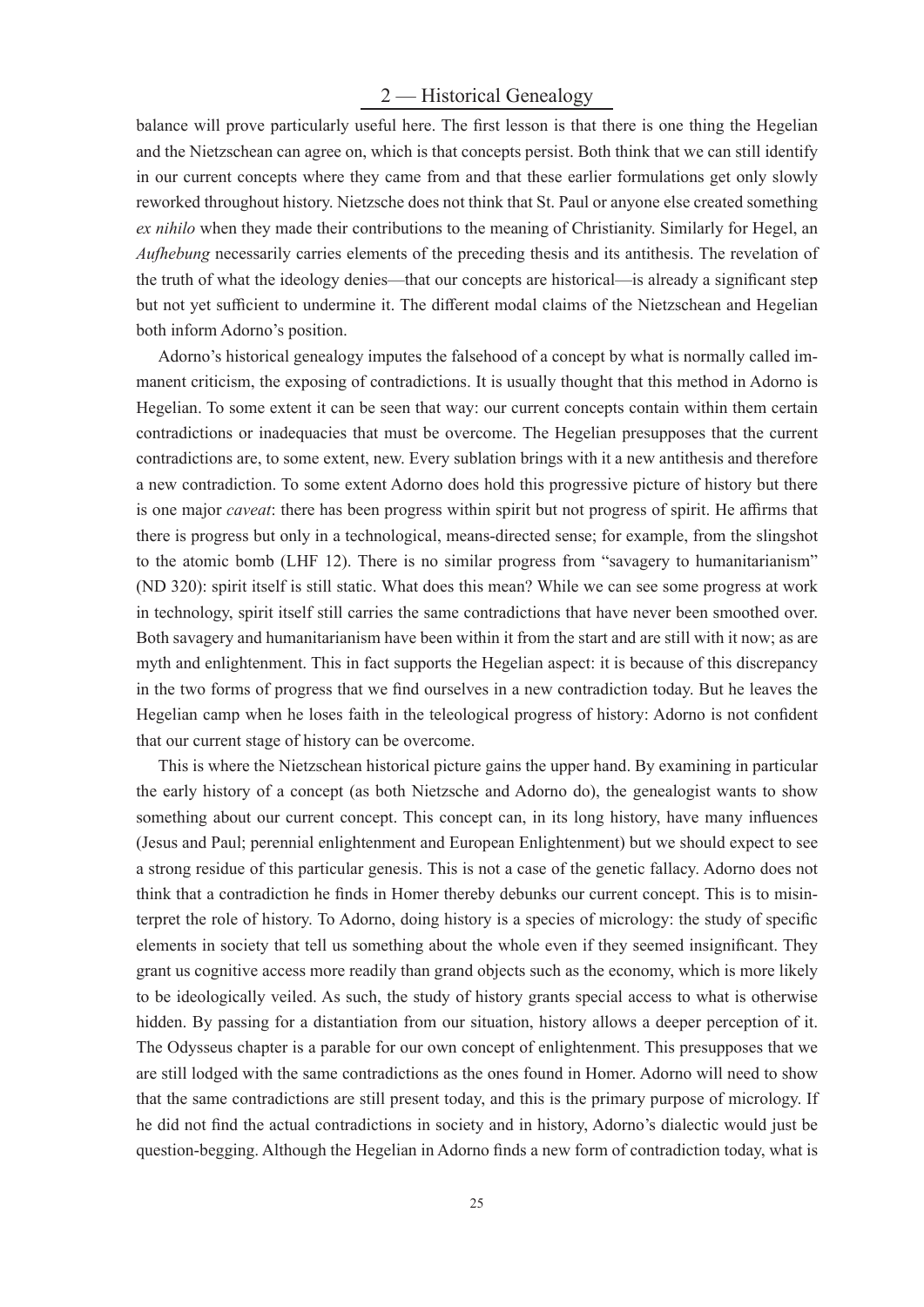### Conceptuality And Immanent Critique

constitutive of that contradiction is the one that has always been inherent in concepts like enlightenment and reason. The Nietzschean in Adorno tells us that no matter how often history has attempted to smooth over this contradiction, it is still dominant today.

#### Conceptuality and Immanent Critique

Before examining what it means for concepts to be contradictory, we need a clearer picture of what concepts are. It will help to start with a naïve view. We first need to distinguish between a concept and whatever content will fill that concept. If we are to apply a concept we first need to know what its definition is. Then we can take the content of this concept and apply it to the world when we find an object that fits the definitional requirements. As Geuss puts it, "it was supposed to be possible to distinguish clearly between a "definition," which gave the mere meaning of a concept, and empirically or theoretically contentful statements in which the *definiendum* occurred" (2005, 116). This is an instance of what Adorno refers to as identity thinking, which we have seen does not work.

Traditional conceptuality can be no guide to conceptual critique because it cannot be entirely aware of what its object is. On top of its other limitations, a traditional concept falls short by denying its historicality. It takes concepts as stable entities that exist independently of their content and of our normative claims of the world. If we really want to understand a concept we need a new form of conceptuality that will do justice to its object; one that will also be able to unearth why identity thinking fails. Adorno's attempt at a new type of concept is the constellation.

"Cognition of the object in its constellation is cognition of the process stored in the object. As a constellation, theoretical thought circles the concept it would like to unseal, hoping that it may fly open like the lock of a well-guarded safe-deposit box: in response, not to a single key or a single number, but to a combination of numbers" (ND 164). A full appreciation of what a concept is thus includes the many elements that form a constellation around an object, such as its place within society and its "sedimented history" (ND 163). This brings us back to this chapter's epigraph: a recognition of the history in concepts forces us to appreciate that anything historical cannot have a simple definition; and that the best we can do in this situation is construct a constellations approximating a definition around an object.

This means that our judgments cannot be made independently of how things are. The content of a concept is informed by the history of the world. This content is not fixed independently of the state of the world. When we apply a concept in a judgment about an object, this at the same time constructs the concept by determining it in a new context. Adorno famously thinks that to make a judgment about an object is to want to make it so: that two things are equal pushes us toward equating them in practice, thus eliminating their conceptual differences. Constellations allow for the fact that our concepts change course based on the judgments that use them. The content of a concept as it is now seems stable. But a constellation can unlock the fact that this is not so. In fact, concepts as they are applied to objects affect those objects just as the content of a concept is affected by the judgment that is made of an object. The concept of reason seems stable now but that is only because we deny the fact that a concept is informed by judgments made. A constellation can uncover the broader meaning to a concept where this includes its history: it can come to show that 'reason' does not refer to what it always referred to; that the objects we applied it to slowly and subtly informed the meaning of the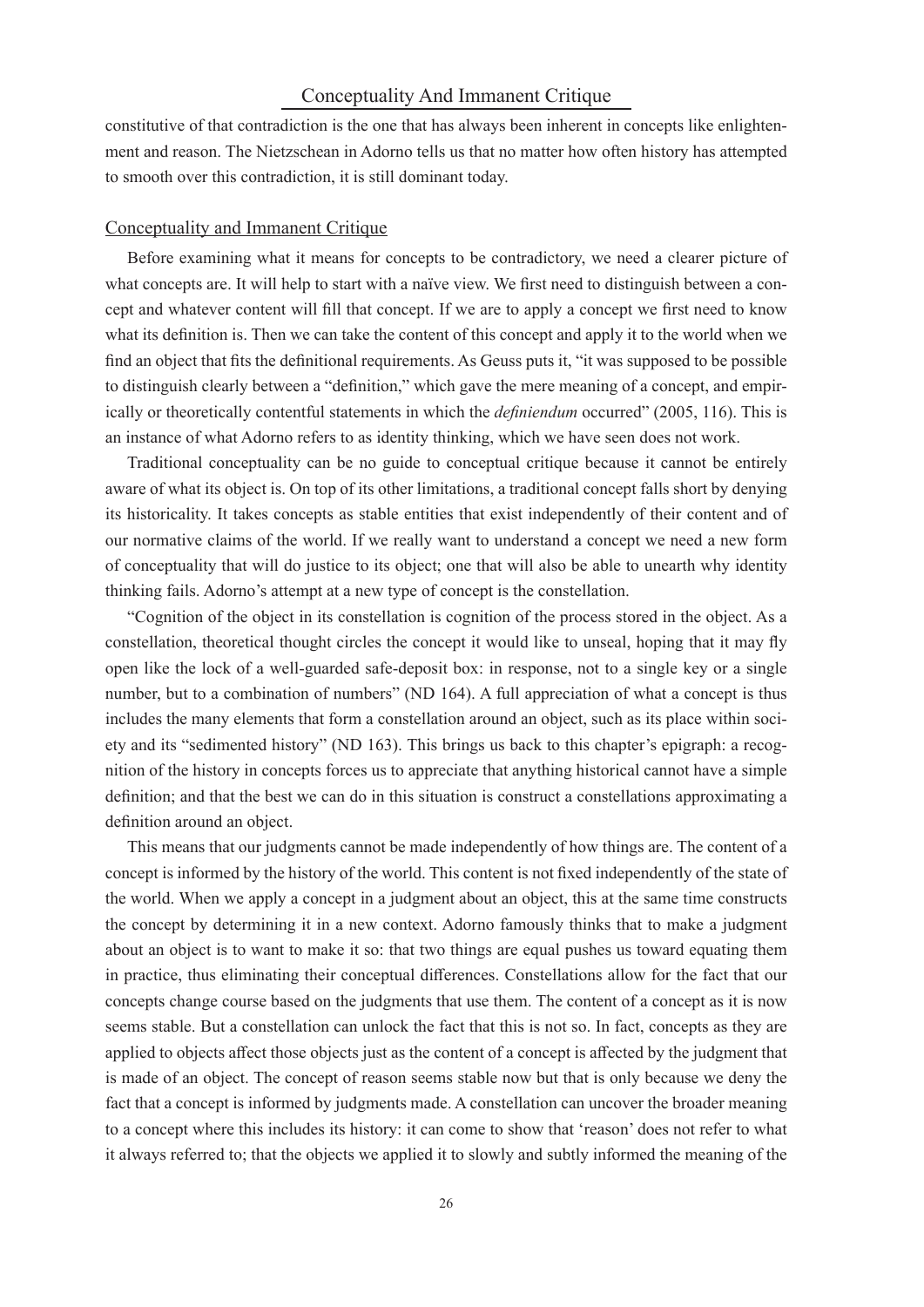# 2 — Historical Genealogy

concept. The process in the object of a judgment is equally the process of the content of a concept itself.

Adorno aims to show that our concepts are not what we think they are; that they contradict themselves in some basic way. The so-called contradiction of a concept is really an exegetical catch-all term for any "internal contradictions, discrepancies, and paradoxes or inconsistencies" (Jaeggi 2005, 79). The constellation allows us to broaden the scope of what a contradiction is. Of course it is essentially a claim about "the contradiction between what things are and what they claim to be" (ND 167). But the non-traditional form of the concept allows us to expand this beyond the straightforward concept and its object.

Adorno thinks of contradiction in two main ways. First, there is "the contradictory nature of the concept. What this means is that a concept enters into contradiction with the thing to which it refers" (LND 7). When a universal concept is applied to a particular object, it will inevitably stop short because a single concept will never capture all that a particular object is. This copula 'is' in a judgment ("that object is a chair") does not merely entail 'part of' ("chairness is one aspect of that object") but an identity ("chairness is an exhaustive description of that object"). Objects do not allow this judgment to take place, and this generates a contradiction (chairness cannot exhaustively describe an object because it also has the properties of mineness, redness and brokenness). Second, there is the immanent contradiction, not between two objects (or presumably one object and one concept) but "a contradiction in the object [e.g. a concept, -ES] itself" (LND 9). For example, our society is a society not "*despite* its contradictions but *by virtue of* its contradictions" (LND 8-9). For example, Adorno thinks that our cold war economies are sustained "only" by virtue of the investments in weapons of mass destruction; weapons which make possible the self-destruction of that society (LND 9).

This allows an account of the falsehood of concepts. It cannot be the case that they are false merely for not being what they pretend to be (cf. CM 252-3). This would be merely obfuscatory. The contradiction is between (e.g.) what something pretends to be and what it is, but because it is both these things. That it denies being both these things is an indication of this falsehood: "[c]ulture...cannot bear to be reminded of that zone" (ND 366). But it is contradictory, and false, because culture both pursues ends toward its own fulfilment and does so by means of something that would cause its own destruction (as in the weapons of mass destriction example). The enlightenment is also undermined when it oversteps its own boundaries and inevitably turns into the myth it opposes.

A good example of this genealogy is Adorno's critique of praxis. At first he seems to make the fallacious claim that an original affect in the concept of praxis undermines its current concept. "Praxis was the reaction to deprivation. This still disfigures praxis" (CM 262). But he then elaborates on this claim in two ways. The first is his critique of the concept of praxis as consisting of an exclusion of any theory. To see this, we "must trace the divergence between theory and praxis back to the oldest division between physical and intellectual labour, probably as far back as prehistoric obscurity" (CM 262). But on the matter at hand, the claim is the well-known one that theory and praxis derive from a basic division of labour. At one stroke Adorno absolves himself of any form of genesis fetishisation discussed above: we can choose a starting point (he mentions the Middle Ages) but should not be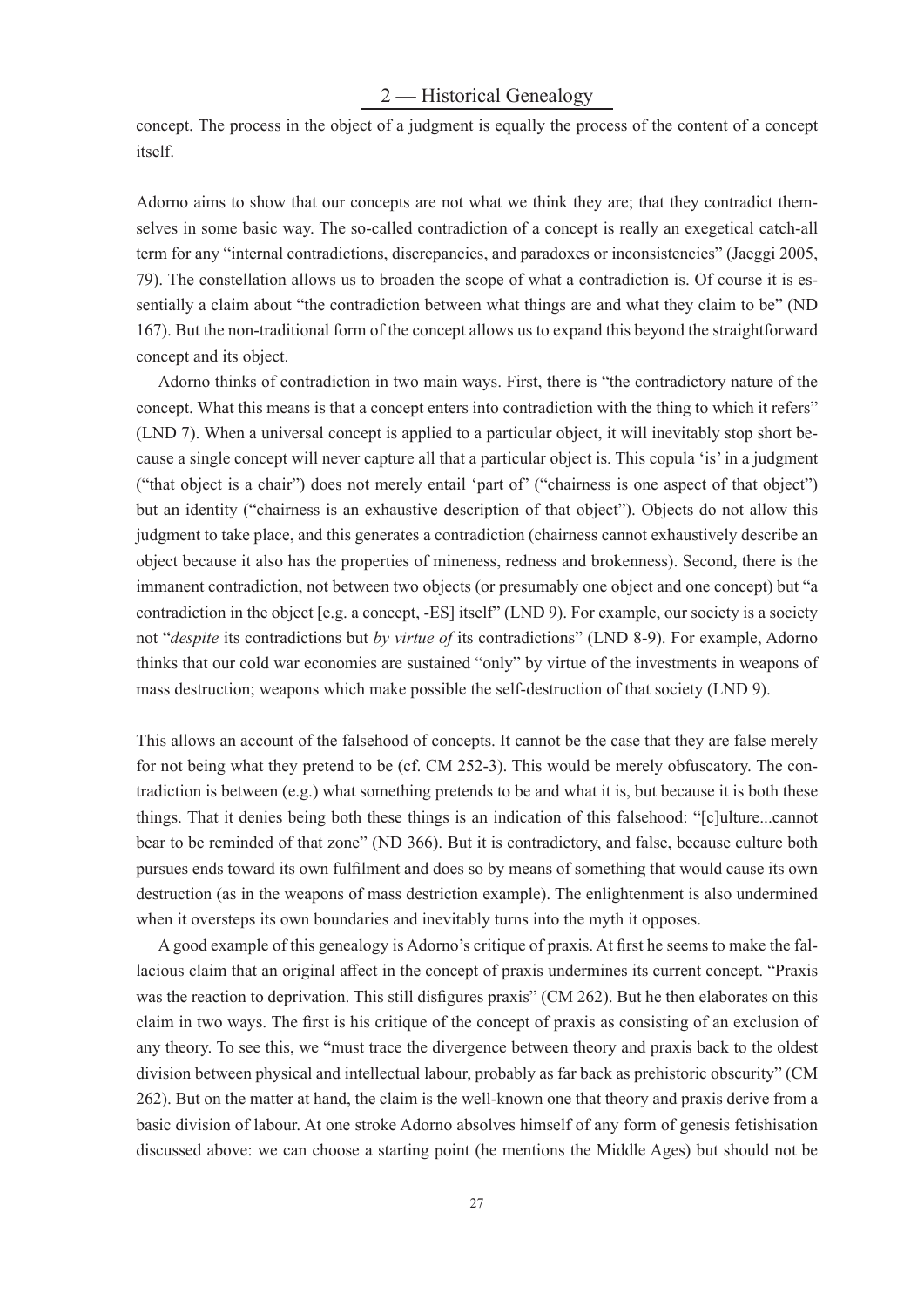#### Objections And Limitations

deluded into thinking this is the absolute origin. Nor should we be misguided into thinking that our concept is the way it is due only to this prehistoric division. It is an historic claim but equally applies to our situation, allowing us to see it as a contingent and therefore fallible distinction.

Adorno's positive claim on this matter is that theory is itself already a form of praxis and that any real form of praxis must include or be preceded by substantive theorising. So the claim here is not that the division of labour is bad in itself and that this badness is passed on to its consequence in the division between theory and praxis. Rather, Adorno wants us to see the limitations in our concept of praxis which cause the instantiations of praxis to be a pseudo-praxis or "actionism" (cf. IT; CM 289-93). Why is "actionism" false? The concept of praxis involves a demand for freedom if it is to be action and not reaction. Adorno reminds us that historically (although again: this historical observation primarily functions as a parable for our situation), "[p]raxis arose from labor" (CM 262). That is—to return to the original quote—there was a need for labour because humans were deprived of sustenance. This was as true prehistorically, as it was in early feudal societies (presumably prompting Adorno's allusion to the Middle Ages), as it is today. This makes praxis involuntary: it is a reaction to our social conditions and therefore uninformed (even if retrospectively rationalised) by theoretical reflection. Praxis today does not fulfil conceptual demands that we would make of real praxis. It is therefore false or untrue.

#### Objections And Limitations

This historical genealogy can quite effectively undermine our concepts and, in turn, our beliefs about our concepts. It is clear from Adorno's attempts to present better alternatives (mainly *via negativa*) that he thinks we ought to abandon our current concepts. This is based on a certain understanding of what it is for concepts to be proven untrue: that they do not fulfil their immanent expectations. But what can a genealogy in terms of concepts really achieve?

The conceptual genealogy is supposed to vindicate Adorno's claim that ideologies are false. Historical genealogies presuppose an accurate account of history that reveals the contradictoriness of our concepts. The first problem is that Adorno's genealogies might have little independent claim to truth. Some, for example, see *Dialectic of Enlightenment* as an exercise in "abstruse Hegelian *Geistesgeschichte*" (Villa 2007, 44), implying that its historical content is unsupported by empirical historical investigation.<sup>21</sup> The next chapter defends Adorno against this objection. The second problem for Adorno is that if his genealogy undermines the truth of ideological concepts, it is unclear why he often speaks of them as both true and false. If he had truly falsified a concept, why does he give these dialetheist assessments? To have shown that a concept is at least in part false (or false in addition to being true) is an achievement for the conceptual genealogy but there is still an obvious gap. Chapter Four will put this dialetheism to rest.

There is one objection based on a stronger interpretation of Adorno than is warranted. This is the totality objection, which comes in two forms. According to Habermas, Adorno and Horkheimer follow Nietzsche into a totalizing critique of the enlightenment (1987, 120). Their ideological critique turns "against the rational potential of bourgeois culture itself" (ibid, 119). Therefore, they find themselves

<sup>21</sup> This presupposes, of course, that Hegel's historicising is similarly non-naturalist, which may not even be the case if we are to believe naturalistic Hegelian interpretations.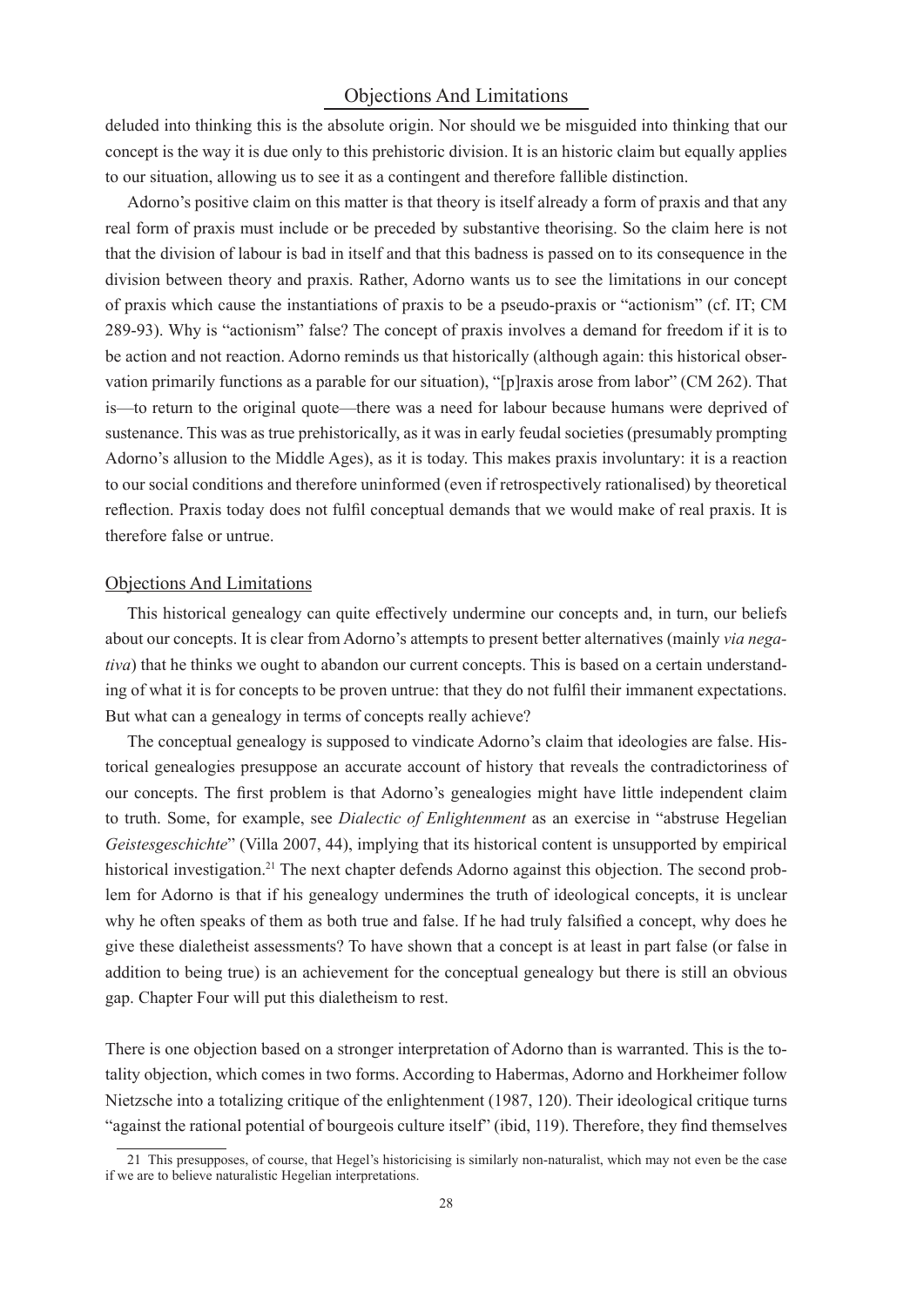# 2 — Historical Genealogy

"in the same embarrassment as Nietzsche" in that they lose a rational ground on which to stand (ibid, 126). Brandom does not mention critical theorists but attacks a similar version of Nietzsche on linguistic grounds.<sup>22</sup> His claim is against semantic purity, "the view that the contents concepts possess are not at all affected by the use of those concepts in making judgments" (m.s. 9). The claim of totalising critique, that human thought can take place "independently of commitment to how things actually are" (ibid), would be semantically naïve. Brandom and Habermas agree that such a total genealogy must presuppose that it stands outside the space of reasons, which is impossible, irrational or both.

As I have shown above, Adorno's constellations precisely recognise—and investigate—the interdetermination between concepts and their content. Constellations are aware of how the contents of concepts are influenced by their use. Adorno cannot be semantically naïve. Nor does he claim to stand outside the space of reasons: "[t]he existing cannot be overstepped except by means of a universal derived from the existing order itself" (MM §98). The point of Adorno's historical genealogy is precisely that the concept of reason dialectically divides into its instrumental and intrinsic<sup>23</sup> varieties. His claim is not that the latter has been entirely eradicated: we must still be able to construct a critique on its grounds no matter how unstable. A total critique would no longer be immanent critique.

All genealogical methods discussed so far have at least one thing in common: they aim to undermine. It is clear from Adorno's intentions that his theory aims to be critical of the current state of affairs. But it is not clear that this will be effective either in theory or in its reflective acceptance by oppressed agents. Similar historical genealogical strategies have been employed by many philosophers, but not always with a debunking intention. Hegel and Bernard Williams are two examples of genealogists who offer a vindicatory genealogy.<sup>24</sup> Adorno's genealogy, on the current account, could be a powerful way of tracing concepts and revealing their contradictions. The worry is that his critique of concepts is not strong enough to resist a vindicatory turn. As Williams puts it, a genealogical explanation is vindicatory if one can accept it "and still give [the concept], its motivations and reasons for action, much the same respect as one did before one encountered the explanation" (2002, 36). We might decide that our current concepts are, despite their admittedly unattractive history and internal contradictions, worth keeping. This requires a considerable retelling of their genealogy that highlights ways in which they (could) have been useful or contributed to our achieving fundamental ends (this is essentially the task of Williams's 2002). Or one could accept the debunking genealogy and decide that this is overriden by a thorough philosophical justification of the correctness of our concepts and our reasons for using them. As long as we vindicate our concepts we can continue to use them.

Robert Brandom provides an account of how Hegel predicted the hermeneutics of suspicion with his own hermeneutics of magnanimity (*Edelmütigkeit*), based on the *Phenomenology*'s account of the debasing (*Niederträchtig*) attitude of a valet to their hero. The valet knows the hero not merely as hero but also inevitably as a man with normal bodily functions and ordinary (if not base) wants and desires. "No man is a hero to his valet; not, however, because the man is not a hero, but because the valet—is a valet..." (Hegel, *Phänomenologie des Geistes*, 665; quoted in Brandom m.s., 17). But

<sup>22</sup> I think this is a strawman but for the purpose of the argument this is irrelevant.

<sup>23</sup> This term—which is meant to capture ends-directed, non-instrumental forms of reason—is mine.

<sup>24</sup> There is also a third quasi-vindicatory reaction to genealogies: Richard Rorty's private ironic distantiation from them in pactical life (1989, esp. ch. 4).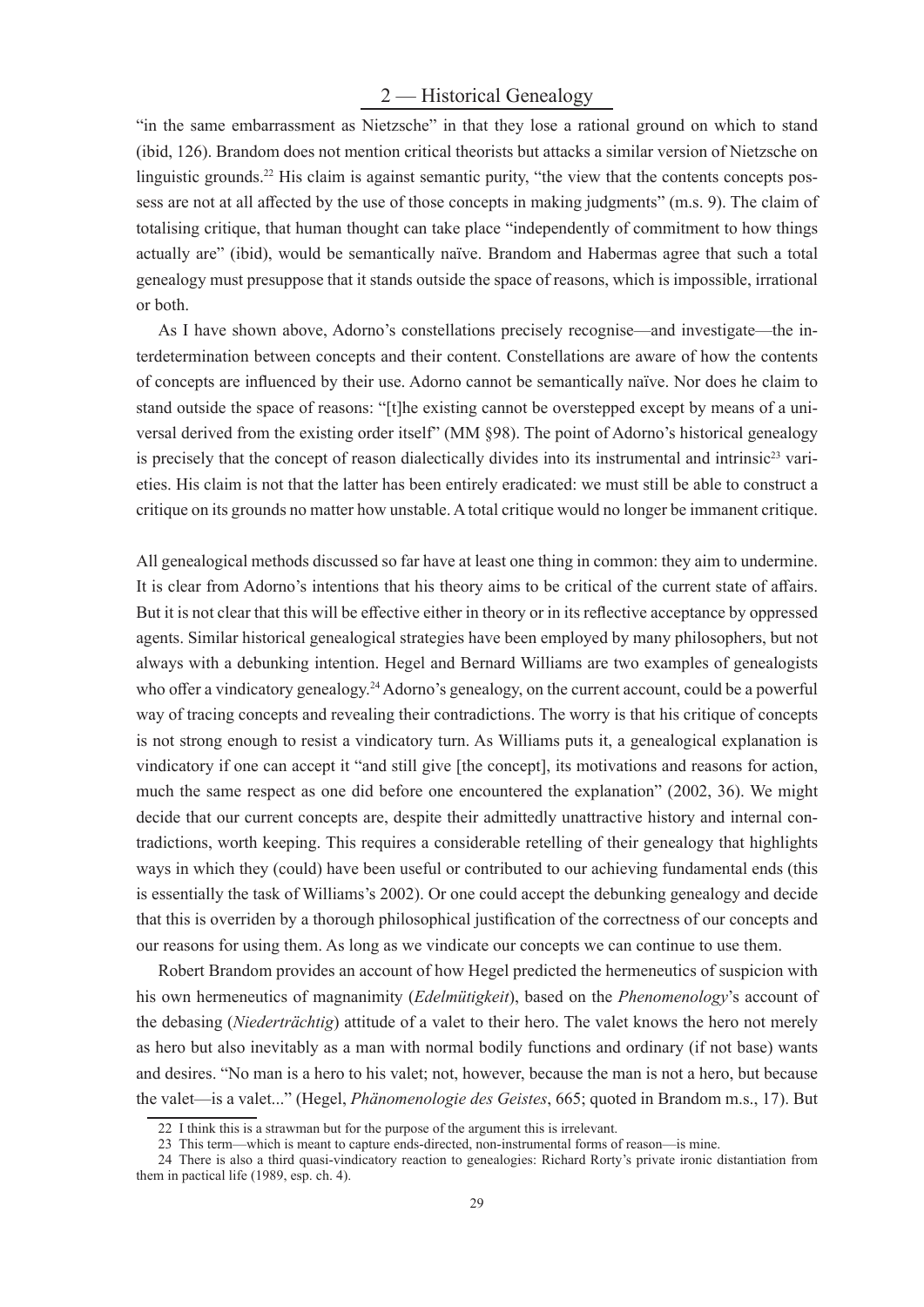#### Objections And Limitations

"the valet fails to see that a norm can *also* be active, that the particular contingent motives he sees (what the hero had for breakfast) can be given the form of a normative necessity" (ibid, 18). So rather than take this lowly attitude, Brandom encourages us to adopt the Hegelian conception of reason: "at its core is the magnanimous hermeneutics that shapes contingency into a normative, rational form" (ibid, 19) For Adorno, the fact that our concepts are contradictory is to be seen as an indictment of them; he takes an explicitly *Niederträchtig* attitude to them. But what is to stop us from joining Hegel and Brandom in "forgiv[ing]...the normative contingencies that infect prior applications of concepts" (idem)? It is not that they disagree. We can still think of our concepts—present and past—as contingent and contradictory but there is nothing inherently wrong with this. Adorno and Brandom can agree that reason takes the form of rationalisation, they just evaluate this differently. For Adorno it is a degradation of reason (MM §37) but for Brandom it is an affirmation of the best we can hope for. Nothing forces us to take the *Niederträchtig* rather than *Edelmütig* attitude to this. So it is not clear that his method of contradiction grants Adorno the undermining conclusion he wants.

This way of cashing out Adorno's genealogical argument may not do full justice to it. Some might claim that I misrepresent the argument when I claim that it takes concepts as the object of critique. One among them is Rahel Jaeggi, according to whom the objects of Adorno's critique are not concepts but "particular forms of life" (2005, 80). The other is Geuss, for whom 'spirit' and 'society' are the objects shown to self-contradict, where these mean more than just their concept. Although they do not invoke genealogy and have different objectives from mine, they would probably assent to the way I have outlined the argument. The representation of the method—as finding contradictions according to which a phenomenon does not live up to its own promise—is a version of the widely accepted dialectical method of immanent critique.

Their broader understanding of the object of critique expands its critical scope. Part of the reason why a conceptual critique failed was its lack of real critical power. They both in effect propose to examine our social world rather than just some set of concepts in that world. It is when we measure our society against what it could be or what it immanently demands of itself that we find the space to condemn it. For there will be an obvious discrepancy between the current state of the world and its inherent requirements it fails to live up to (eadem 80). Since these exigencies are internal to that society it is still a form of immanent critique that finds a contradiction not in the concept but in the total social organisation.

Adorno shows us both that "our world is radically deficient *and* what demands spirit makes on the world" (Geuss 2005, 124). Presumably the former is an effect of the latter in this argument: it is only because we can imagine something better or see this as a demand that our society is seen to fall short. But it is unclear that Adorno's audience should care about spirit's demands or that he is the best person to voice these demands. His most obvious claim is our own unfreedom and how this conflicts with our self-conceived free society. First, this demand can be set too high. It might be the case that we do not live up to a radical freedom, but Adorno always was prone to exaggerations. Is he a reliable guide to the exigencies of spirit? Therefore, secondly, even if the demand is not too high the discrepancy is not necessarily undermining. We can fall short of the ideal and still think, *contra* Adorno, that our society is not therefore "hell". Thirdly, It is unclear why this is not again subject to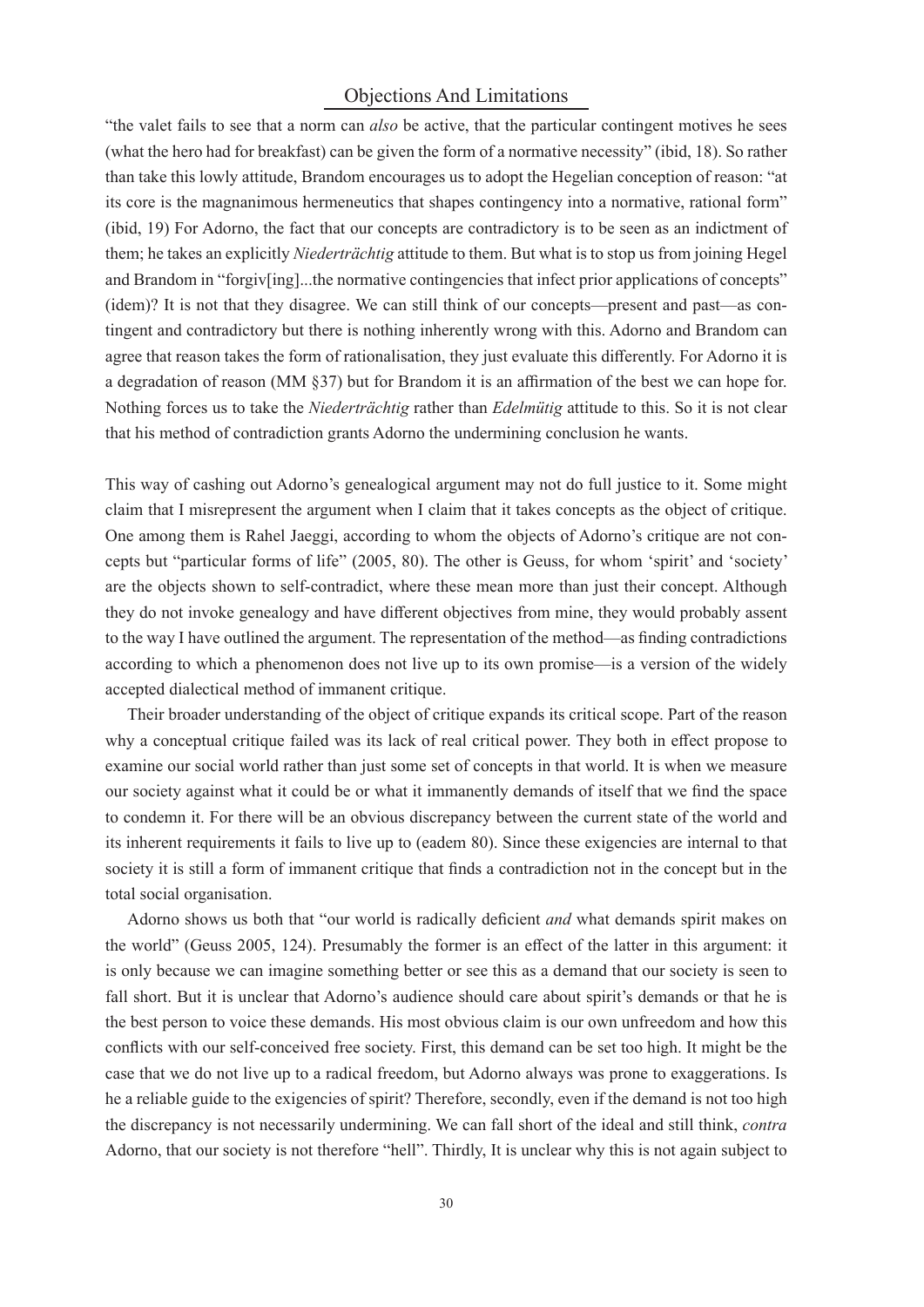# 3 — Genealogy And Naturalism

the vindicatory turn. Even granting these contradictions does not stop us from providing a vindicatory rather than shameful rationalisation of our world. Adorno's struggles against Hegel make it obvious that he wants to avoid this. But he recognises that Hegel's identification of truth with the whole, with "the dynamic totality of all the propositions...can be generated from [them] by virtue of their contradictions" (HTS 11-2). Though his challenge to Hegel is stronger (it is the whole itself which is contradictory or "the false" [MM §29]) it does not escape the fact that a Hegelian vindication always already rested on the overcoming of contradictions.<sup>25</sup> Lastly, there is a contradiction in this method. It aims to show the current contradictions in reason, enlightenment and society; and, by the use of history, that this contradiction is perennial. It is unclear why the admittance of our individual powerlessness is any less an act of resignation than "capitulation to the collective" (CM 292). Acknowledging this powerlessness might be the first step towards theoretical praxis but can we reason our way out of this contradiction. Do we have reason to try?

As I will argue in the last chapter, the focus of Geuss and Jaeggi on a different object of critique is appropriate but it requires a different genealogical argument.

# **3 — Genealogy and Naturalism**

# G<sub>enealogy is intended to serve the aims of naturalism.(Williams 2002, 22)</sub>

As Bernard Williams indicates, an account of genealogy cannot do without a deeper account of its naturalist basis. This will vindicate Adorno's genealogical use of history, sociology, and psychoanalysis. But beyond that, there are other reasons for trying to answer this question. While philosophical scholarship has outlined Adorno's stance on materialism, positivism, scientism, etc. these terms do not hold much common currency today. The interesting question (for better or worse) is about naturalism. A common term can help us situate ourselves in relation to historical figures as well as historical figures amongst each other. An attempt to write about a quintessentially continental figure like Adorno could only benefit from this common vocabulary. Chapter One indicated that Adorno holds some form of Enlightenment Naturalism, which I took to consist of the claims that (1) we ought to banish supernatural entities, (2) the world can be explained in physical terms and (3) that the human realm is continuous with the animal realm. This chapter will elaborate on all three of these, but the main concern will be to specify that while Adorno is an ontological naturalist, he is not a methodological naturalist. To a certain extent these terms correspond to materialism and positivism, respectively. Ontological naturalism holds that the world is nothing but the entities to which successful scientific explanation commits us, while methodological naturalism is the claim that scientific methodology is our only genuine source of knowledge.

### Methodological Naturalism

It is notoriously difficult to stabilise the idea of naturalism: explaining one concept in terms of the rest of nature. If biology is a natural science, is ethology? Once we have culture on the table, what 25 Even Adorno is not entirely without this hope, as in "Meditations on Metaphysics" and the hopes expressed by art.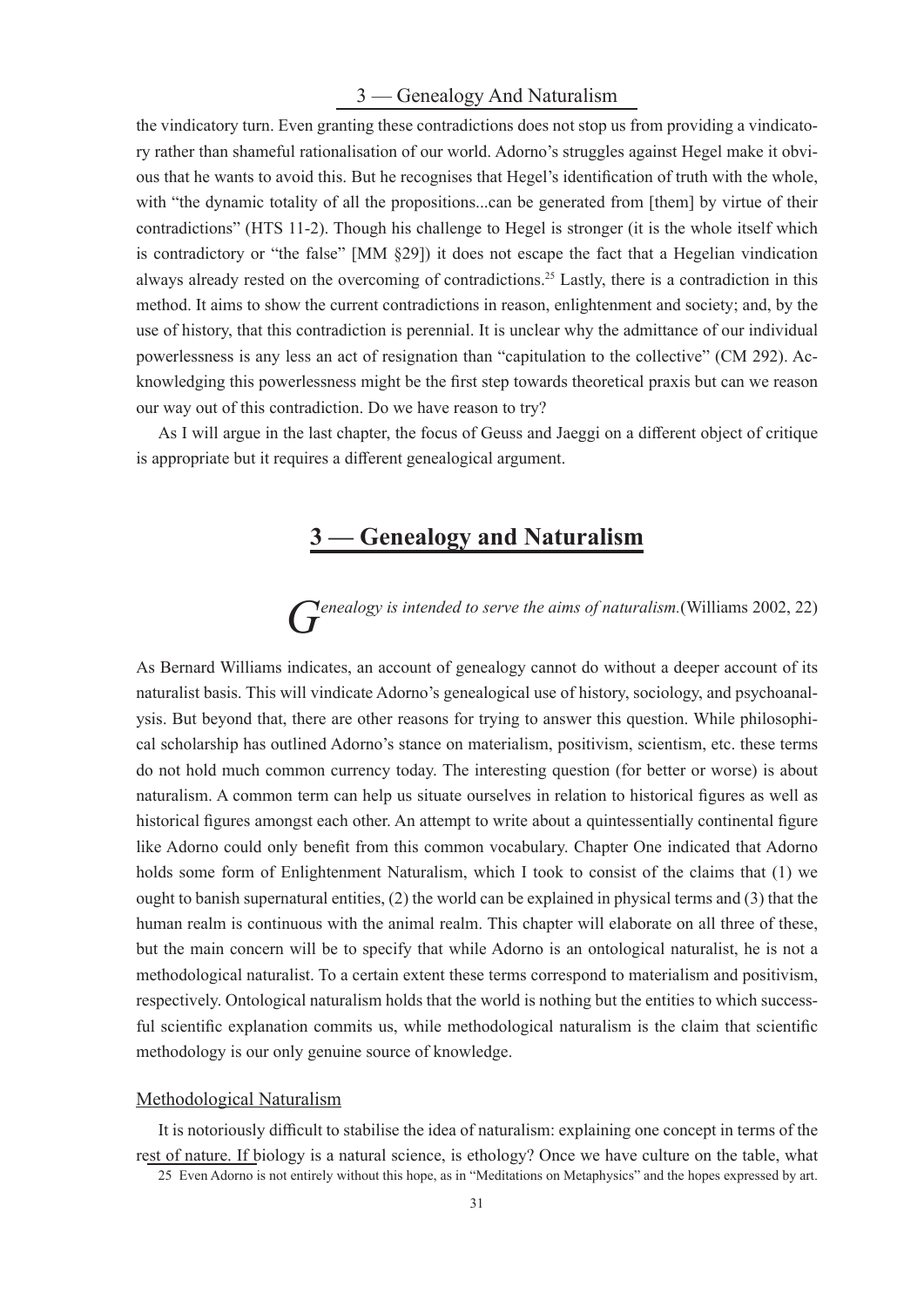# Methodological Naturalism

is really excluded (Williams 2000, 149-52; 2002, 22)? We might do more justice to Adorno's view if we take a rather broad view of what count as the sciences, such that these are expanded to include sociology and psychology.<sup>26</sup>

Adorno's philosophical methodology is closely related to sociology.27 In his own words, he is unwilling to isolate "philosophy, which I refuse to divide strictly from sociology" (IS 5). As a result, Adorno talks about philosophy and (his brand of) sociology as if they are one continuous discipline. Their unity consists not only in their contingent subject matter—society. Rather, they are "intrinsically impossible to separate" as two moments of the same concept (IS 139). This intrinsic connection could only have its methodological moment in what Adorno calls "*Deutung*".28 This is a method of elucidation of phenomena that does justice to more than just the surface structure. We have already seen it at work in Adorno's interpretive history, micrology and constellations. Its significance varies from conceptual and hermeneutical analysis to historical inquiry to psychological interpretation. Its main methodological competitor is positivism.

Adorno's anti-positivism is obvious throughout his writings, culminating in the infamous dispute with Popper. Positivism is an ideological tactic that evades what Adorno sees as the essence of the facts in favour of a reliance on their surface appearance. But he also identifies it as the method of many of the modern-day natural sciences. Its "basic thesis [is] the absolute independence of science and its constitutive character for all knowledge" (PD 4). Positivism is perhaps a species of the broader trend Adorno sometimes calls scientism, which is a form of "methodological monism" regarding the natural sciences (Brandom 2008, 209); the claim that only scientific methodology is knowledge-conducive. This is itself already a claim to methodological naturalism. The difference between positivism and *Deutung* condenses to an approach to scientific material. As Adorno puts it repeatedly in his lectures, positivism is really a "refuge in the mere observation of facts" (IS 23).

Adorno's rival concept of *Deutung* strives to get to the essence of the constitution of facts and is unwilling to take them for granted. It is often the facts which hide what we can really learn about a phenomenon (aside from the fact that something lies hidden). This basic feature of positivism—bare facts as *sui generis* pieces of knowledge about the essence of an object—has various components. The first is familiar from Comte: in any claim to knowledge "one must finally be able to point to something physical" (IS 34). This is essentially the same as the claim that positivism reifies society; it posits society and social facts as thing-like in their accessibility to sense perception (IS 37). But it is also an identification with physicalism, an extreme form of naturalism. For example, positivism cannot recognise a concept like 'society' because there is nothing physical to point to.<sup>29</sup> Adorno's adherence to this concept makes him a non-physicalist but not a non-naturalist: society is composed of the individuals of which it consists and their interactions. Any more moderate naturalism can still

<sup>26</sup> Liberal naturalists stand in an intermediate position similar to Adorno. They deny any form of supernaturalism but want to expand the realm of what is natural so as not to be limited to the jurisdiction of the natural sciences. Hence they grant room for a second nature, the space of reasons rather than causes, that humans construct for themselves. The issue of 'liberal (or soft) naturalism' is too labyrinthine to do justice to here, but I do not deny that it is a possibility.

<sup>27</sup> See: "sociology is not so very different to philosophy" (IS 8).

<sup>28</sup> Usually translated as "interpretation" but I am inclined to agree with Gillian Rose, who translates it as "elucidation" (*1978, 102).*

<sup>29</sup> The concept of gravity will always be troubling to it unless it changes its definition to be that which is validated by the physical sciences. But this was the point of the Williams reduction I started with: if physics is a natural science, is chemistry? Is biology? Is ethology? Culture and society cannot be excluded on the basis of not conforming to physical sciences in this sense of that term.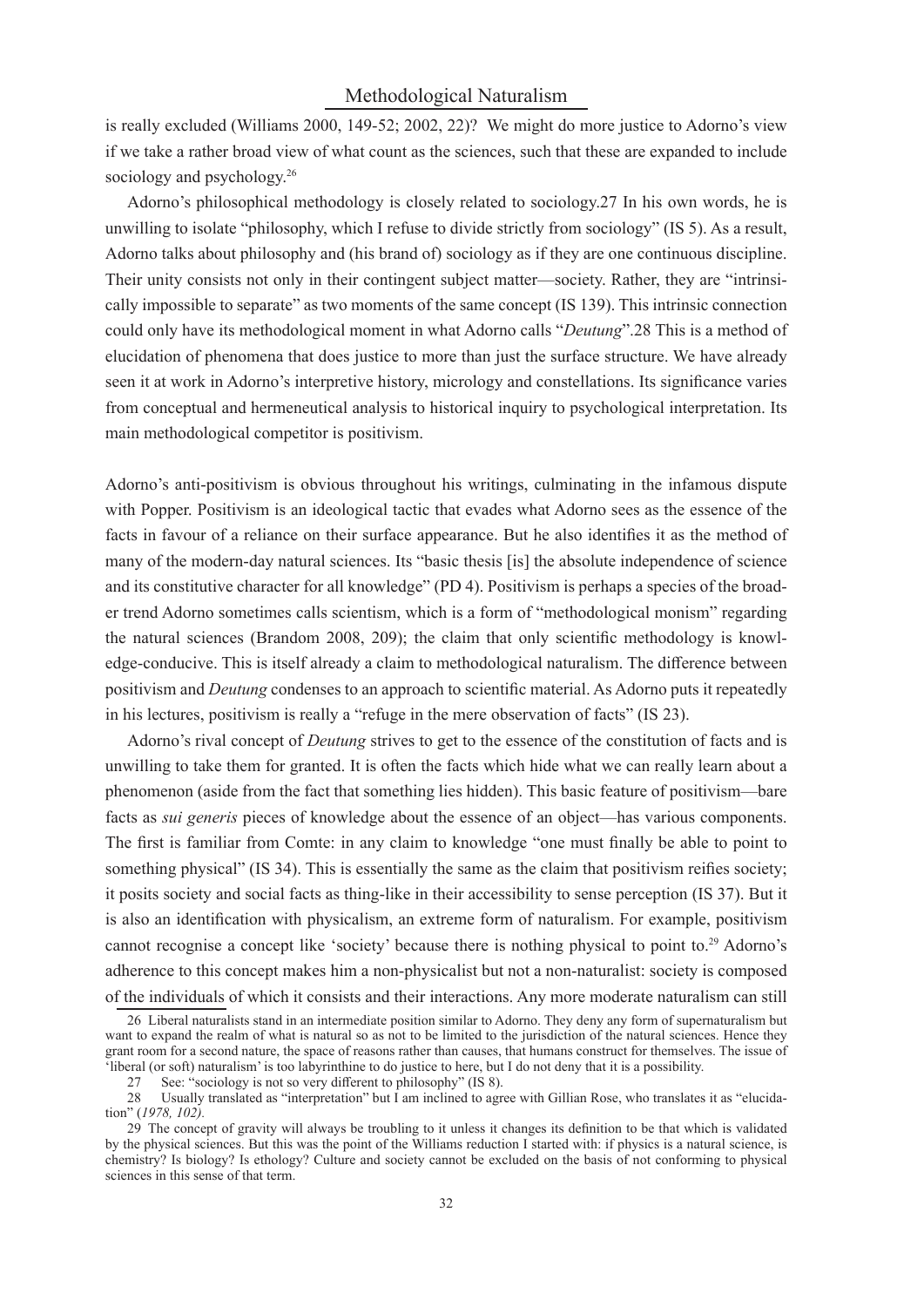account for 'society' on these terms.

Second, the positivist approach denies that there is anything lying behind the facts. It rejects the notion of the "essential" (IS 19), or, in less exaggerated terms, it takes the facts for granted as being themselves essential. Adorno's historicism is but one way of indicating that an underlying essence is a necessary condition for facts to "be what they are" (IS 46). Positivism simply does not get to the bottom of the subject matter it deals with. One instance of this is positivism's ahistoricism, the denial or ignorance of the historical constitution of society and social phenomena. Here too, Adorno's interpretive approach is a better assessment of the facts. Where positivism takes the bare facts to be that which is natural, a historical approach dispels this illusion. The facts reflect at most a second nature that, Adorno would say, works in the interest of sustaining a *status quo*. In order to gain true understanding, we ought to see "the essentially historical conditions under which the phenomenon concerned has come into being" (IS 22). This would entail both seeing it as second nature and seeing how this second nature might have naturalistically grown out of first nature.

Third, positivism's assessment of "the facts" is indifferent to the subject matter at hand. It seeks instead to improve its methodology independently of any differentiated subject matter (IS 20). In the primacy accorded to methodology, any thoroughly empirical stance is foregone. "Unregimented experience," claims Adorno, is impossible without a more conceptualised account of the object of inquiry (IS 79). This objection really cuts to the core of Adorno's methodological non-naturalism: it just cannot be that one method (no matter how perfect) can be applied universally regardless of the subject matter. It presupposes non-contradictoriness. "An ideal of conceptual unification taken from the natural sciences cannot, however, be indiscriminately applied to a society whose unity resides its not being unified" (SP 69). As against this, Adorno vindicates his use of *Deutung*. Ideological critique uncovers ideological obfuscation and this is then shown to require a special form of inquiry to overcome the phenomenalist veil.

Lastly, the uncritical acceptance of facts as being what they claim to be can be nothing but an "apologia for existing society" (IS 81). That is, it is suspect as a methodology for the aforementioned ideological reasons. This goes hand-in-hand with the supposed value neutrality of positivism, by which it assures itself of being unable to grasp society in a way that is not already entirely mediated by ideology (IS 77).

It is clear that Adorno opposes positivism, but is he against methodological naturalism in principle? The question of naturalism in relation to the natural sciences is complicated by the fact that Adorno not only commented on the methods of science and how these could or should be translated into sociological and philosophical methods; he was also highly critical of science as it was being exercised. The texts from the *Positivist Dispute* dealt largely with the former aims. The latter aims are buttressed by claims made in *Dialectic of Enlightenment*: the gathering of knowledge of nature is not innocent but is at the same time a domination of nature. One potential solution for Adorno is to claim that his version of science is better—more naturalistic, more empirical, more accurate—than that of the natural sciences. At least as compared to positivism Adorno claims that

"the dialectical viewpoint can manage without witchcraft or a false bottom, and that it simply represents a more logical way of thinking. And I would say that the real sin of positivism is to cut off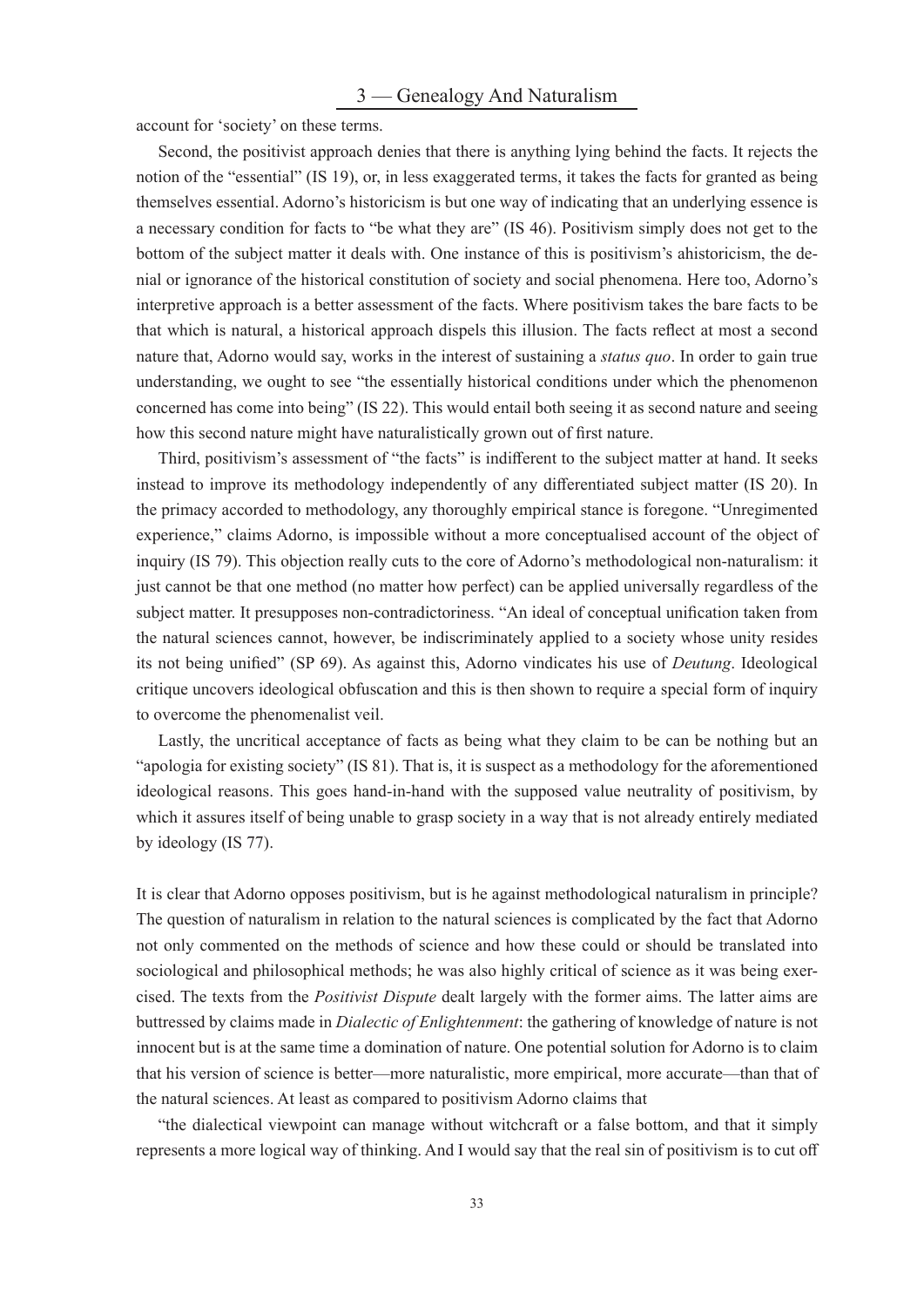# Methodological Naturalism

this logic of thought, this advance of a theory driven by its own inner necessity, in favour of a naïve and stubborn adherence to immediate facts. Such an approach is quite alien to the natural sciences, which are far more advanced in this respect, and are constantly forced to develop theories of the very kind which the positivists forbid dialectical sociologists" (IS 83).

That is, critical theory does without supernatural entities and at least is closer to the methods of the natural sciences than positivism. But Adorno also goes further than that, claiming that due to its different subject-object relation critical theory is "far more commensurable with 'reality itself' than...the natural sciences" (PD 15). As he puts it in his lectures on Hegel, "the institution of science and scholarship...regresses to a prescientific recording of mere unrelated facts, events and opinions" (HTS 7-8). This shows that not only various types of sociology but all of the natural sciences are positivist. Hence the claim that something methodologically, ontologically and morally better is needed than current scientific methods. This does not commit him to an anti-science stance *per se* given that his dissatisfaction with the natural sciences (as with reason) is merely with how it is instantiated. Science is necessary to gaining understanding of the world, it just so happens that our historically developed notion of science dominates nature as much as it cognises it. If it were not for the fact that "[n]atural science and philosophy have miserably come apart" (ND 266), both would be in a better position.

Some might point out that even for Adorno sociology does not constitute a science, which threatens any claim to methodological naturalism. Adorno contradicts his claim that sociology unifies the sciences when he claims that, "precisely by relating itself to the proper location of science, and thereby reflecting on science, it is not such a science, but something qualitatively different" (IS 129). I think we should take this primarily as a claim about the content, not the form of sociology. What ultimately differentiates sociology from the natural sciences is that it takes its object to be at the same time its subject. This ascription of subjectivity to the object of inquiry, society, relegates it to some extra-scientific position. It is unwilling to reify its object (this is essentially the claim of *Deutung*) as any proper science would. Adorno is even willing to admit that "[t]he commensurability of the object–—society—with the knowing subject exists just as much as it does not exist" (PD 15). No positivist can take seriously the claim that a discipline can be self-referential, i.e. take itself to be "a part of the object-domain it describes" (Geuss 1981, 55). In short, Adorno's adherene to sociology does not make Adorno a methodological naturalist. "The notion of society cannot be grasped in any immediate fashion, nor is it susceptible of drastic verification, as are the laws of the natural sciences" (S 145).

But Adorno has an ace up his sleeve in the form of his commitment to psychology and psychological methods. His Dialectic and *Minima Moralia* evidence his debt to Freudian psychology and *The Authoritarian Personality* showed a commitment to empirical psychology that he always held onto. The Adorno I am considering here did not go back to empirical psychology (though he directed various such studies after his return to Germany) but he did continue using psychoanalytical and empirical methods and concepts in his analyses. We might be especially suspicious of the claim that psychoanalysis is a natural science, or even psychology. But according to Adorno, "the classification of the sciences which opposes psychoanalysis, as a clinical-therapeutic discipline, to psychology is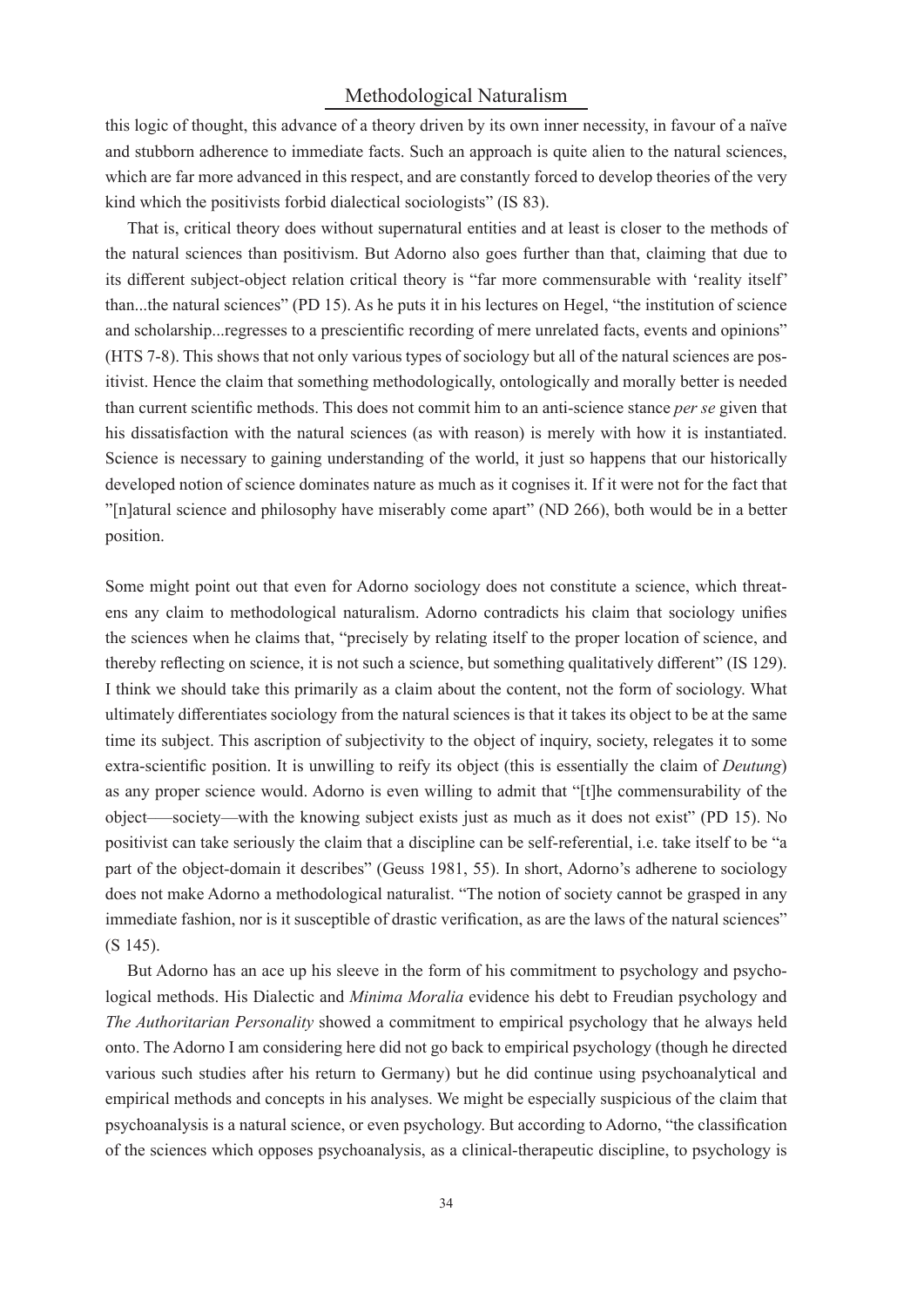# 3 — Genealogy And Naturalism

invalid and arbitrary….Psychoanalysis sets out, of course, to be a dynamic, topological and genetic psychology" (IS 112). In other words, psychoanalysis is a full member of psychology and any pretension of the latter to be a natural science applies also to the former. Adorno claims to have "acquired techniques of the natural sciences from psychology" (IS 109). At least in a methodological sense, psychology conforms to the natural sciences. By extension, this status of "science" applies just as much to Freudian psychoanalysis (IS 118). In a nutshell, he considers psychoanalysis and empirical psychology to both be natural sciences. At most, I think this buttresses the claim that Adorno is not an anti-methodological naturalist in principle. Scientific disciplines which harbour the potential for *Deutung* (or other non-positivist methods) are still acceptable to Adorno, hence sociology and psychology are acceptable. But dominant scientific trends make him a *de facto* non-methodological naturalist.

#### Ontological Naturalism

Although Adorno opposes the application of scientific methods (at least as these appear now) to philosophy (and other disciplines such as sociology and psychology), his methods are ontologically naturalistic. That is, he only applies concepts and objects the use of which would be sanctioned by successful scientific explanation.

The affirmation of materialism is Adorno's rejection of idealism. This is, firstly, a metaphysical thesis. As he puts it in the preface to *Negative Dialectics*, his task is "to break through the fallacy of constitutive subjectivity" (ND xx). In other words, the idea that it is the subject that is primary and constitutive of reality. Instead we should look to the material world as metaphysically foundational.<sup>30</sup> We might be careful of ascribing too strong of a materialist position to Adorno. His opposition to the subject as metaphysically foundational may stem more from his opposition to any undialectical foundation *per se* than it does from his critique of idealism. But it is undeniable that this anti-idealist thesis is prevalent.

Secondly, it is a thesis about cognition. Adorno claims that is it the object that ought to be primary to cognition. An idealist cognition is one that starts from premises of conceptuality in the subject and attempts to impose these on the objects. But a respectable experience of the world is open to the demands that objects make on it without imposing pre-established concepts. Materialism corresponds at least in a weak sense to the claim that (2) the physical can be ultimately explanatory. But materialism is not equivalent to naturalism. The former is a metaphysical position and the latter metaphilosophical or methodological. So we need to establish more than just materialism to constitute naturalism.

As we have seen, Adorno also wants to pull sociology methodologically closer to the sciences. As well as *Deutung*, sociology will often need to rely heavily on empirical methods in investigating social phenomena (IS 48). This second requirement shows not only the methodological but also some ontological considerations for Adorno's naturalism. In relying on empirical methods, he shows himself to at least be cognizant of the requirements of naturalism without falling into positivism. This ontological naturalist claim is further expanded in his conception of what sociology is. That is, in accordance with ontological naturalism, the world is everything that sociology-as-science commits

<sup>30</sup> Pace Bowie, who claims that Adorno's materialism "is not a metaphysical thesis of the kind that is opposed to idealism" (2013, 76).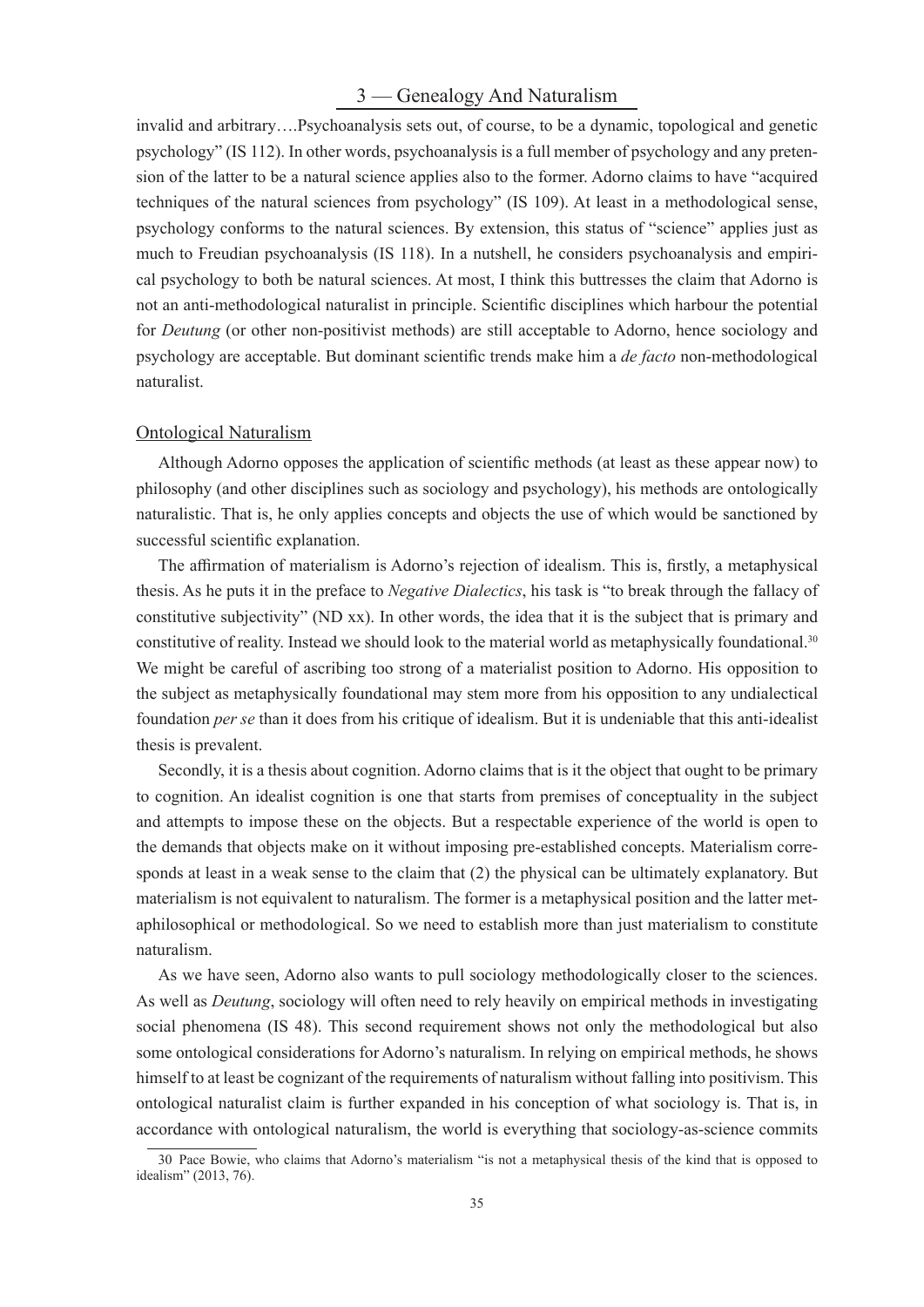us to:

.

"The fact that there is absolutely nothing between heaven and earth—or rather on earth—which is not mediated by society implies that sociology can deal, from a social perspective, with absolutely everything which exists. This applies even to society's seeming antithesis, nature and the concept of nature. For this concept is mediated essentially by the need to control nature, and therefore by social need" (IS 64-5).

This may not satisfy our contemporary naturalist but for our expanded scientific realm it does the job without supernatural excess (note Adorno's correcting his slip of the tongue above). Ontologically, sociology is practically all-encompassing. And it fulfils at least a minimal physical requirement as society is not "a merely metaphysical concept" but something concrete (IS 50). The notion of spirit might seem to pose a counter-example but on Adorno's conception this can be explained as "a piece of natural history" (CM 156; see also ND 354-5).

We should deal with what is sometimes thought to be the more fundamental naturalist claim, that (3) human beings are a part of nature. Generally, Adorno signs up to this claim. He follows the Nietzschean/Freudian line that genealogy can be used to unearth an unexpected "affinity" between human beings and the natural world. As Adorno puts it in *Philosophical Terminology*, the point of critical theory is "[t]o counter our conceit that we are utterly distinct from, and superior to, nature, the mind's own natural growth should be acknowledged by tracing it back to material scarcity" (quoted in Cook 2011, 103). The discoveries of the sciences are not merely unexpected but also (as in Nietzsche) supposed to be debunking of our received conceptions of ourselves. The Adornian picture is somewhat more complicated, however. Adorno acknowledges (but does not always disambiguate between) both first and second nature. The former refers to nature in terms of the natural sciences (INH 118) but the latter refers to socialised humankind and what it takes to be 'natural' to itself. While in the former sense we are a part of nature, we consider ourselves, in our second nature, to stand outside nature. It is because of this "history of distantiation" (our second nature) that we are "unaware of our *de facto* affinity with [first] nature" (Cook 2011, 12). It is in this light that we should examine the more puzzling claim that "[w]e are really no longer ourselves a piece of nature at the moment when we notice, when we recognize, that we are a piece of nature" (Bowie 2013, 94; quoting PMP). Is Adorno claiming that by coming to self-consciousness about its natural origins humankind transcended its natural limits? It is more plausible to read this as the claim that we form our second nature in light of our coming to self-consciousness about our first nature (perhaps to shield ourselves from that unappealing truth). In that sense it is hardly the case that we really stop being (first) natural beings, it is just that we delude ourselves about this fact.<sup>31</sup>

One of the most incisive challenges to Adorno at this point is that his historical strategy is not empirically verifiable(See also Rosen 1996, 272). But this misconceives what it is to give a naturalistic historical account like a genealogy.

<sup>31</sup> A less immediately plausible reading inserts "second nature" in at least one occasion of "nature" in the quote. The most plausible one for my purposes would insert it only for the first instance, which produces the claim that we stop seeing ourselves in the false light of our second nature when we start to see ourselves as properly natural beings with Nietzschean drives, etc. The fact that Adorno does not always specify his use of "natural" leaves this interpretation open but not on solid ground.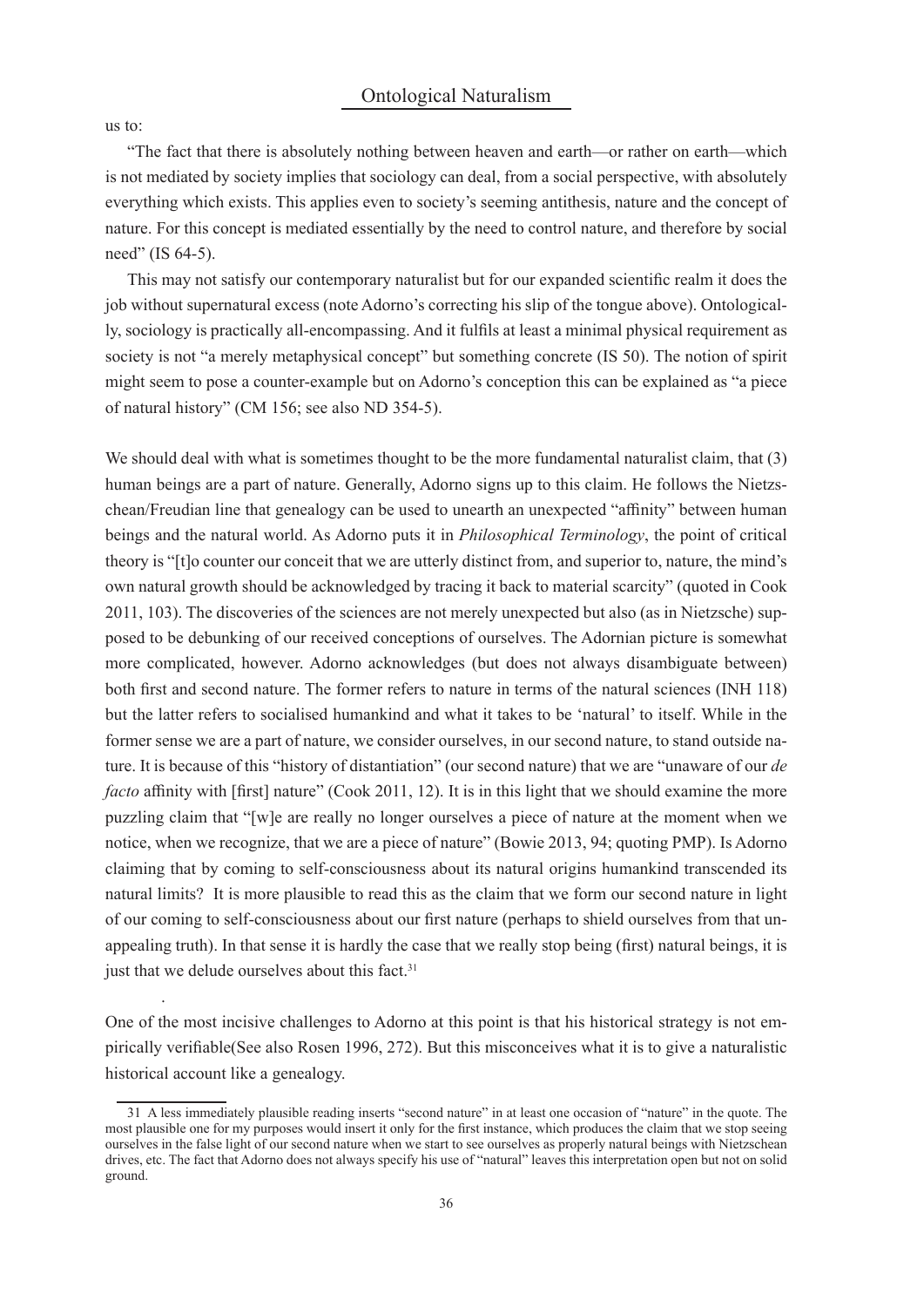# 3 — Genealogy And Naturalism

Part of Nietzsche's claim to naturalism rests on his doing grey history. This historical naturalism is something Adorno seems to be able to get on board with. The upshot of overcoming the antithesis between nature and spirit or nature and history is that "its place must be taken by a formulation that achieves in itself the concrete unity of nature and history" (IS 116-7). There is much still to be said on Adorno's puzzling 'idea of natural history' but it is clear that critical theory is committed to some version of historical inquiry set out there. Critical theory investigates the historical development of social phenomena and concepts. "[I]t is one of the essential faculties of a critical theory of society to grasp things which purport to be...given by nature in terms of their having come to be" (IS 146). Put otherwise, this just is the genealogical method.

One well-known naturalistic aspect of Nietzsche is that although his genealogy is sometimes fact-deficient it is not law-deficient.<sup>32</sup> That is, it strives to stay within the boundaries of the best scientific explanations. If our explanations are made according to our best understanding of scientific validity, they are not law-deficient. These explanations (which are merely fact-deficient) show that "a process is *possible*" (Williams 2002, 31). For example, the historical argument according to which 'explanation' arises through fear makes use of plausible scientific hypotheses.

We can now shed light on Adorno's claim that "[p]hilosophy lives in symbiosis with science and cannot break from it without turning into dogmatism and ultimately relapsing into mythology. Yet the content of philosophy should be to express what is neglected or excised by science, by the division of labor, by lack of self-reflection" (CM 158). It is clear that Adorno takes aim at the flawed conceptions du jour of reason and science. But his claim to deviate from the content of the sciences is not anti-naturalist. As I have been trying to show, Adorno is largely ontologically naturalistic. Like Nietzsche, he may sometimes use history to make claims not currently sanctioned by the sciences. But though these will be fact-defective, they cannot be law-defective: they must develop according to what would suit a proper naturalistic inquiry.

In that vein Adorno claims that the concept of society is not "empirically demonstrable" (S 146). But he also specifies that he "made the attempt to derive the phenomena...from objective social and social-psychological conditions" (CM 307). They might be speculative claims but they are not law-defective. On top of that, Adorno seems to have hope in the idea that "[s]ometimes social psychology and sociology are able to construct concepts that only later are empirically verified" (CM 198). Though some concepts may not currently be verifiable, Adorno does care about potential future verifications. This is also shown its the counterfactual: in cases where Adorno could make claims about pre-history he resists doing so because these claims cannot "be settled with the aid of facts" (ND 321; cf also DEa 20).

#### A Problem of Priority?

We cannot leave this topic without indicating that all we have done here is to push Adorno closer to the naturalist camp. He is by no means an unequivocal naturalist, as shown by his use of the hermeneutic concept of *Deutung*. This is supported by his few uses of the term naturalism in reference to Freud—primarily to oppose it. On the one hand there is his first *Habilitation*, in which "Adorno" warned expressly against a naturalistic misinterpretation of the unconscious and of instinct. In Freud,

32 See Leiter 2015.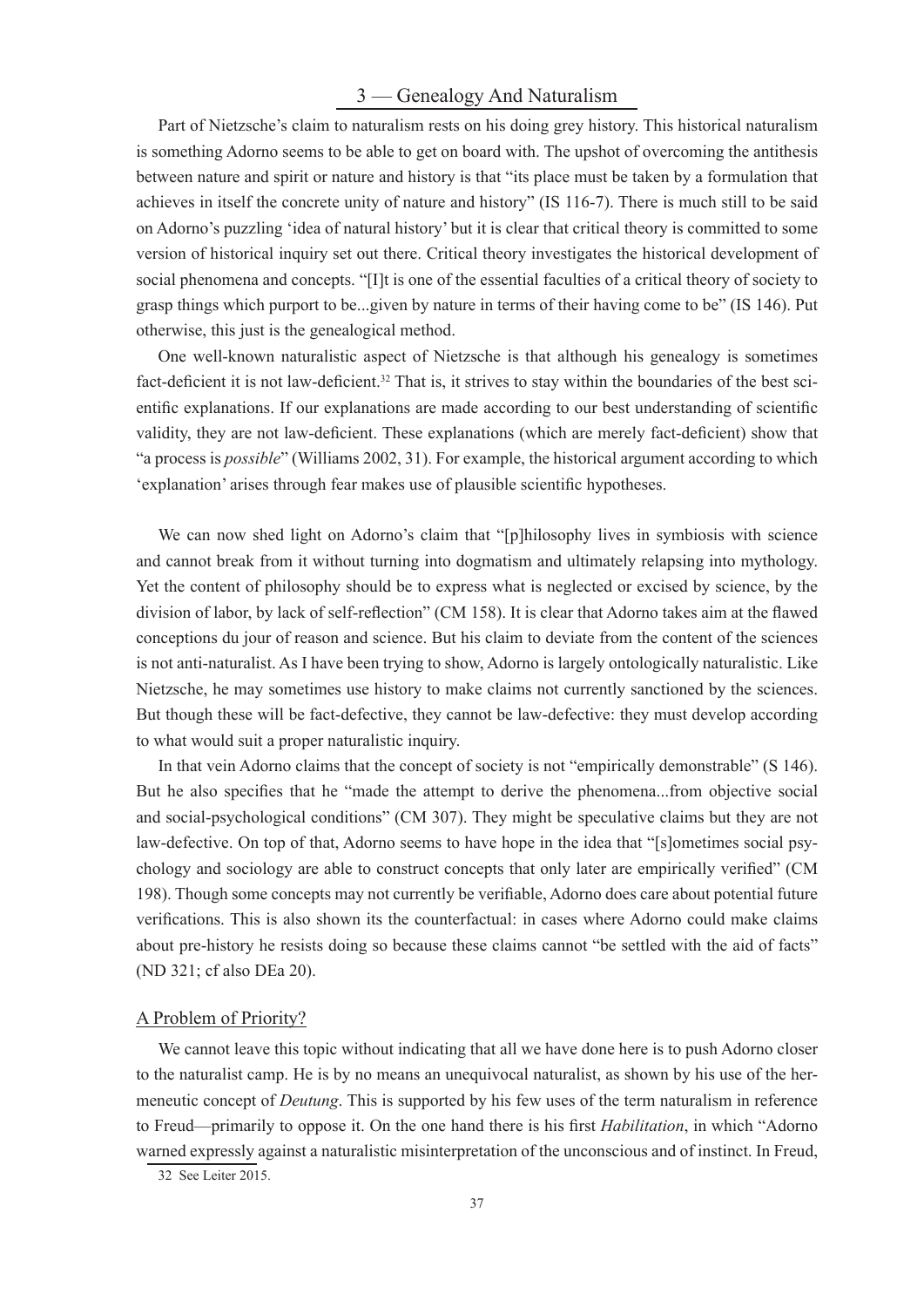# A Problem Of Priority?

he maintained, neither concept is ultimately primary; they are rather no more than conceptual tools with which to describe laws governing the psyche" (Müller-Doohm 2005, 105). Does this force the claim that Adorno's naturalism follows from his hermeneutics but is not the basis for it? In other words, that his naturalism is a contingent upshot of his *Deutung* rather than its underlying foundation?<sup>33</sup> These two must be balanced in some sense. A later text sheds more light on the matter: "the soul of Freudian psychology, as part of the already constituted world, falls within the province of the constitutive categories of empirical analysis. Freud put an end to the ideological transfiguration of the soul as a residual form of animism. It is no doubt the theory of childhood sexuality that most thoroughly undermines all metaphysical humbug about the soul" (SP 81). Given Adorno's use of psychoanalytic concepts in his explanation, he seems to presuppose that these concepts are already naturalistically appropriate rather than that the naturalism is a side-product. This is also vindicated by Freud's early *Project for a Scientific Psychology*, which was "grounded in the materialism that he never abandoned" (Wollheim 1971, 44). This tips the scale in favour of Adorno's naturalism informing his *Deutung*, rather than vice versa.

# **4 — Functional Genealogy**

*Suddenly it seemed to a world which had been in gleeful pursuit of the good life, that living had become survival!* (Will Eisner, 3)

*T he question is to what extent [a judgment] is life-promoting, life-preserving, species-promoting, perhaps species-cultivating.* (Nietzsche, *Beyond Good and Evil* §4)

*Necessary false consciousness, then, is not faulty consciousness. It is, on the contrary, log-*<br>*Nically correct, inherently incorrigible consciousness. It is called false, not against its own ecessary false consciousness, then, is not faulty consciousness. It is, on the contrary, logstandards of truth, but as against social existence.* (Sohn-Rethel 1978, 197)

We are faced with a puzzle. On the one hand, there is agreement that "no reading of the works of T.W. Adorno can fail to be struck by the ethical intensity of his writing" (Bernstein 2001, 1; also Hulatt 2014, 676-7; Finlayson 2009, 10). This claim is usually exaggerated. It may be the case that "Adorno talks in a way that suggests that he has an ethics" (Freyenhagen 2013, 2), but the road to its reconstruction is littered with retreats to minimalistic ways of vindicating the claim. Nevertheless, this sentiment touches on the expression of strong *normative* content in Adorno's writing. One can open a random page of Adorno's to find mention "systematized horror" (MM §72). But all previously

<sup>33</sup> I thank Lydia Goehr for pressing this point against (overly) naturalistic explanations of Freud, which Adorno must also have been aware of.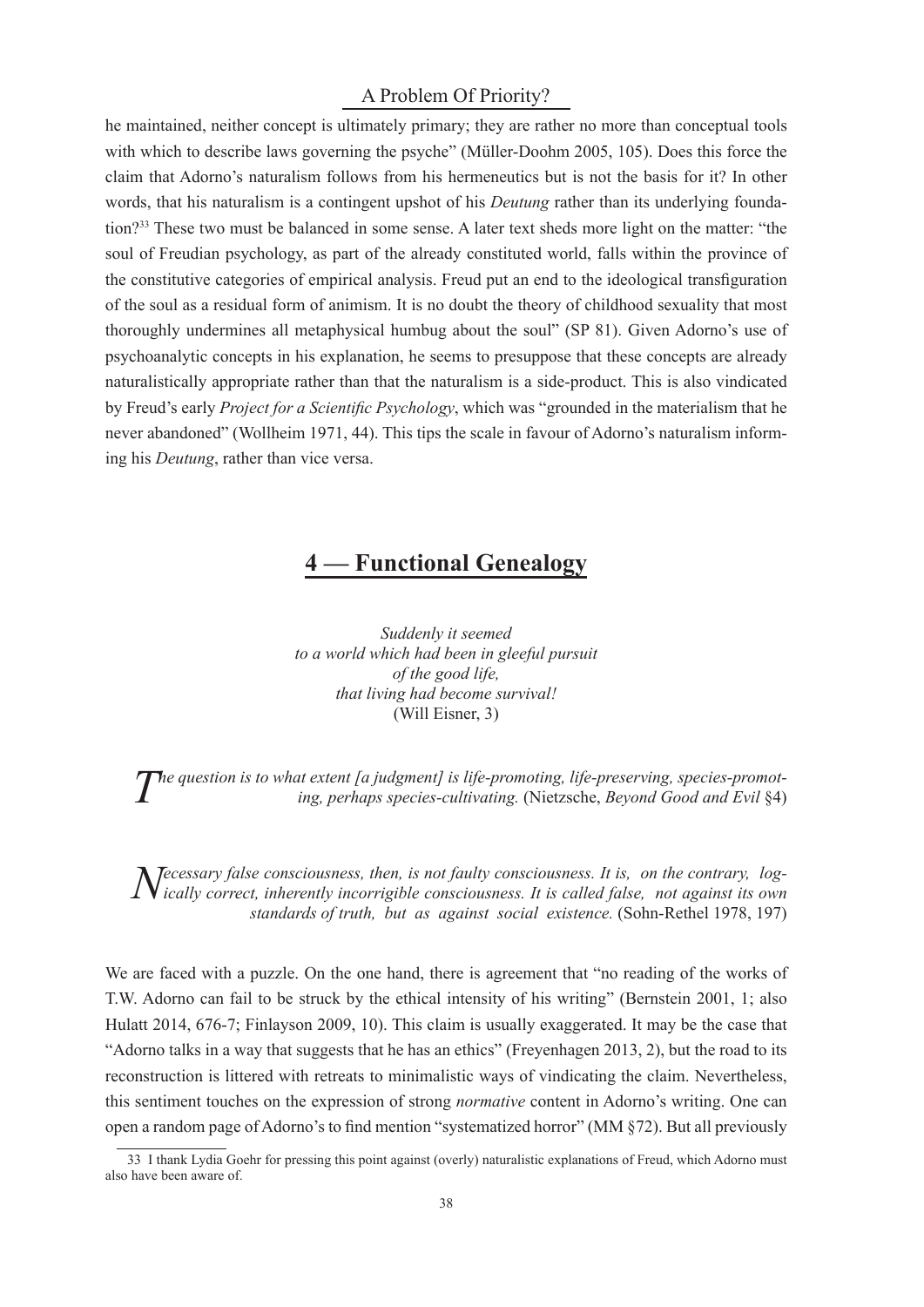# 4 — Functional Genealogy

discussed genealogical arguments fail to justify this normative content. Adorno's version of ideological critique can act as a prolegomenon to actual (that is, historical) genealogical inquiry. But even the strongest version of this genealogy in Adorno does not vindicate the normative content of Adorno's writing. It might occasion us to reflectively reject a false concept and its obfuscatory presentation but it does not warrant its description as 'evil'.

One obviously insufficient view might ground normativity in the failure of phenomena "to live up to the very highly pitched requirements and expectations [Adorno], as archetypical bearer of spirit, imposes on [them]" (Geuss 2005, 115). We can see how this might ground Adorno's normative claims but simultaneously undermine them as idiosyncratic. Even if he is one of 'the lucky few', this will not provide warrant.<sup>34</sup> We might think that the tools for a successful argument have already been put in place; that we can combine the ideological and genealogical critiques. It has been uncovered that our concepts do not fulfil their potential and that this is systematically obscured from our view, which in turn helps to legitimise our false consciousness of the world. Is the connection between conceptual contradiction and its mystification not enough to justify the normative claim that this is repressive? Only if conceptual critique is able to overcome the vindicatory turn. Even then, Adorno might say that "people can of course be made aware of this contradiction and probably can also be motivated to change. In general I do not think this will do it" (CM 302).

It might be pointed out that Adorno is fond of exaggeration (e.g. MM §29). But even if we take this claim at face value and apply it to his normative commitments, would that solve the puzzle? The first question is whether statements like "horror" really are exaggerations. They certainly aim to react appropriately to the phenomenon Adorno denotes by Auschwitz. Only exaggeration (or what seems like it) could come close to capturing a response free of 'coldness' to a world that allowed Auschwitz to occur. Even if these (or at least other normative terms) are exaggerations, they still presuppose that some level of normativity is warranted (perhaps not "horror" but "pretty bad"). And even this lies outside the scope of what Adorno can uncontroversially claim.

# Functional Genealogy

As some Nietzsche scholars have argued, the power of his genealogy "lies in introducing the idea of *function* where you would not necessarily expect it" (Williams 2002, 32, emphasis added).<sup>35</sup> We need to disambiguate the two senses in which this genealogy is functional. The primary focus is on functioning. It does not challenge the truth of our beliefs and concepts but rather their effect on human functioning. This is also, I think, Nietzsche's primary intention in this chapter's epigraph: a genealogy uncovers a hidden connection between a cognitive phenomenon (e.g. a judgment) and some characteristic effect on human life. A subsidiary claim of this form of genealogy is that this cognitive phenomenon works so as to make the effect obtain; that it is functional. This was the Marxist sense in which ideological critique was already functional: ideologies have the function of masking social reality. It is also the sense of Geuss's 'functional *Ideologiekritik*' (1981, 31-6). His sense of functional is that of tracing the function of an ideology to the stabilisation and/or legitimation of domination, which explains how domination comes to be and to persist. On my account, ideological

<sup>34</sup> One might claim that Adorno is not interested in justificatory grounds. This is likely true, but if his critical theory is to be acceptable either theoretically or by its addressees it will need such grounding anyway.

<sup>35</sup> Except of course that on Williams' story the provided function is vindicated.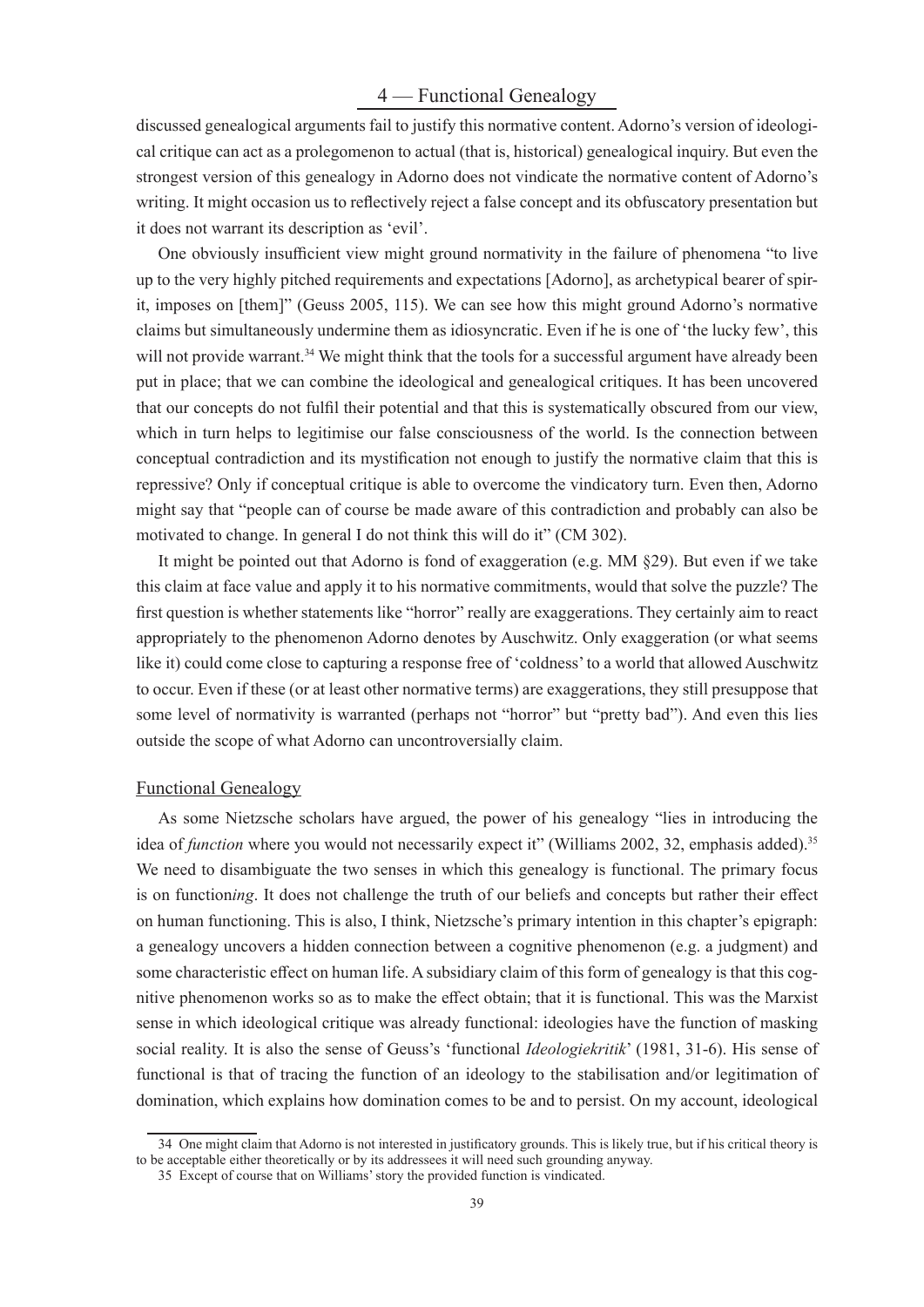# Functional Genealogy

critique establishes the stabilisation of the *status quo* (e.g. by obscuring human suffering). But a functional genealogy takes that *status quo* itself as the object of critique. The causal relationship between forms of consciousness and functioning is explanatorily central to this genealogy. This will rely on the claim that there is a functional explanation here but it will ultimately criticise the function*ing* of human beings under late capitalism.

A new form of genealogy comes with a new object: not beliefs or concepts but forms of consciousness.<sup>36</sup> As Adorno suggests, what is philosophically central "is a critique of the constitutive consciousness itself" (ND 148). This is not merely a *Weltanschauung*. As Geuss puts it, a form of consciousness is "a particular systematically interconnected subset of the set of all the beliefs, attitudes, [dispositions,] etc. the agents of a group hold" (1981, 12 fn. 26). Adorno often simply refers to this as 'the ideology', or 'thought forms'. While, on my account, 'ideological' refers to the obfuscatory function of (the beliefs in) this ideology, the ideology itself encapsulates particular beliefs and characteristic ways of thinking about the world. If there is one encapsulating form of consciousness for our society, it is probably that of instrumental reason. The instrumentality of this reason grounds a particular way of looking at the world: our relations to other persons, objects and theorems all fall under the jurisdiction of our form of reason.

Just as for Nietzsche the value of our values lies in their effect on our functioning, so for Adorno the value of form of consciousness lies in their effect on our functioning. Forms of consciousness are, in this sense, dangerous: harm could follow from their application. This harm takes many forms in Adorno (hence, the many forms of functioning implied by a form of consciousness). The blanket term 'normative content' covers all their deleterious effects. Human beings today are impotent; disabled (DEa 37). Adorno speaks of the "socially defunct individual" (MM §148) that lives today. At its normative peak, this is "a perversion of real life" (S 153), already an indication of something stronger than a contradiction. The connection between consciousness and functioning is especially obvious in Adorno's positive proposals for society (primarily in his public lectures), which invoke us to adopt new forms of consciousness—or, as we shall see, be reflexive about their use. We will encounter these in more detail—and how they result from forms of consciousness—in the next section.

This genealogy really has two objects of critique. Both the forms of consciousness and functioning, and especially their relation, play a combined role. But just as the genealogy of concepts could also 'trickle down' to undermining the beliefs in those concepts, a genealogy of forms of consciousness transfers to the concepts and beliefs included in them. Ultimately, the form of consciousness is an expanded (and therefore stronger) version of objects we have encountered so far. In one sense we can think of our form of consciousness as just another concept. Reason has such a double position. But only the form of consciousness does full justice to the constellation around that form of reason: its constitutive character for all our thought, its use as tool, its influence on our conceptuality, its affective significance, etc. This means that in various ways this genealogy could either complement or compete with the other two. It profits from the indications given by obfuscation and contradiction but it can also stand independently. And part of the motivation for this interpretation comes from the

<sup>36</sup> I do not mean to imply an exclusive pairing between objects and methods of critique: they are not necessarily conjoined but can come together in other ways. As we saw before, Jaeggi and Geuss talk about a similar object of critique using the method of immanent critique. It is plausible that what I have called ideological critique also concerns not just beliefs but forms of consciousness. But whatever its object, its argument in that form is limited to showing the lack of warrant or indication of falsehood.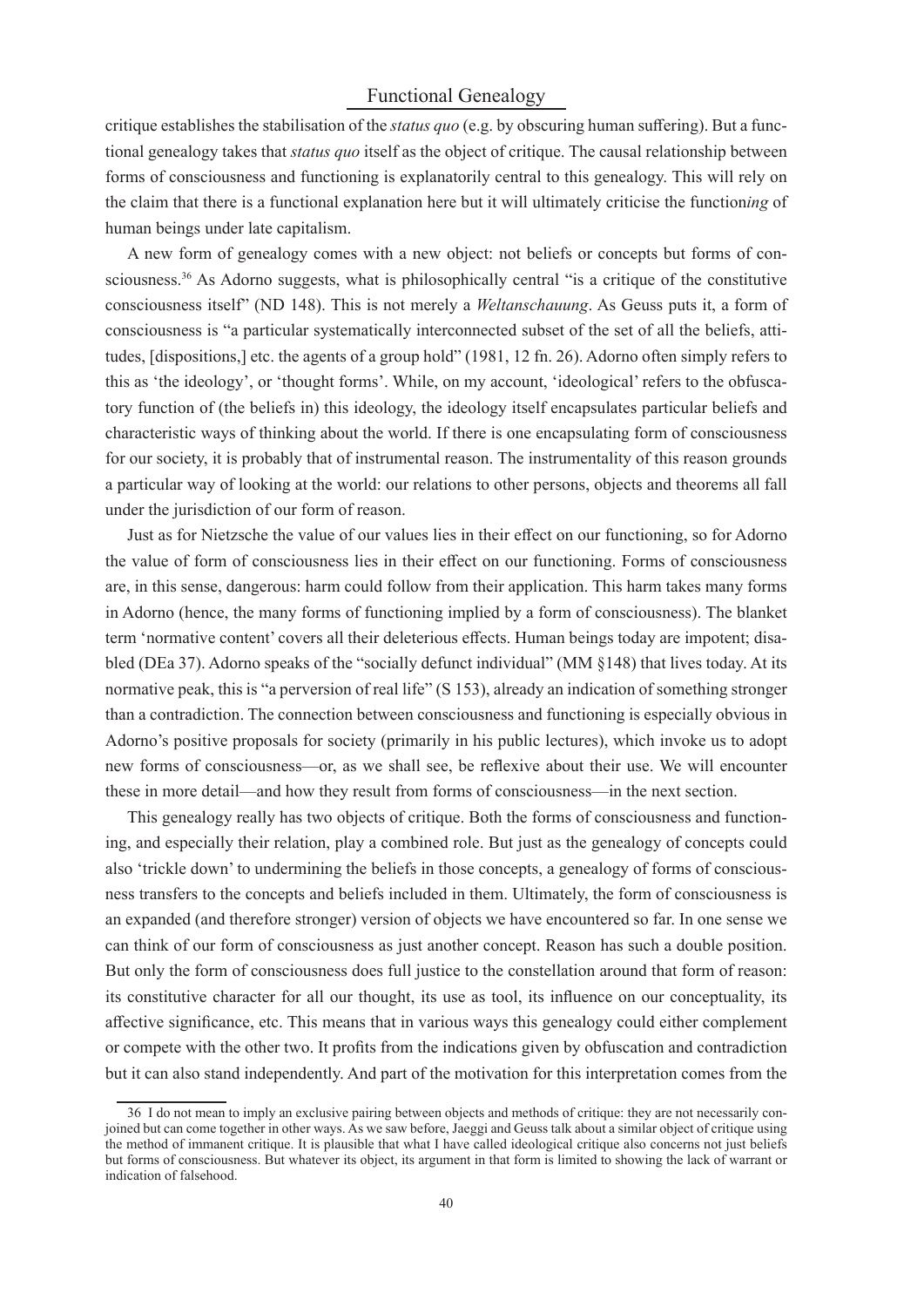normative failure of the purely historical genealogy. In terms of undermining, this is the genealogical view in Adorno we ought to endorse.<sup>37</sup>

#### The Constitutive Connection

The most important part of this chapter will be the argument that reveals the constitutive connection between a form of consciousness and a form of functioning. Some of Adorno's attempts to connect these still look fallacious: "man....drags along with him as his social heritage the mutilations inflicted upon him over thousands of years" (ND 124). Nevertheless I will, as before, charitably reconstruct Adorno's argument not to hide the fallacies but to show he has more plausible resources for showing that "praxis imitates spirit" (CM 267).

Only now can we fully redeem what Adorno means by constellations. As we saw before, a constellation makes up for the lack in traditional definition and conceptuality by seeing the dialectical relation between a concept and its instantiation. But there is more to it. Constellations show that Adorno means to be tracing more than just a conceptual history. Constellations do not explicitly trace a form of consciousness but they do break down the distinction between cognitive and non-cognitive content. "There is no thought...that does not have its practical *telos*" (CM 265). The meaning that is unlocked by a constellation is not just conceptual but practical: it tells us about the type of action that accompanies a thought form. This connection is not yet clarified or elaborated but it is clear that Adorno always has this connection between the cognitive and non-cognitive (or factive and affective) in mind. There is never merely a theoretical upshot to a theory. Its practical effect is mentioned in the same breath and can call it into question just as much as a refutation of the premises can.

Adorno could be thinking explicitly of Nietzsche's critique of our values when he claims that "[t] he history locked in the object can only be delivered by a knowledge mindful of the historic positional value of the object in its relation to other objects" (ND 163). The invocation of 'history' and 'value' is explicitly cognitively non-committal: it is not only the 'meaning' or 'definition' that Adorno is after as these already imply a more purely factive critique. A constellation will take into account anything it finds to be connected to a form of consciousness. Geuss picks up on these carefully chosen words: "Instead of a 'definition' one must try to give an 'analysis' of the contingent synthesis of 'meaning' Christianity (for instance) represents" (1999, 13). This meaning includes to what it extent it is life-affirming, anxiety-inducing, debilitating, etc.

This can make sense of Adorno's method of immanent critique. First, it is crucial to note that his version of immanent critique is not purely immanent (see O'Connor 2013, 44-51). It could more accurately be described as a critical or dialectical immanent critique, being neither wholly immanent nor transcendent (P 31; ND 181). An immanent critique measures an object (concept, form of consciousness, philosophical theory, etc.) against its own internal standards and demands. But since Adorno uncovers hidden connections to the meaning of a position, these internal standards apply only to norms and not to content. "No immanent critique can serve its purpose wholly without out-

<sup>37</sup> It is interesting that in the final analysis Mannheim's version of ideology is not all that different from Adorno's—it even illuminates it. This is shown in two passages. First, Mannheim describes "ideologies whose function it is to conceal the actual meaning of conduct rather than to reveal it" (IU 95), which points to the meaning inherent in praxis, not just in theory. And "the reality to be comprehended is distorted and concealed, for this conception of ideology...deals with a reality that discloses itself only in actual practice" (IU 97); similar to how Adorno thinks the real meaning of a form of consciousness is found, in part, through its practical consequences.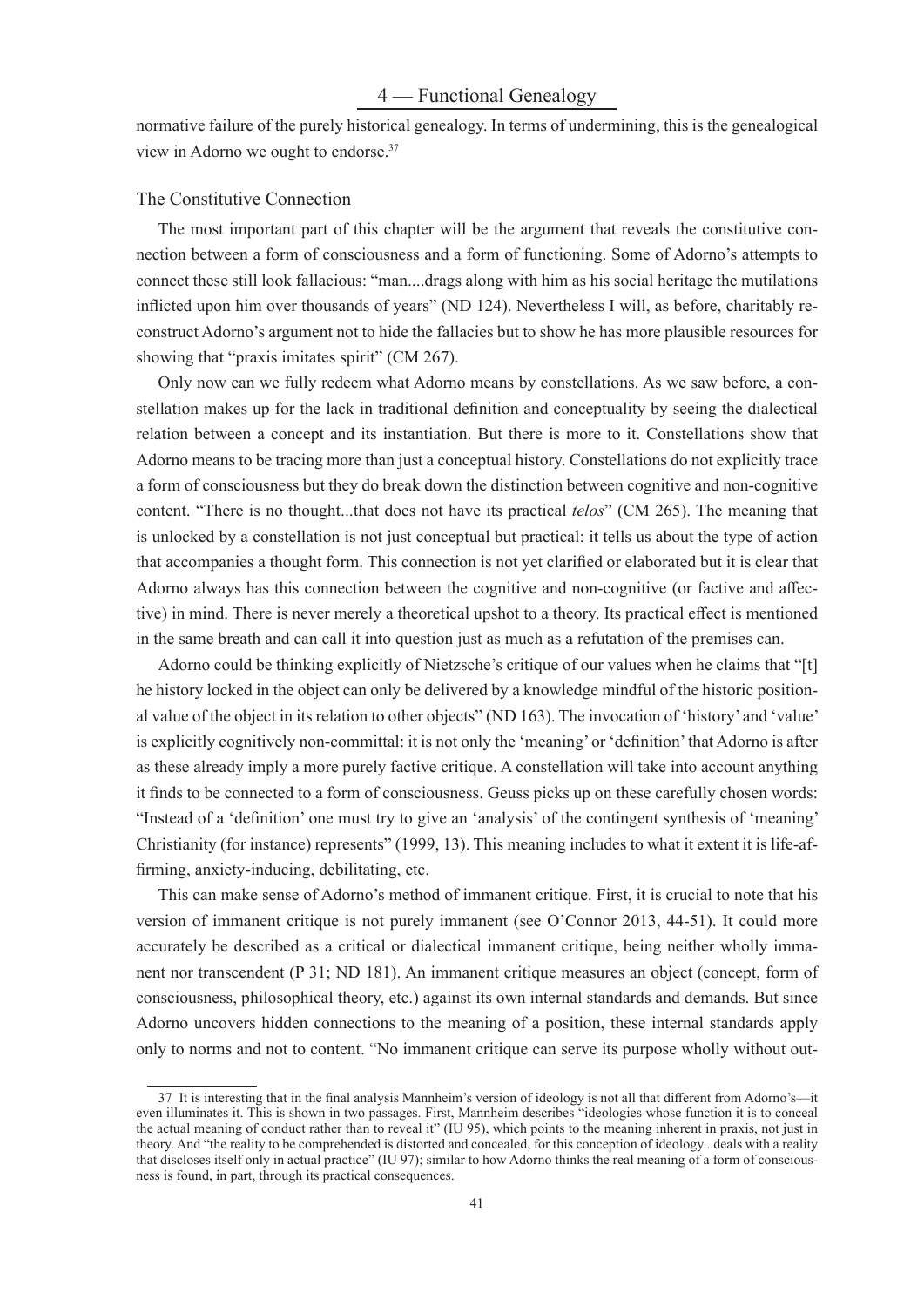# The Constitutive Connection

side knowledge," that is, without "look[ing] beyond the dialectical structure" (ND 182).<sup>38</sup> Adorno's version of immanent critique reveals not just the theoretical presuppositions of a form of consciousness but the constellation, properly understood: all cognitive and non-cognitive content is relevant to it.

A prime example of this is Adorno's immanent critique of philosophical theories. Kant, Hegel and Heidegger are not measured solely according to what they write but additionally in terms of the practical import of their philosophy. This might seem odd: why ought a consequence undermine a theory? Nowadays it is not unheard of to reject a philosopher *tout court* due to their iniquitous personal life or the pervasive influence of their derogatory minor writings on their system as a whole (Kant's Anthropology comes to mind). Adorno turns to neither of these. He would probably endorse recent efforts to trace the influence of Heidegger's Black Notebooks in his phenomenology. But this is superfluous: it is the major works themselves that bear a direct and immanent connection to a consequence. The point is not that philosophers and their writings are racist (or any -ist)—the history of philosophy makes this claim too easy—but that they entail a certain function. This functional consequence is not something for which a reading of philosophy suffices. It is only effective and non-question-begging when it looks to the world—"beyond the dialectical structure"—for what these consequences are. The only plausible interpretation is that a philosophical theory has an inherent connection with its functional consequences. The examples of Marx and Nietzsche (surely two of the most destructive intellectual influences on the twentieth century) only reinforce the point. The inherent connection must be found in the theories themselves, as forms of consciousness. If Adorno made the fallacious claim that any false interpretation of a philosopher undermines them then we would surely expect to see him criticise Nietzsche and Marx rather than fascism and Soviet communism.

There is a second reason to investigate philosophical theories. It is not merely, as above, that they can be genealogically mined as forms of consciousness, but there is also a causal connection between *the* form of consciousness and philosophical theories. As with so many other things, this is a dialectical relationship: a philosophical theory can (over time) influence a form of consciousness but it is itself a part and result of a form of consciousness. Adorno remains ambiguous on the first front. On the one hand he claims that "societal consciousness...long ago took its leave from philosophical consciousness" (CM 114). Yet thought nowadays, our form of reason, derives from philosophical logic (DEa 30). The more constant claim is that our philosophical theories are all instances of the reigning form of consciousness. This establishes the elements common to both the form of consciousness and philosophical theories. "The derivation of thought from logic ratifies in the lecture room the reification of man in the factory and the office" (DEa 30). Thus the dual function of philosophical theories: both to duplicate the form of consciousness and legitimise it (ND 131).

In the historical genealogy it was seen that a concept can typically originate in a specified affect. But this was not enough to undermine that concept today. Seen in the current context, however, the historical role of a function can have an effect on its undermining. Adorno cites the *Dialectic of Enlightenment* to remind us that "[t]he universality of thoughts as developed by discursive logic, and lordship in the sphere of the concept, arises on the foundation of lordship in reality" (AE 79). Why might this be relevant? We can see, again, the influence of thought forms on philosophical theories.

<sup>38</sup> As my introduction claimed would be the case if a genealogy was to be a novel form of critique.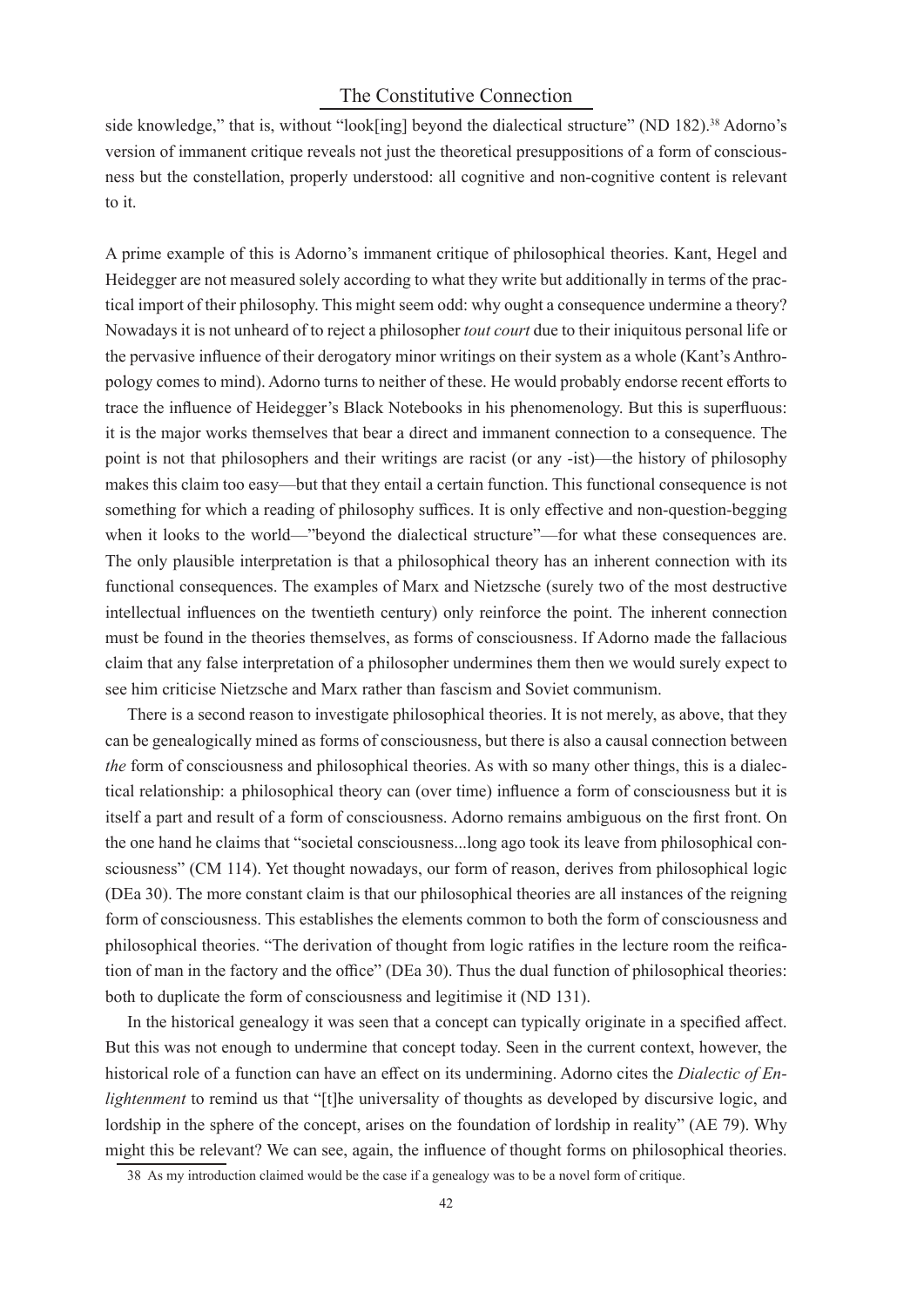# 4 — Functional Genealogy

The fact that these arise in circumstances of domination can tell us something about the real social connection that we might expect to find. This is not conclusive but it is not fallacious: that a form of functioning can, over time, determine our consciousness establishes that this consciousness might be expected to deliver this functional consequence.

#### Micrology

The study of philosophical theories is already a form of micrology, a central method in this form of genealogy. Micrology can study the unguarded moments in everyday life that reveal the functional significance of our form of consciousness. The "withering of experience" (MM §33) consists of ways in which our mode of cognition guarantees weak epistemic conditions. For example, intellectual honesty is really a "sabotage of thought" (MM  $\S50$ ). Our thinking is impaired just as our experience of the world is by the concepts we apply (MM §116). Adorno thinks we are wronged in all the ways in which we are estranged from the truth (MM §37). This is not an implausible norm: knowledge is an essential aspect of human life, and ways in which we are systematically barred from it impair our epistemic function. The example of idealism is instructive insofar as it posits the primacy of the subject rather than the object in terms of cognition, when it is precisely the object which we ought to cognise. This is especially true when the object in question (society, ideology) actively evades cognition.

The death of the individual is also downstream from cognition in some ways.<sup>39</sup> The first is our scientific consciousness. Both enlightenment and mythological ways of finding out about the natural world utilise or aim at the domination of nature by human means. But given the inclusion of humans in the natural world—the lack of distinction between inner and outer nature—the domination of nature also entails the domination of human beings. This causes "the suppression and dissolution of the very individual in whose service knowledge was related back to the subject" (MM §39).

Identity thinking plays a role here as well. Adorno thinks that the idea that two things can be categorised as identical leads us to trying to make them so (Geuss 2005, 165). This is the role of fungibility: it establishes all human beings as interchangeable just as physical objects are seen to be. This plays a role in the 'melting pot' of American liberalism just as much as it does in the fascist extermination camps (MM §66). Social equality or fungibility before the universal constitutes "the age of the individual's liquidation" (MM §83). Life itself is devalued by human cognition because the subjugation of nature is "made the absolute purpose of life (DEa 31-2). If this has any beneficial effects, Adorno does not mention them. Only that "ideology...imposes a praxis by which everything living is suppressed" (DEb 36). An adoption of rational methods only "causes man to pay for his increasing inner organization with increasing disintegration" (MM §147).

This disintegration is not limited to the individual's self-relation but also to intersubjectivity. Although we desire to establish a social sphere and live closer together than ever, estrangement shows itself precisely in the interactions based on the elimination of distance (MM §20). This is exacerbated by the fact that we no longer know how to communicate. Adorno holds the Kierkegaardian conviction that real communication is no longer possible, only the one-sided imparting of information (CM 247).<sup>40</sup> This is also established in the psychoanalytic term of ego weakness, the psychological effect

<sup>39</sup> Adorno only uses this term in a more limited sense to refer to ways in which a person loses their individuality through domination by the social whole (or by the atomistic concept of individuality), but I am using it here to highlight all the ways in which human individual and social functioning is impaired.

<sup>40</sup> In this he is immensely prescient of Habermas' later discourse arguments—or maybe the reverse is true.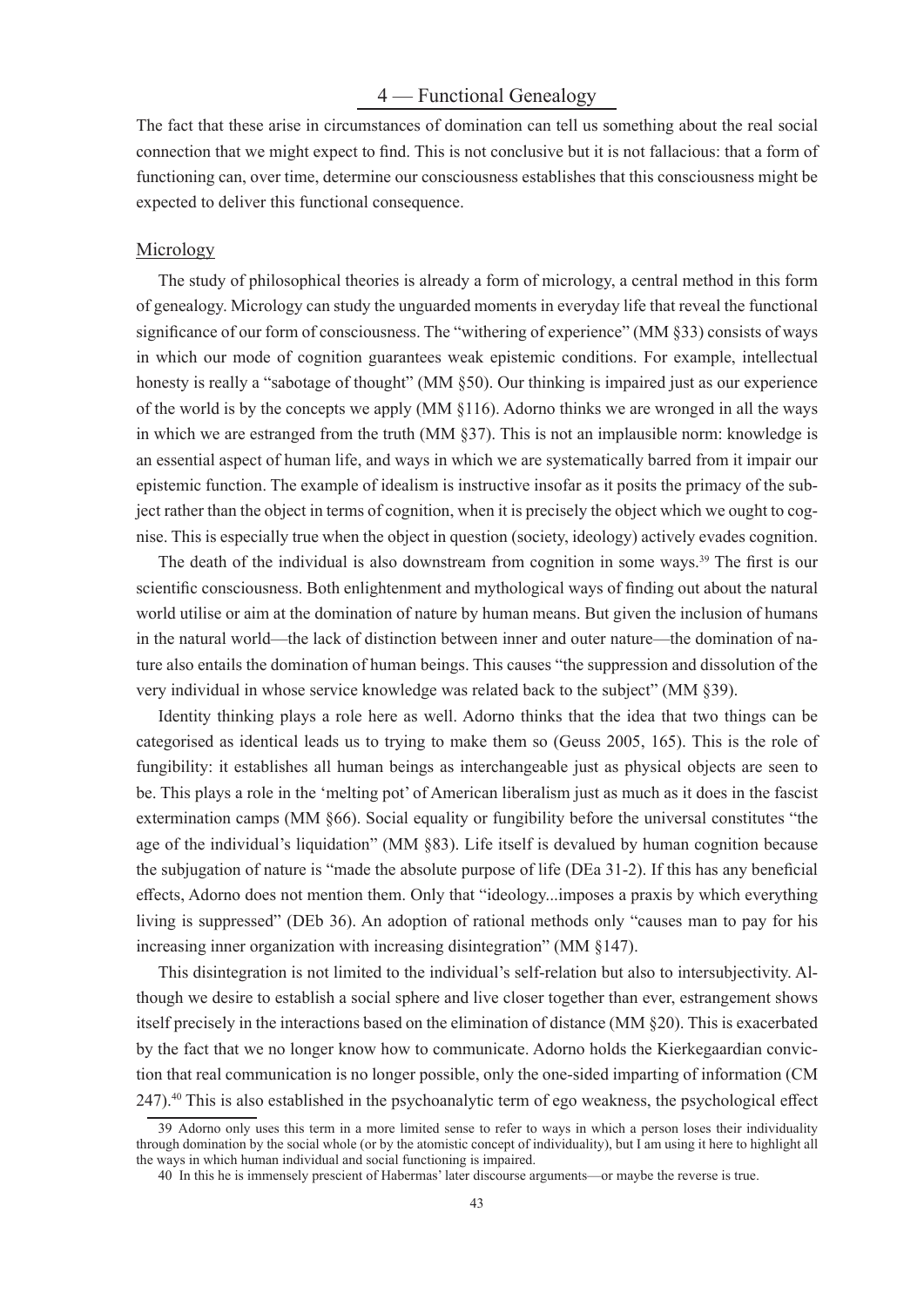# Historical Questions

of increasing socialisation (ND 277).<sup>41</sup> Psychoanalytic terminology is essential to explaining human functioning: "[n]euroses are pillars of society; they thwart the better potential of men" (ND 298). Empirical psychology additionally warns us of the increasing tendency towards totalitarian characteristics, which fuel social antagonism. One gets the point: our forms of consciousness impact our functioning in many ways we ought to find objectionable by standards we already hold. What is new is either the revelation that these harms are present, even pervasive, or that they are caused by our forms of consciousness (which we also may not have realised we held), or both.

#### Historical Questions

How can Adorno redeem his claim that mystification evidences a "regression in consciousness" (MM §151)? What does the history of a form of consciousness tell us about its current state and effect on functioning? It surely cannot be either that a function related originally to a form of consciousness still undermines it now, or that the origin of a form of consciousness in e.g. a situation of social domination undermines that whole form of consciousness. Adorno's image as mandarin elitist intellectual is partly justified but he is not nostalgic about some brighter past. He is not the Socratic inward thinker who is able to see things as wrong because he was alive "before the period of decline" (O'Connor 2015, 183). Adorno does think there are a handful of lucky individuals who have not adjusted to societal norms, but not because they happen to be sexagenarians (ND 41). Furthermore, Adorno could not be nostalgic if we plausibly assume that there is no time in recent history that has been free of the currently dominant form of consciousness. The modernism that Adorno romanticises in Balzac still characterises the twentieth century.

A more subtle form of nostalgia is the call for a ""Back to nature"" (ND 147). Either this is an "appeal...for a return to nature," which is thus a "recourse to what [spirit] had estranged itself from and therefore mistakenly believes to be invariant" (CM 158). Or it could rely not on mistaken phenomenalist views but the historical claim that pre-technological mankind was better off. But as Adorno makes clear, such a fetishism of a glorious origin "is itself an ideological principle" (ND 155).<sup>42</sup> A stronger view concerns a non-dominative "reconciliation with nature" (Villa 45). This is not necessarily an appeal to the past—even Odysseus had a far from 'organic' relation to nature. But the point of history is precisely to show that to a certain extent we are stuck with our reason, language, concepts, and technology. The idea that there is yet something aboriginally natural that we could return to resembles the aforementioned ideological use of origin.

What the history of a form of consciousness can do is suggest a deeper connection to a form of functioning. This is non-trivial. We already have indications that there is such a connection but we might want to see proof that a functional consequence is inherent to a form of consciousness. We already know from Chapter Two that due to their dialectic our concepts and forms of consciousness are congruous with those of our past: "[t]his rationality has transformed itself, not disappeared" (DEb 42). The *Dialectic of Enlightenment* takes us back to an earlier historical phase to show the intertwinement of mythology and enlightenment at work. It is precisely *as* a form of consciousness that

<sup>41</sup> Although cf. ND 294 for Adorno's critique of Kant's rationalistic conception of "the intelligible character as a strong ego in rational control of all its impulses".

<sup>42</sup> And presumably misguided, like the currently popular view that paleolithic diets would be better because early humans were stuck with them.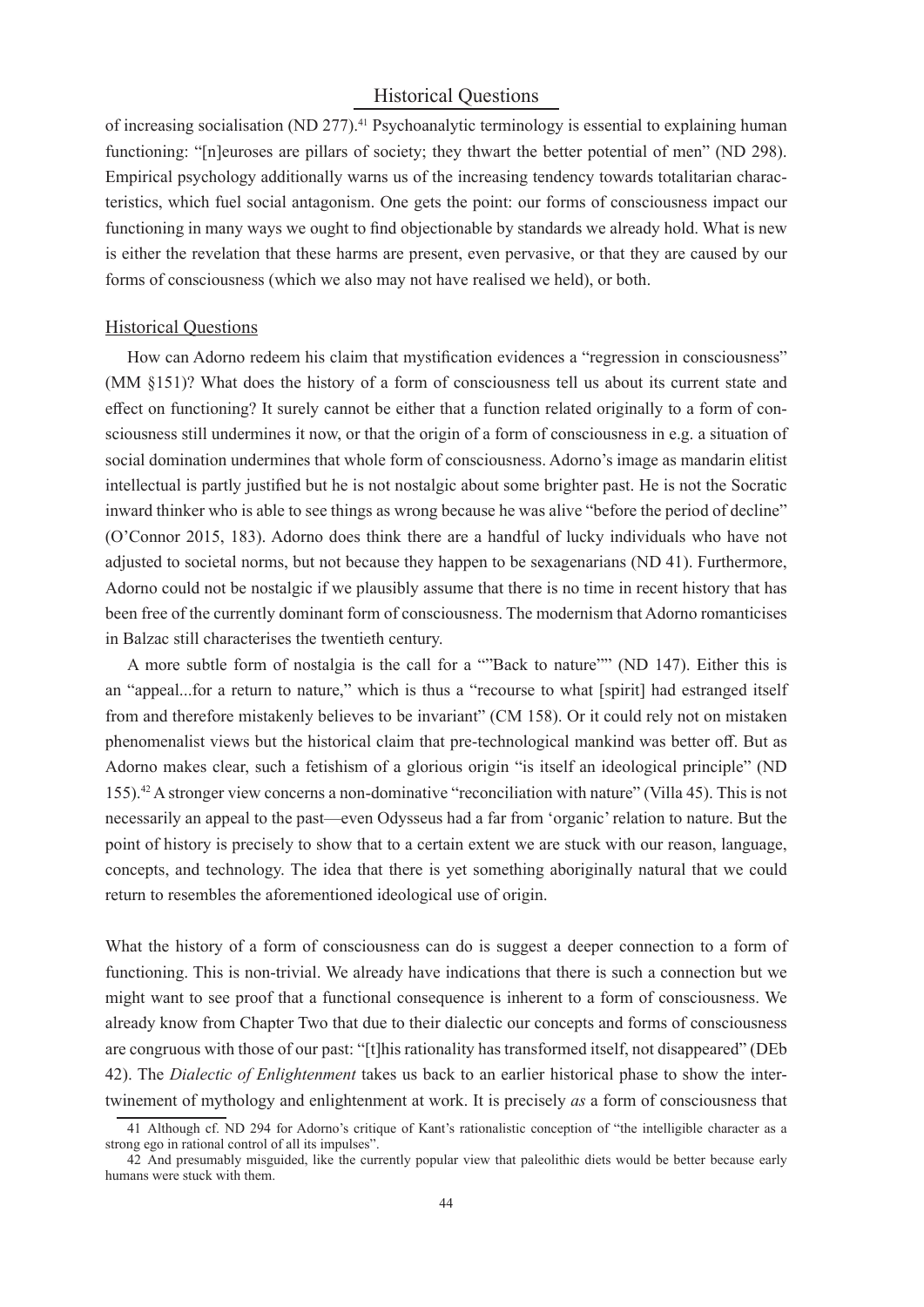# 4 — Functional Genealogy

enlightenment reverts to mythology (DEa 27). If Adorno can establish the connection between this dialectic and the resulting functioning, there is a stronger case to be made that this is inherent to it.

For this we need to turn again to the Odysseus parable. Its explanatory function is still partly the same: it allows us greater access to the truth about our own situation. Now it is not the concept but the connection between forms of consciousness and functioning that remains continuous between antiquity and today. Like our current society, Odysseus is caught in a particularly clear stage in the dialectic between myth and enlightenment. The one thing they historically have in common is their functional consequence: "domination and exploitation" (DEa 45). The same process of individuation that now gives us the death of the individual can already be found in the work of "Appolonian Homer" (DEa 46, quoting Nietzsche's *Nachlass*). Adorno explicitly signals the effect of ideology on the individual when he describes Odysseus's journey as "the path of the self through myths" (DEb 38). On this dangerous path Odysseus is able to survive only by using reason in the form of cunning, thus the self "throw[s] itself away in order to preserve itself" (DEb 39) just like modern self-preservation. Ultimately, the Odyssey (like other myths such as that of Odin) details humankind as it uses nature in an attempt to survive. But this relies on the denial of nature in mankind, by which "not merely the *telos* of the outward control of nature but the *telos* of man's own life is distorted and befogged" (DEa 54). As in modern science, the addition of an ends to our means is relinquished and human life pays the price. Now we can see that a shared form of consciousness has a close connection to a particular form of functioning both present and past. This implies a non-accidental connection between those forms of consciousness and functioning.

At this point we might expect the following objection from an Optimist. The Optimist might accept the constitutive connection between our forms of consciousness and functioning, and could even accept that this is a harmful form of functioning. But, the Optimist will say, we have now shown that this connection has always been there and is there necessarily throughout our cultural history. The Optimist earns their name when they next claim that these forms of consciousness have also given us great progress. Don't our technological, cultural and medical advancements (perhaps not vindicate but) make it all worth it? Adorno himself must admit that we would not be where we are—for both better or worse—without even our most reifying forms of consciousness.

Adorno is not unaware of the Optimist's objection, nor does he entirely disagree. Adorno sometimes does nothing but point out all our technological advancements, even if as *j'accuse*. His thinking on progress is slightly ambiguous, as when he lectures that "we can speak of *something like* progress from the slingshot to the atom bomb" (LHF 12, emphasis added; see also ND 320, CM 153). His view can be summarised in the form: "Everything within the whole progresses: only the whole itself to this day does not progress" (CM 149). What he means is that we can recognise progress in our technologies: even if it is progress towards the most destructive man-made weapon ever devised, we cannot deny that we have progressed in terms of destructiveness. The idea that everything progresses even suggests we will inevitably see it as such, no matter the content. This might be what Adorno means when he claims that "[c]ontemporary mass-culture is historically necessary" (MM §137); that it must be viewed as such. At the same time the whole, spirit, has not progressed even if it ought to. Spirit is "what progress could be above and beyond all progress" (CM 157): a decrease in barbarism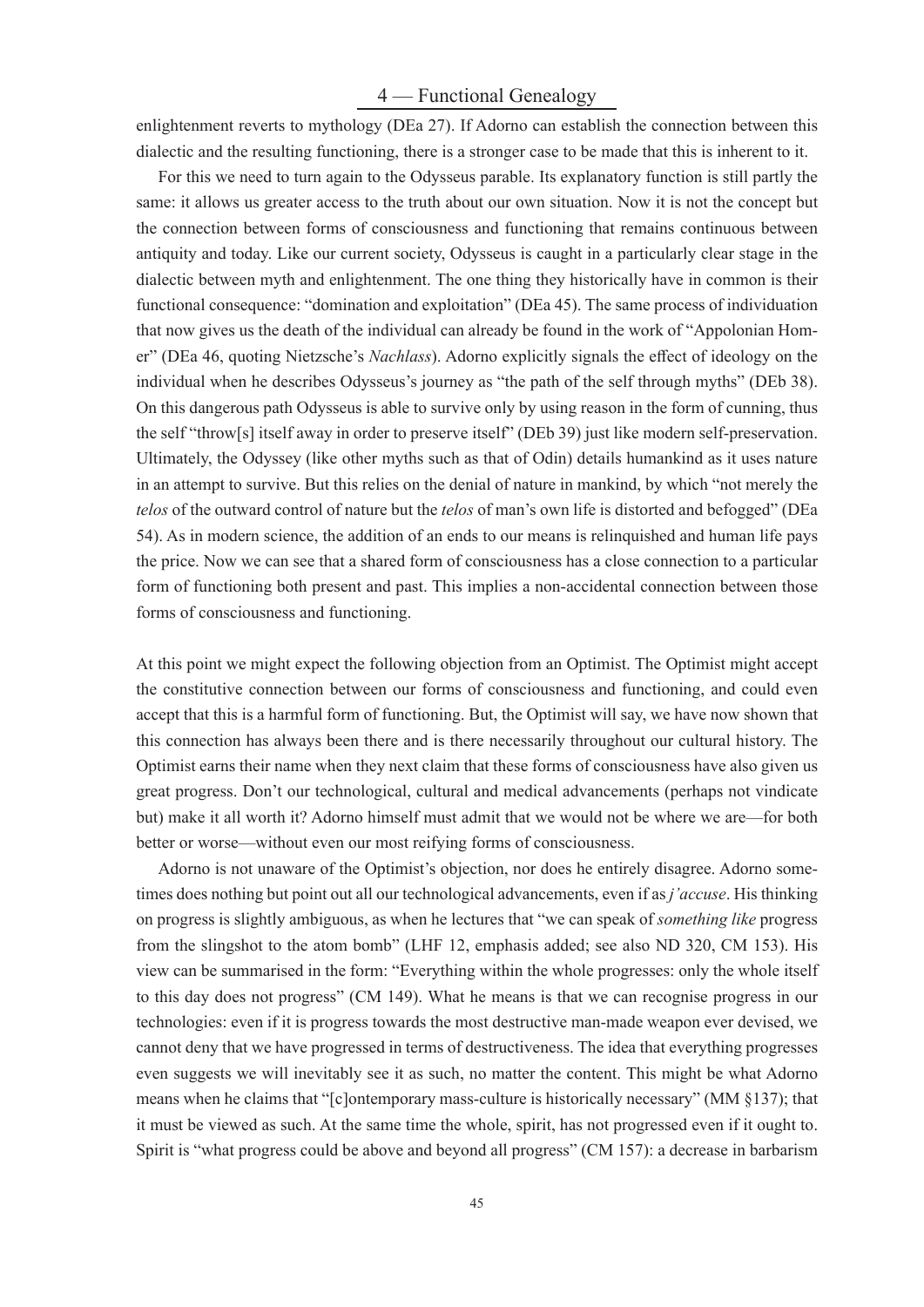# Functioning As Critique

and an increase in freedom (the demands from the beginning of the *Dialectic of Enlightenment*). This progress would be equally tangible but it might not be experienced as progress by those raised and socialised under late capitalism (ND 352). Adorno even implies that the two forms of progress are mutually exclusive: "progress begins where it ends" (CM 150), meaning that we can only get any real progress when we stop (or stop caring about) technological progress.<sup>43</sup>

An orthodox interpretation of Adorno would claim that it is this contradiction in the concept of progress as not living up to its potential that falsifies it. But in Adorno's argument against any Hegelian universal history—which would identify increasing technological domination as progress—"it is the *horror* that verifies Hegel and stands him on his head" (ND 320, emphasis added; see also MM §33). In other words, it is the outcomes, the effects, the consequences of our technological progress that undermine Hegel's optimism, not the contradiction itself.

But this function has also been present for a long time. What makes our situation particularly objectionable? It is precisely the discrepancy between the two forms of progress that creates a situation Adorno calls abundance. Abundance is the claim that our particular socio-historical situation is objectionable precisely because it could be better. Our technological progress has made it possible that human destiny "might be realized from one day to the next" (MM §131). It is not merely that abundance is an irrational state of capitalist profit, as Adorno suggests (DEa 156). Rather, "in the age of both utopian and absolutely destructive possibilities", we are veering toward the latter (CM 143). Our current state is marked by an "intensification of antagonisms" between what our technological progress has made possible as means and what we pursue—instead—as ends (MM §149). At no point before in history would it have been possible that no one should go hungry.44 "[F]inally progress can begin, at any moment" yet it does not (CM 150). This is what characterises our situation: the abandonment of the chance to alleviate human suffering. So the fact that human impotence obtains today does differ from its obtaining historically (DEb 32). The distance between possibility and actuality has expanded to such a point that functional impairment can no longer be mere oversight. There must be some cause preventing real progress: our forms of consciousness.

#### Functioning as Critique

This historical account is the key to Adorno's claims about self-preservation, which are echoed in this chapter's epigraph from Will Eisner's classic graphic novel. According to the orthodox interpretation, our current concept of self-preservation is contradictory: "self-preservation forfeits its self" (MM §147). This is an evaluative claim about our concept but it is open to the magnanimous twist. That we now concentrate solely on individualist ways of sustaining ourselves might be better for us as a species. It is not yet a critique of what our self-preservation *does*. For that we can look to its effect on forms of functioning today. A fictional history confirms the connection through the case of Odysseus's cunning tale of survival. But only an account of abundance tells us we now have the potential to fulfi l all humans beings' biological needs. *Ratio* is always the tool of self-preservation but a truly rational society "preserves its societalized subjects according to their *unfettered* potentialities" (CM 272-3). The real critique is not merely in terms of contradiction but functioning:

<sup>43</sup> Adorno does claim that the two concepts currently "communicate with each other...in averting the ultimate disaster" (CM 154). But this non-exclusivity only seems to be necessary and possible now, as a last resort.

<sup>44</sup> The call for a more rational use of 'bread factories' is far from a return to nature.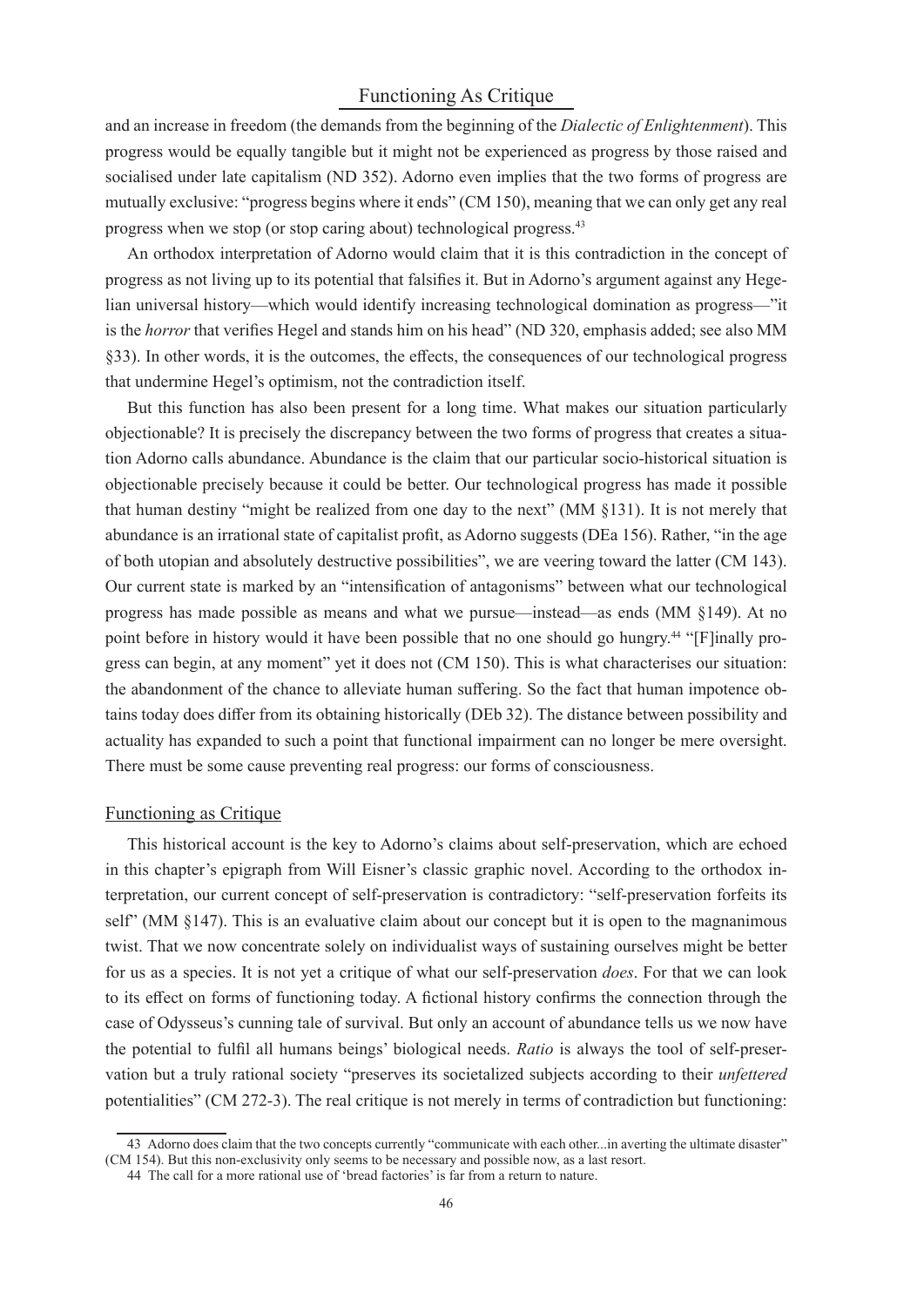# 4 — Functional Genealogy

"self-preservation destroys the very thing which is to be preserved" (DEb 43). The problem is not, as Habermas thinks, that self-preservation has "gone wild" (1982, 18). It is that our pursuit of self-preservation actively frustrates our individual and collective functioning. On the one hand we could say that a different *concept* would give us real self-preservation. But on the other hand this concept (if it is one) is driven by our form of consciousness: instrumental reason. In either case the functioning is the decisive reason for its rejection.

Now it should be obvious what the functional critique criticises. A GDA undermines the warrant of a belief and conceptual critique appeals to the self-contradiction of a concept to invoke its falseness. Functional critique aims not at truth value but at the medical value of forms of consciousness.<sup>45</sup> Only this study of the effect on human functioning constitutes a new form of critique beyond critiques of truth value or warrant. It fulfils the criteria of deriving from outside the dialectic and of being naturalistically informed.

As Reginster points out, there are two reasons why this function is a revelation and can therefore undermine our form of consciousness. First, our socialisation under current conditions obscures the connection between forms of consciousness and functioning. Adorno affirms this in his critique of second nature, which takes itself to be basic, normal and therefore natural. Even if we are already aware of some functional impairment, the revealed connection to our form of reason is undermining—perhaps even more so if we already experienced some amount of suffering without knowing why. Second, the medical value is "meant to be kept hidden" (Reginster 56). Our ideological beliefs only hold when they are taken to be true. This is ensured by the various modes of phenomenality in our form of consciousness, which takes cognitive content as purely factive. It denies any deeper investigation that might reveal a connected affective dimension. It is this affective dimension of our forms of consciousness that undermine them. Additionally, there is the revelation that we hold a form of consciousness at all. Since all our judgments are made through the lenses of these forms of consciousness, they remain invisible to us. We need to be shown that we hold particular forms of consciousness at all before these can be undermined.<sup>46</sup> This explains Adorno extremely liberal use of the term 'positivism': many forms of consciousness are positivist without realising it. By polemically pointing out their equivalence, Adorno reveals an unacknowledged form of consciousness at work.

I hesitate to call these affective states non-cognitive, even if "truth and falsehood are characteristics of sentences alone, and not of ideas as a whole" (S 146). Adorno definitely thinks these affectives states are false (consciousness) and therefore truth-apt: the genesis of a thesis is inseparable from its correctness (AE 79). The falsehood of forms of consciousness consists in the functioning they bring about, even if these forms of consciousness are themselves true, e.g. as descriptions of the world. "[O]ne's judgment is indeed metaphysically true...but psychologically false: one succumbs to the objective increase in persecution-mania" (MM  $\S$ 138). Adorno rarely differentiates the alethic modalities as he does here. Usually he identifies a statement as "both true and false" *simpliciter* (ND 358). This grants the impression that Adorno is a dialetheist, someone who upholds the simulatenous truth and falsity of a claim. A conceptual interpretation will claim that this is an immanent contradiction in things (or in spirit itself) which literally are and are not themselves. But something being

<sup>45</sup> The term "medical value" is Reginster's (m.s. 51), adapted from *Gay Science* §345.

<sup>46</sup> I also owe this addition to Reginster, who claims that for Nietzsche our affects are invisible for the same reason (m.s. 72).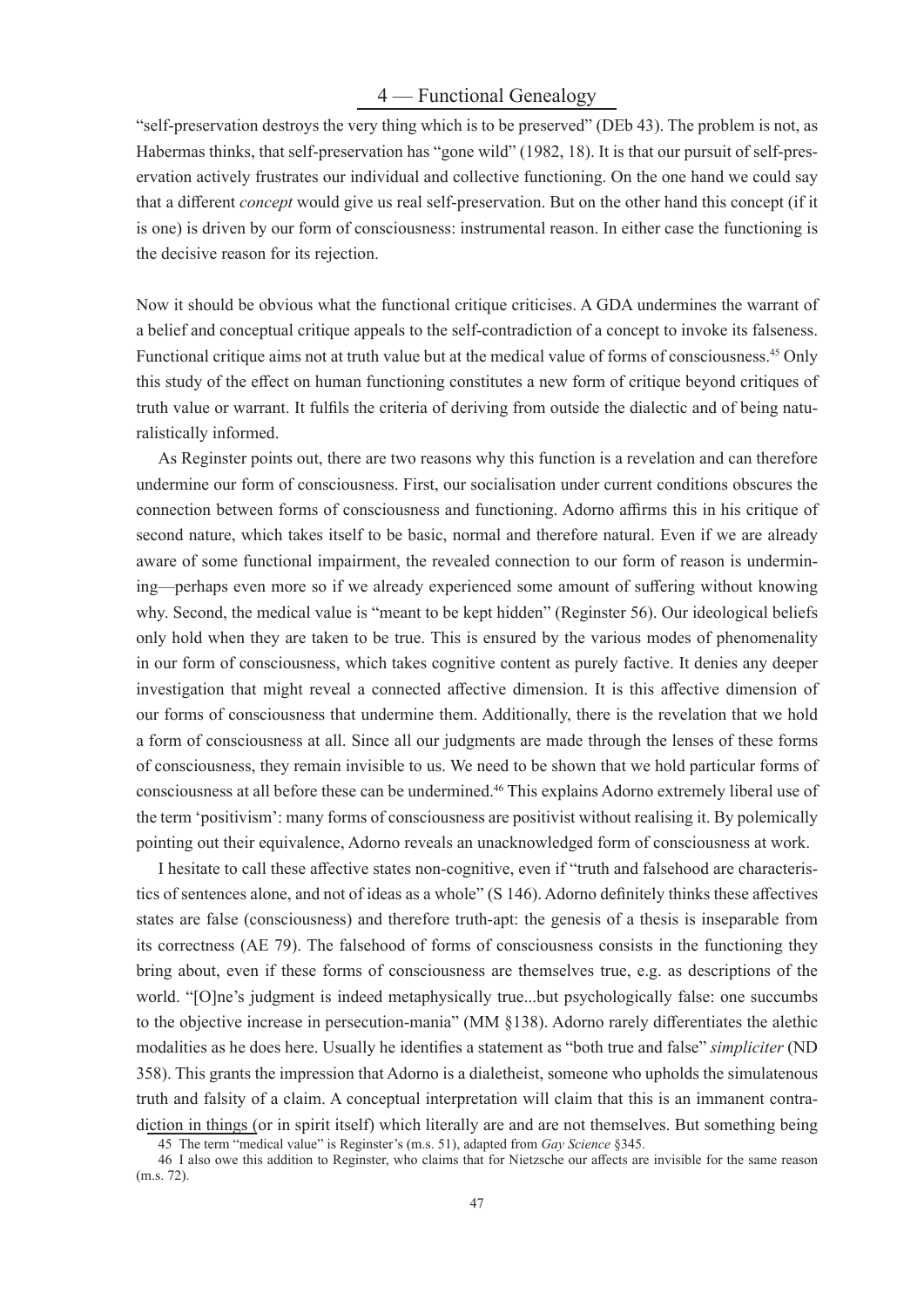# Self-reflexivity

both true and false occurs in two different modalities. It is no contradiction but a mere paradox; a quasi-dialetheism. That humankind is self-alienated (takes subject to be object) is false in the sense that false consciousness is; as a deleterious form of functioning. But at the same time it is absolutely true (especially under current circumstances) that humans are not only subjects but objects. What Adorno is signaling here is that there is nothing untrue (in the traditional sense) about the ideology. Its falsehood (in the medical sense) consists in the functional meaning it engenders.

#### Self-Reflexivity

We might think that reification falls into the same category as other forms of functioning; that our forms of consciousness ought to become non-objectifying (see Villa 2007). But Adorno thinks there are non-objectionable forms of objectification that are useful or even potentially rational. When one self-objectifies one's own writing through the medium of dictation, one estranges it and takes on the role of a critic. "In face of the difficulty, now grown to desperate proportions, of every theoretical utterance, such tricks become a blessing" (MM §135).<sup>47</sup> So reification is not wrong *per se*, only insofar as it impedes functioning. But Adorno needs to be able to claim that reification as a whole, as a form of consciousness, is wrong through its inherent relation to a form of functioning. Otherwise the constitutive connection does not follow. The explanation is that reification—in fact every form of consciousness—is harmful only insofar as we are unaware of it. If, like Adorno, we are self-reflexive about our use of them then we can stop short of letting them impact our practical functioning.

This is not a minor idiosyncrasy. Our societal lack of self-reflection plays a central role in Adorno's philosophy (*pace* Villa). Self-reflexivity plays a central role in our constitutive form of consciousness—reason—of leaving factive claims and personal affective responses unchallenged. Whether there are any appropriate means to our ends is left unquestioned. Like our technology, this has developed historically. "On the way from mythology to logistics, thought has lost the element of self-reflection, and [therefore -ES] today machinery disables men even as it nurtures them" (DEa 37).

The lack of self-reflexivity seals the connection between a form of consciousness and functioning. Part of the reason why the functional upshot of our forms of consciousness is hidden from us is because they are seen as merely factive phenomena. "The beneficial self-reflection of reason, however, would be its transition to praxis: reason would see through itself as a moment of praxis and would recognize...that it is a mode of behavior" (CM 153). Seeing our form of consciousness for what it is reveals its practical consequences. This is why Adorno repeatedly calls for the prime purpose of education to be inducing self-reflection: "awakening a general awareness of those [mechanisms that render people capable of genocide], to prevent people from becoming so again" (CM 193). Self-reflexivity plays a constitutive role in the falsehood of our form of consciousness. This lack of self-reflexivity is itself (part of) a form of consciousness which deserves special critical attention, though not of a different kind than other forms of consciousness. We could criticise our form of reason for contradicting itself by not being self-reflexive (as reason ought to be) but the normative weight lies in the critique of its allowing certain functional consequences to follow.

That our forms of consciousness are harmful only when we lack self-reflection might seem to weaken the argument, but that is only true if this lack is not global. The burden of proof is shifted on individuals to show that they do possess self-reflexivity. Additionally, this puts Adorno in agreement

<sup>47</sup> Martha Nussbaum has similar reservations about the putative wrong of objectification (1995.)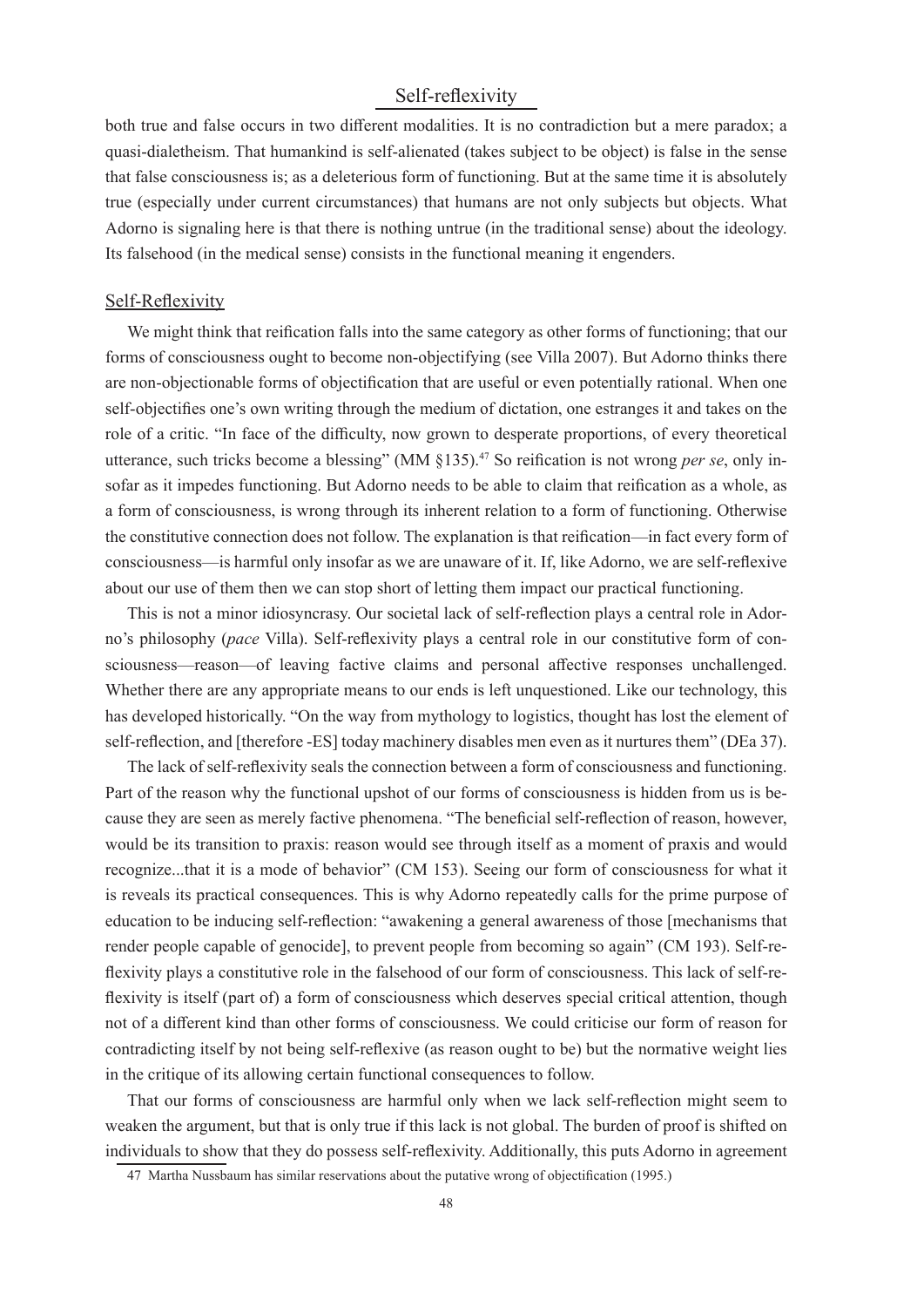# 4 — Functional Genealogy

with other masters of suspicion. Foucault's "point is not that everything is bad, but that everything is dangerous" (Foucault 1997, 256). He follows Nietzsche on this point, for whom morality is not harmful or bad *per se* but "the danger of dangers" (Nietzsche, *On the Genealogy of Morality*, Preface §6). Adorno sometimes likewise indicates not harm but potential for harm; danger. "The universality that reproduces the preservation of life simultaneously imperils it" (ND 311). It is a danger of our form of consciousness that has been realised. The need for self-reflection reveals that our forms of consciousness are merely dangerous in themselves. They become harmful when, lacking this self-reflection, there is nothing to stop the functional consequences.

At the end of chapter two it was claimed that Geuss and Jaeggi have the right object of critique in mind but not the right method. Immanent critique of a form of life or consciousness shares the flaw of all immanent critique: it is not definitively normative. But there was something left unsaid, which is that the account of functioning I develop here is encompassed by the immanent method. According at least to Geuss, it is precisely suffering that is indicative of the contradiction in society (2005, 114). Immanent critique takes functioning seriously after all, plus it has the additional elegance of preserving the method of contradiction. This would make for an elegant argument, but there are two reasons for scepticism. First, suffering in our society does not allow us to detect its "real causes" (ibid, 113). So suffering is not constitutive of a contradiction but merely an indication thereof, which initiates further analysis. This sort of claim should be familiar from my discussion of ideology in Chapter One, the upshot being that this *index* does not falsify anything. The actual immanent critique could function entirely independently of the occasion and detection of suffering and produce largely the same results. Second, this demotion of the concept of functioning is also evident in the ordering of the critique. According to this method it is the regression in functioning that tells us something valuable about what is contradictory in society. But according to the genealogy outlined in this chapter, it is the functioning itself that is ultimately relevant to critique. Its connection to a form of consciousness makes the latter objectionable. Geuss and Jaeggi might respond that it is the contradiction in the form of consciousness (that it promises flourishing but delivers impotence) that undermines it. But first, why the extra step? That a form of consciousness delivers a form of functioning suffices for a debunking. Second, this presupposes that there will be a contradiction. To some extent they can make good on this claim but is this true in all cases? Horkheimer and Adorno claim that "regression.... means an impoverishment of thought and experience" (DEa 36). But they do not always speak of a contradiction with a satisfactory concept of cognition, even if we fall short of it. Adorno assents to this line of argument. He agrees that "[b]y sacrificing thought...enlightenment forfeited its own realization" (DEb 33), thus contradicting itself. But he then confirms that "[t]he *fault* lies in a social context which induces blindness" (idem, emphasis added).

#### Normativity

It should be clear that Adorno's functional genealogy can ground his normative claims about society in a way that the other two could not. Only an investigation into functioning shows us that our forms of consciousness are dangerous and almost invariably harmful. This might additionally reveal that they contradict what we would expect of them but this has no critical or explanatory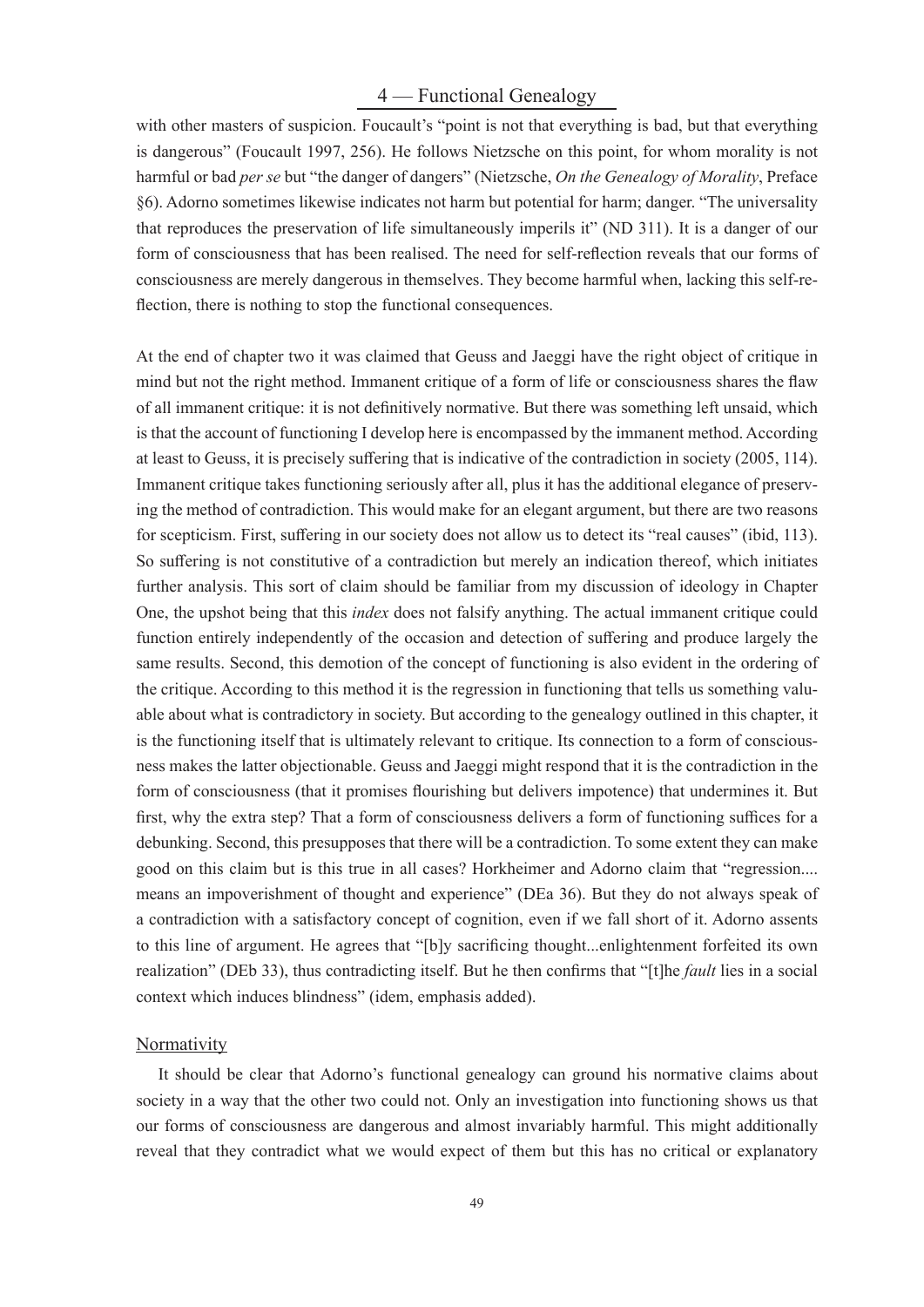# Normativity

role. Furthermore, the functional genealogy respects the immanence principle. It does not import extra-contextual norms but only shows us hidden meanings to forms of consciousness. These functional consequences we have reason to reject anyway. What is new is the revelation of suffering and its causal relation to forms of consciousness we hold.

This allows us to say something about ethical interpretations of Adorno's normativity. First, the source of Adorno's normativity is not necessarily Aristotelian, *pace* Freyenhagen (2013, ch. 9). The Aristotelian relies on an essentialist claim about the function of a life form. But neither Adorno nor Nietzsche rely on essentialism. In fact, Adorno claims that "we cannot tell what man is", which "vetoes any anthropology" (ND 124). The Nietzschean only needs to rely on what is harmful; what causes us to fall short of what we could see, immanently, as a lack of full functioning. We might think this is more in line with Adorno's negativism.

Adorno's normativity is based on his cultural critique, in a broad sense. It is *Kultur* [culture or civilisation] as a whole which is implicated. It is individuals themselves who ultimately uphold society and its forms of consciousness and functioning. But this does not imply an ethical judgment of them. "There is only one bleak, remote chance of achieving the total transformation of society today and that is through politics" (PMP 176). In part, this can be achieved through a change in our education system toward critical self-reflection (CM 193). In this Adorno is explicitly aware that it is not the tired old concept of ethics that we need. Rather, "[w]hat we can do is give people contents, give them categories, give them forms of consciousness, by means of which they can approach self-reflection" (CM 300).

Adorno agrees with Hegel, that only a correct political life makes morality or moral education possible (ND 337). What Adorno provides is a propaedeutic for the existence of an ethics, not a minimalist version thereof. Self-reflection is "a precondition of what might be meant by the good life nowadays" (PMP 168-9). Before this it makes no sense to speak of ethical deliberation because only through raised consciousness of the bad can we start to pose questions about the good (PMP 167). As in abundance, it is spirit itself that ought to move forward because "there can be no good, not a trace of it, without progress" (CM 147). And it should be clear that Adorno has some proposals for how to move spirit forward.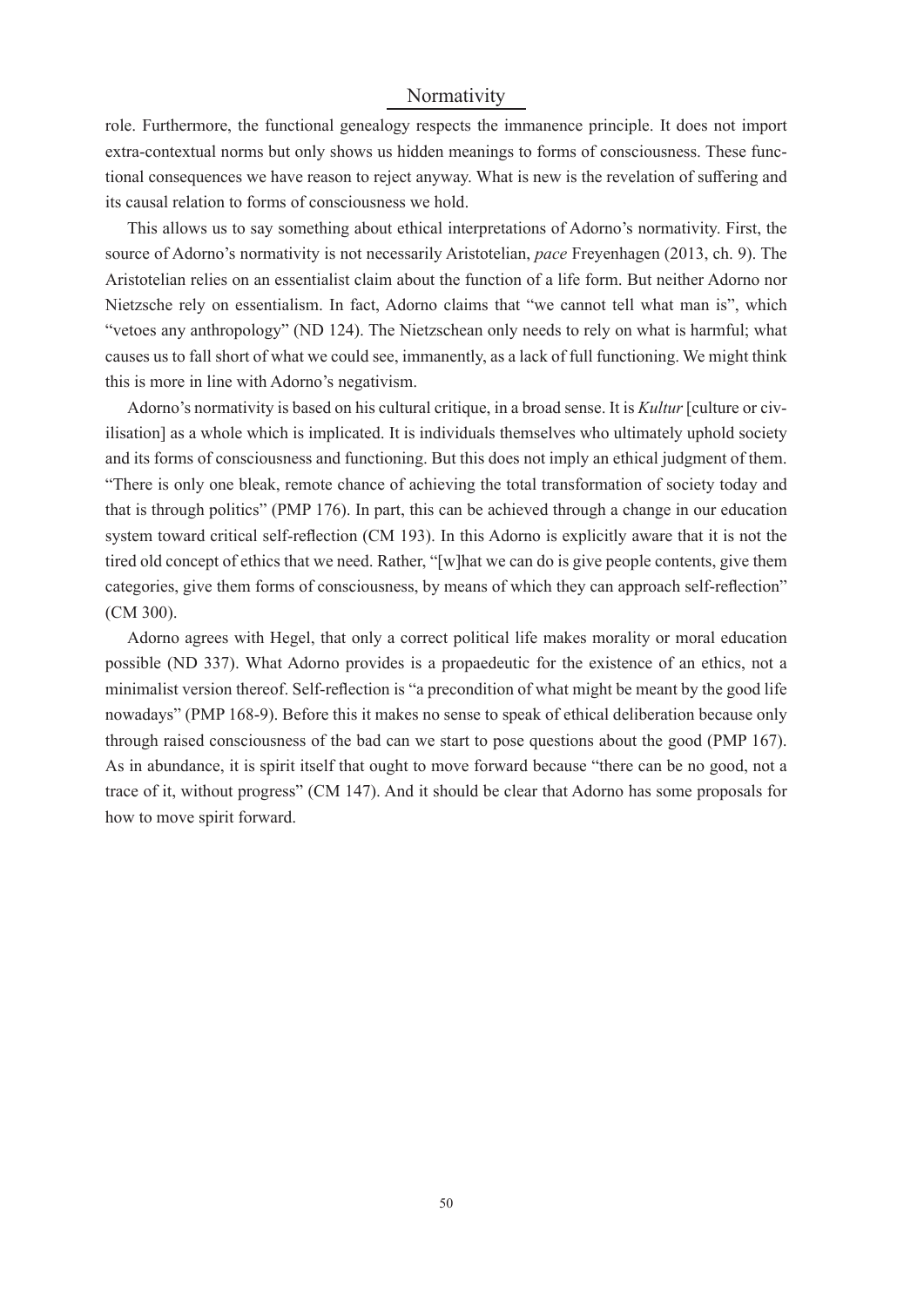# **Conclusion**

This essay makes a case for Adorno's place in the 'tradition' of the hermeneutics of suspicion; that he thinks "suspicion...[is] a compelling approach" (MM §138). In my view, a genealogy needs to satisfy both theoretical and reflective acceptability. The former criterion is fulfilled when the genealogy given is philosophically and naturalistically plausible and consistent. Most of my arguments have been geared toward presenting Adorno's as a strong theoretical position without extravagant or unsupported claims. Many hypotheses were rejected for not conforming to these standards based on the globality problem, the vindicatory turn, and quasi-dialetheism. The threshing and winnowing of the chaff left us with a clearer picture of the wheat.

The reflective acceptability has played a less prominent role—given that it relies on a robust fulfilment of theoretical acceptability—but is equally presupposed. Adorno may not have had confidence in the possibility of communicating with popular consciousness but he never stopped trying. Even if his writings and lectures were mere messages in bottles, they were meant to be read. His genealogy must be reflectively acceptable to individuals from the same society: they must be able to adopt its stance. This stance does not have to be immanent or contextualist, <sup>48</sup> though Adorno's is. My reconstruction aims to do justice to a form of this contextualist claim that opens up a democratic epistemic picture. This is not the authoritarian claim to know what is best for other (cf. Skinner 1982). As I lay out the genealogical arguments, they provide a roadmap to Adorno's normative viewpoint: if we follow these steps we will come to a similar conclusion without needing to object to a fallacious argument or unacknowledgeable presuppositions.

First, that our forms of consciousness are obfuscatory due to various phenomenalist strategies. Second, that these function to sustain a *status quo*, a form of functioning. A study of historical, social and psychological materials which are available anyway lead us to see that these forms of consciousness and functioning are causally connected. This phenomenon is not new but our current state of abundance gives us reason to reject this harmful form of functioning and the dangerous ideology that brings it about. We will come to see this functional *status quo* itself—not the fact that it contradicts its own demands (which we might remain unaware of given the stabilising form of consciousness)—as the primary reason to reject our forms of consciousness in their current instantiation.

Adorno could only be counted among the masters of suspicion given a firm idea of what his contribution is. Perhaps it would look something like this.

<sup>48</sup> Habermas's transcendental argument is also aimed at reflective acceptability (Geuss 1981, 64).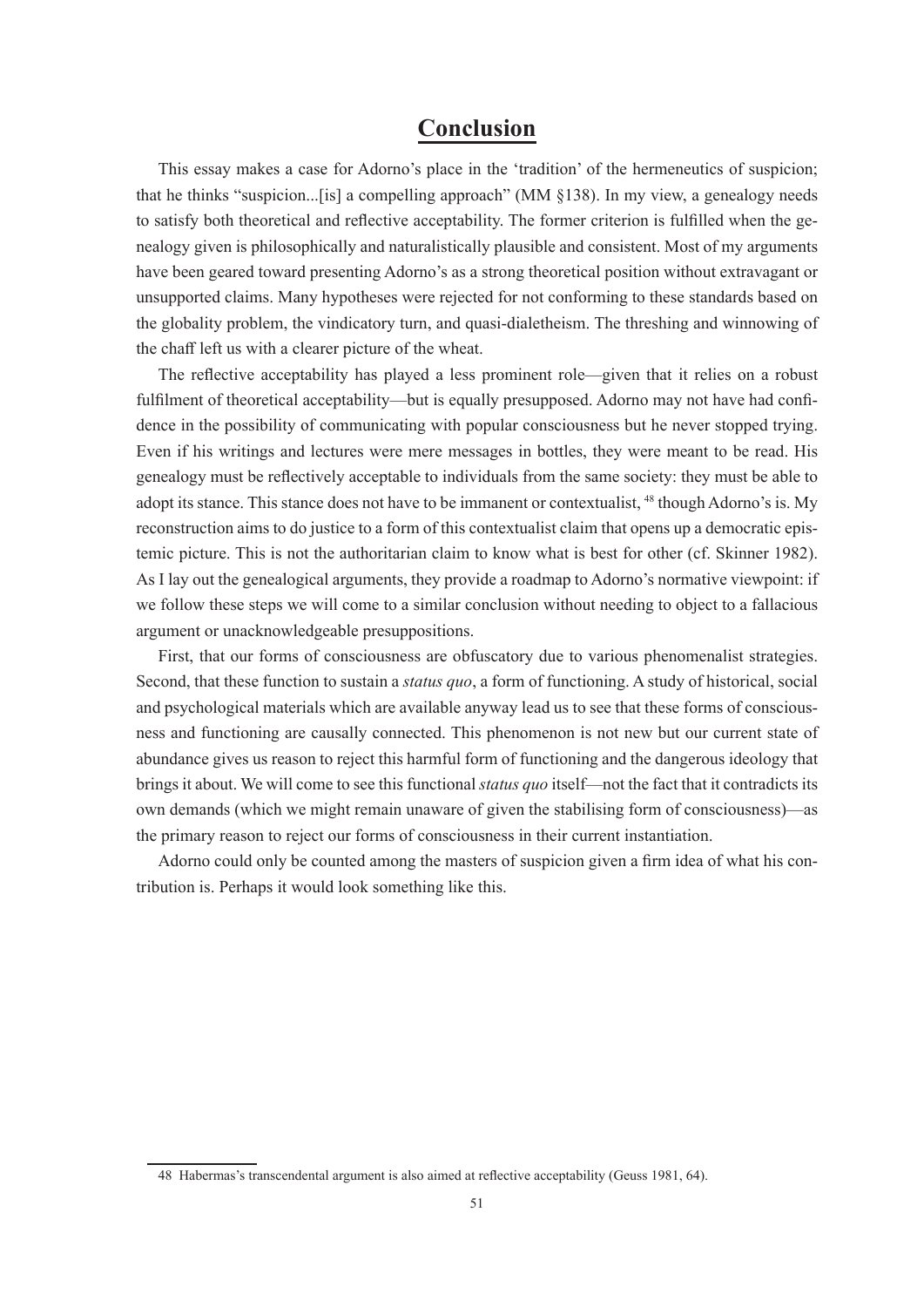# **Bibliography**

- Abromeit, John. *Max Horkheimer and the Foundations of the Frankfurt School* (Cambridge: Cambridge University Press, 2011).
- Brandom, Robert. B. *Between Saying and Doing: Towards an Analytic Pragmatism*  (Oxford: Oxford University Press, 20080.
- Brandom, Robert. B. (m.s.) "Reason, Genealogy, and the Hermeneutics of Magnanimity". <http://www.pitt.edu/~brandom/currentwork.html>.
- Bernstein, J. M. *Adorno: Disenchantment and Ethics* (Cambridge: Cambridge University Press, 2001).
- Bloch, Ernst. *Literary Essays*, trans. Andrew Joron et al. (Stanford: Stanford University Press, 1998).
- Bowie, Andrew. *Adorno and the Ends of Philosophy* (Cambridge: Polity, 2013).
- Cohen, G. A. *Karl Marx's Theory of History: A Defence* (Princeton: Princeton University Press, 2001)*.*
- Cook, Deborah. *Adorno on Nature* (Durham: Acumen, 2011).
- Finlayson, James Gordon. "Adorno on the Ethical and the Ineffable," *European Journal of Philosophy* 10 (2002), 1-25.
- Finlayson, James Gordon. "Morality and Critical Theory: On the Normative Problem of Frankfurt School Social Criticism," *Telos* (2009), 7-41.
- Foster, Roger. *Domination and Disintegration: Adorno and Critical Social Theory* (PhD Thesis, 2000).
- Freud, Sigmund. *The Future of an Illusion*, trans. J. A. Underwood, S. Whiteside (New York: Penguin, 2008).
- Freud, Sigmund. *The Interpretation of Dreams* in *The Standard Edition of the Complete Psychological Works of Sigmund Freud Vol. 4*, ed. and trans. James Strachey (London: Hogarth Press, 1953).
- Freud, Sigmund. *The Psychopathology of Everyday Life*, trans. Alan Tyson, ed. James Strachey, Angela Richards and Alan Tyson (Middlesex: Pelican, 1975 [1901]).
- Foucault, Michel. *Ethics: Subjectivity and Truth*, trans. Robert Hurley et al., ed. Paul Rabinow (New York: The New Press, 1997).
- Freyenhagen, Fabian. *Adorno's Practical Philosophy: Living Less Wrongly* (Cambridge: Cambridge University Press, 2013).
- Geuss, Raymond. *The Idea of a Critical Theory: Habermas and the Frankfurt School* (Cambridge: Cambridge University Press, 1981).
- Geuss, Raymond. *Outside Ethics* (Princeton: Princeton University Press, 2005).
- Geuss, Raymond. *Morality, Culture, and History: Essays on German Philosophy*  (Cambridge: Cambridge University Press, 1999).
- Habermas, Jürgen. *The Theory of Communicative Action Vol. 1: Reason and the Rationalization of Society*, trans. Thomas McCarthy (Boston: Beacon Press, 1984).
- Habermas, Jürgen. *The Philosophical Discourse of Modernity*, trans. Frederick Lawrence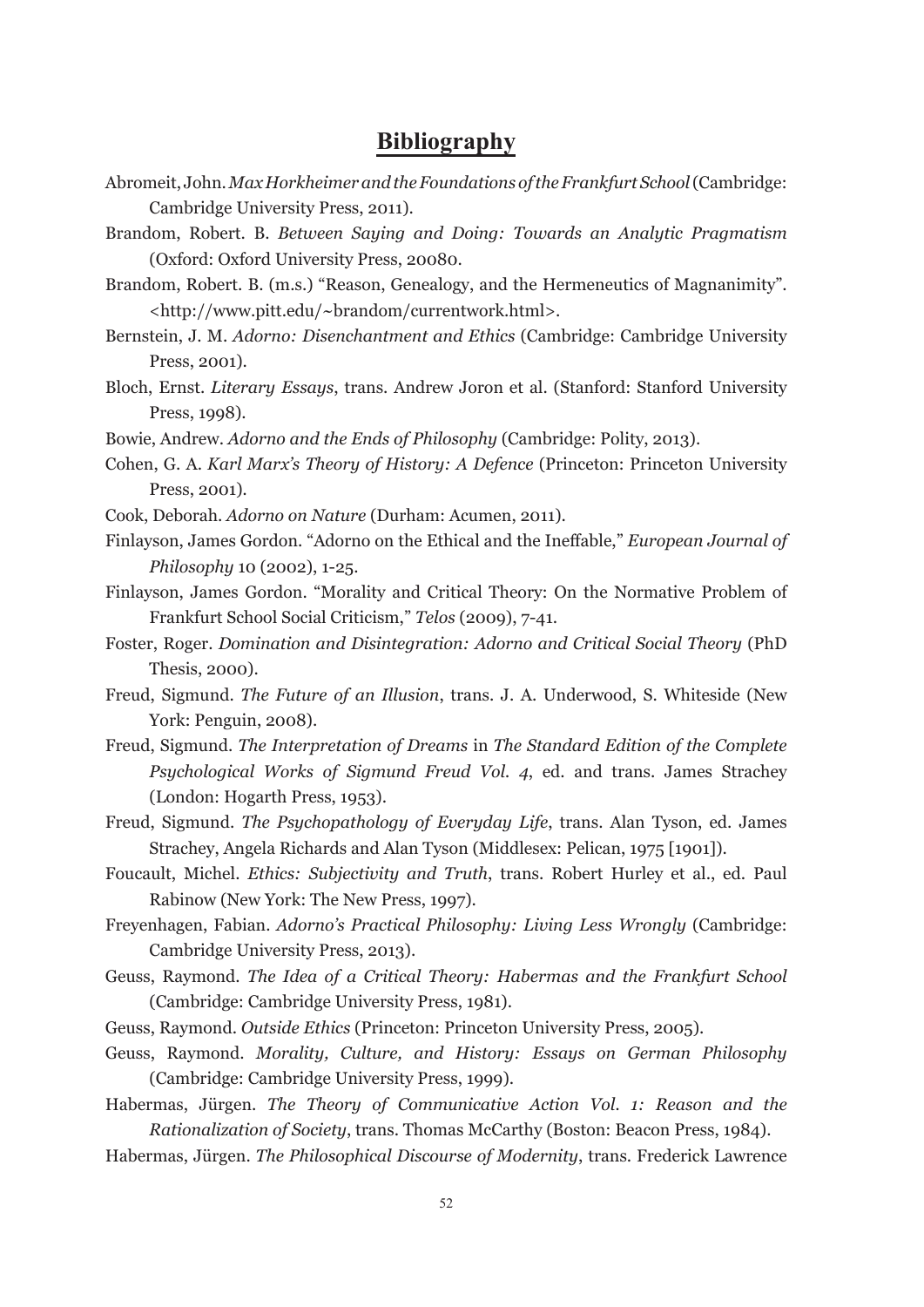(Cambridge: Polity Press, 1987).

- Habermas, Jürgen. "The Entwinement of Myth and Enlightenment: Re-Reading *Dialectic of Enlightenment,"* trans. Thomas Y. Levin, *New German Critique* 26 (1982), 13-30.
- Habermas, Jürgen. "Dual-Layered Time: Personal Notes on Philosopher Theodor W. Adorno in the '50s," trans. Kai Artur Diers, *Logos* 2 (2003).
- Hulatt, Owen. "Normative Impulsivity: Adorno on Ethics and the Body," *International Journal of Philosophical Studies* 22 (2014): 676-695.
- Jaeggi, Rahel. ""No Individual Can Resist": *Minima Moralia* as Critique of Forms of Life," *Constellations* 12 (2005), 65-82.
- Jay, Martin. "The Frankfurt School's Critique of Karl Mannheim and the Sociology of Knowledge," *Telos* 20 (1974), 72-89.
- Kim, Jaegwon. "What is "Naturalized Epistemology?"," *Philosophical Perspectives* 2 (1988), 381-405.
- Kitcher, Philip. "The Naturalists Return," *The Philosophical Review* 101 (1992), 53-114.
- Ladyman, J. and Ross, D., with Spurrett, D. and Collier, J. *Every Thing Must Go: Metaphysics Naturalized* (Oxford: Oxford University Press, 2007).
- Leiter, Brian. "The Hermeneutics of Suspicion: Recovering Marx, Nietzsche and Freud," in *The Future for Philosophy*, ed. Brian Leiter (Oxford: Clarendon Press, 2004), 74-105.
- Leiter, Brian. *Nietzsche on Morality* (Abingdon: Routledge, 2015).
- Moore, A. W. *Points of View* (Oxford: Clarendon Press, 1997).
- Müller-Doohm, Stefan. *Adorno: A Biography*, trans. Rodney Livingstone (Cambridge: Polity Press, 2005 [2003]).
- Nietzsche, Friedrich. *Daybreak: Thoughts on the Prejudices of Morality*, trans. R. J. Hollingdale, ed. Maudemarie Clark and Brian Leiter (Cambridge: Cambridge University Press, 1997 [1881].)
- Nietzsche, Friedrich. *On the Genealogy of Morality*, trans. Carol Diethe, ed. Keith Ansell-Pearson (Cambridge: Cambridge University Press, 1994 [1887].)
- Nussbaum, Martha C. "Objectification," *Philosophy and Public Affairs* 24 (1995), 249-91.
- O'Connor, Brian. *Adorno* (London: Routledge, 2013).
- O'Connor, Brian. "The Neo-Hegelian Theory of Freedom and the Limits of Emancipation," *European Journal of Philosophy* 23 (2015), 171-94.
- Quine, W.V.O. "Epistemology Naturalized" in *Ontological Relativity and Other Essays*  (New York: Columbia University Press,1969), 69-90.
- Reginster, Bernard. *The Will to Nothingness. Understanding* The Genealogy of Morality, m.s.
- Ricoeur, Paul. *Freud and Philosophy: An Essay on Interpretation*, trans. Denis Savage (New Haven: Yale University Press, 1970).
- Rorty, Richard. *Contingency, Irony and Solidarity* (Cambridge: Cambridge University Press, 1989).
- Rose, Gillian. *The Melancholy Science: An Introduction to the Thought of Theodor W. Adorno* (New York: Columbia University Press, 1978).